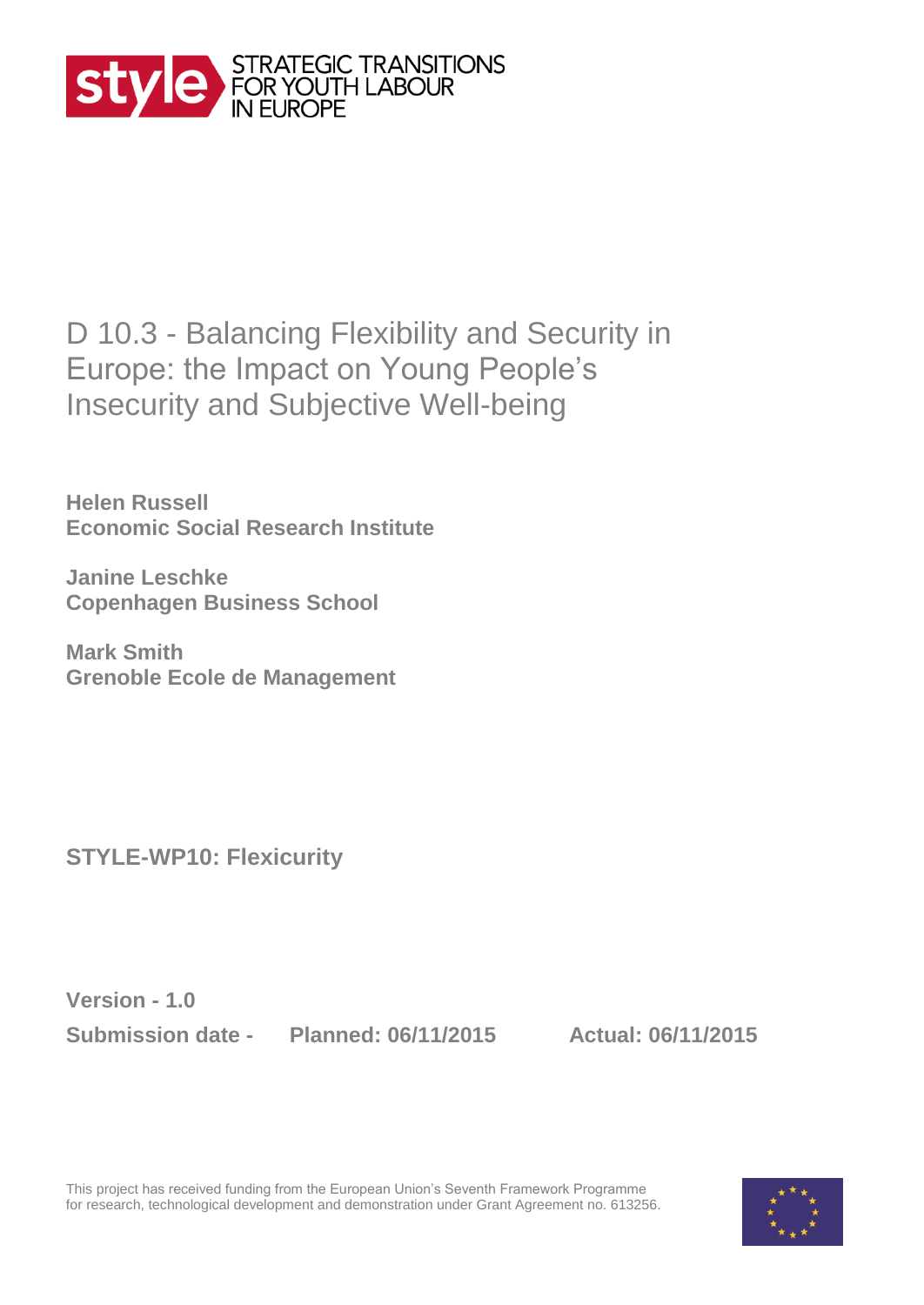**STYLE Working Papers** are peer-reviewed outputs from the [www.style-research.eu](http://www.style-research.eu/) project. The series is edited by the project coordinator Professor Jacqueline O'Reilly. These working papers are intended to meet the European Commission's expected impact from the project:

- i) to 'advance the knowledge base that underpins the formulation and implementation of relevant policies in Europe with the aim of enhancing the employment of young people and their transition to economic and social independence', and
- ii) to engage with 'relevant communities, stakeholders and practitioners in the research with a view to supporting employment policies in Europe.' Contributions to a dialogue about these results can be made through the project website [www.style-research.eu,](http://www.style-research.eu/) or by following us on Twitter @STYLEEU.

#### To cite this report:

Russell, H., Leschke J. and Smith M. (2015) *Balancing Flexibility and Security in Europe: the impact on Young Peoples' Insecurity and Subjective Well-being,* STYLE Working Papers, WP10.3. CROME, University of Brighton, Brighton<http://www.style-research.eu/publications/working-papers>

© Copyright is held by the authors

#### **About the authors**

| Helen Russell  | - http://www.style-research.eu/team/helen-russell  |
|----------------|----------------------------------------------------|
| Janine Leschke | - http://www.style-research.eu/team/janine-leschke |
| Mark Smith     | - http://www.style-research.eu/team/mark-smith     |

### **Acknowledgements**

The research leading to these results has received funding from the European Union's Seventh Framework Programme for research, technological development and demonstration under grant agreement no. 613256. We would also like to thank Jason Heyes and Zeynep Cemalcilar for their constructive comments on an earlier version of this report as well as the participants of the ESPANET and ECSR conferences where part of this research was presented. We would like to thank Kariappa Bheemaiah for help in formatting this report.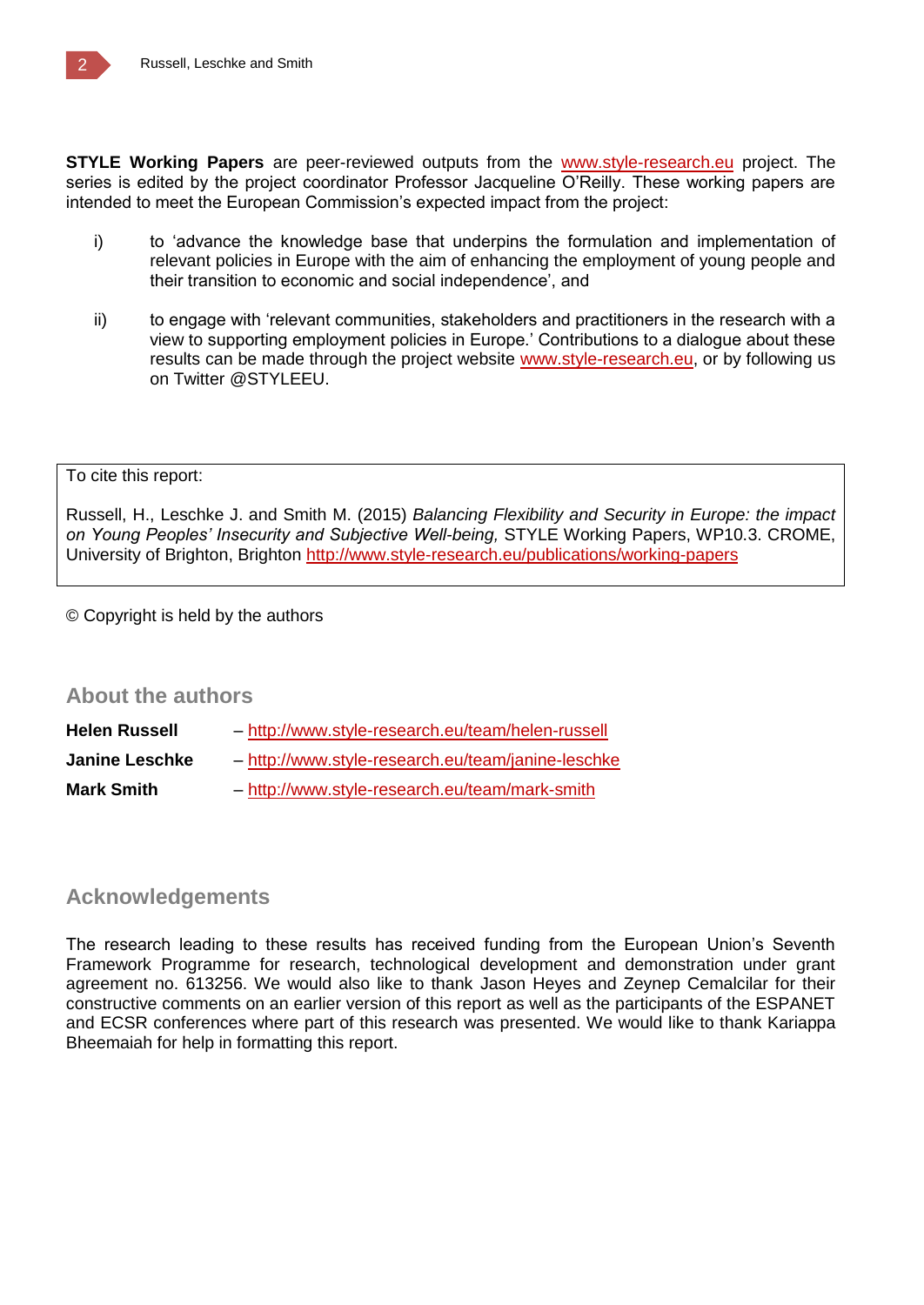### **Executive Summary**

This paper examines the relationship between so-called "flexicurity" systems and outcomes on insecurity and well-being for young people (15-34 years) in Europe during the great recession. A key tenet of this approach is that greater flexibility of labour supply is underpinned by a welfare system providing income support for the unemployed and active labour market policies that ease transitions back to employment. In principle increased employability reduces the costs of job movement for individuals, so that longer-term employment stability is traded for short-term job instability. However, there is a risk that young people tend to experience greater job insecurity – objectively and subjectively – without the benefit of income security or employment security.

We focus on objective and subjective insecurity and well-being drawing on data from the work, family and well-being modules in rounds 2 (2004) and 5 (2010) of the European Social Survey (ESS). The study asks how flexibility, security and welfare state configurations interact to influence overall levels of objective security (for example fixed-term contracts, unemployment), subjective job and employment security (employability) among various groups of young people. Secondly, using multilevel models, we test if flexibility-security arrangements as captured by institutions such as financial supports for unemployed youth, Active Labour Market Policy (ALMP) spending, access to training and the regulation of employment moderate the effect of unemployment and insecurity on the well-being of young people.

**Key words:** 

wellbeing; insecurity; flexibility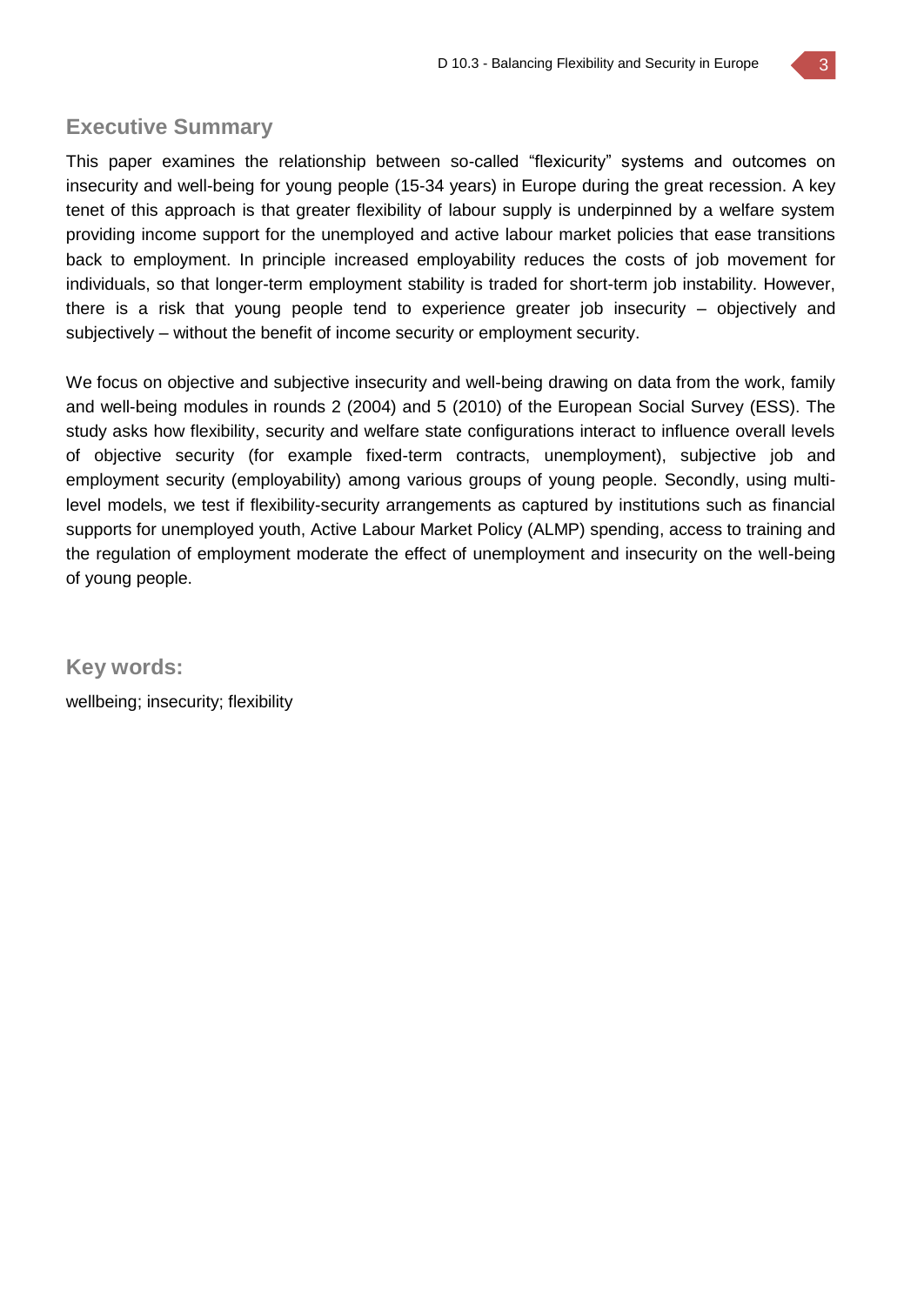## **Table of Contents**

| 1 <sub>1</sub> |       |  |  |  |  |  |  |  |
|----------------|-------|--|--|--|--|--|--|--|
| 2.             |       |  |  |  |  |  |  |  |
| 3.             |       |  |  |  |  |  |  |  |
| 4.             |       |  |  |  |  |  |  |  |
|                | 4.1   |  |  |  |  |  |  |  |
|                | 4.2   |  |  |  |  |  |  |  |
|                | 4.2.1 |  |  |  |  |  |  |  |
|                | 4.2.2 |  |  |  |  |  |  |  |
| 6.             |       |  |  |  |  |  |  |  |
| 7.             |       |  |  |  |  |  |  |  |
| 8.             |       |  |  |  |  |  |  |  |
| 9.             |       |  |  |  |  |  |  |  |
| 10.            |       |  |  |  |  |  |  |  |
| 11.            |       |  |  |  |  |  |  |  |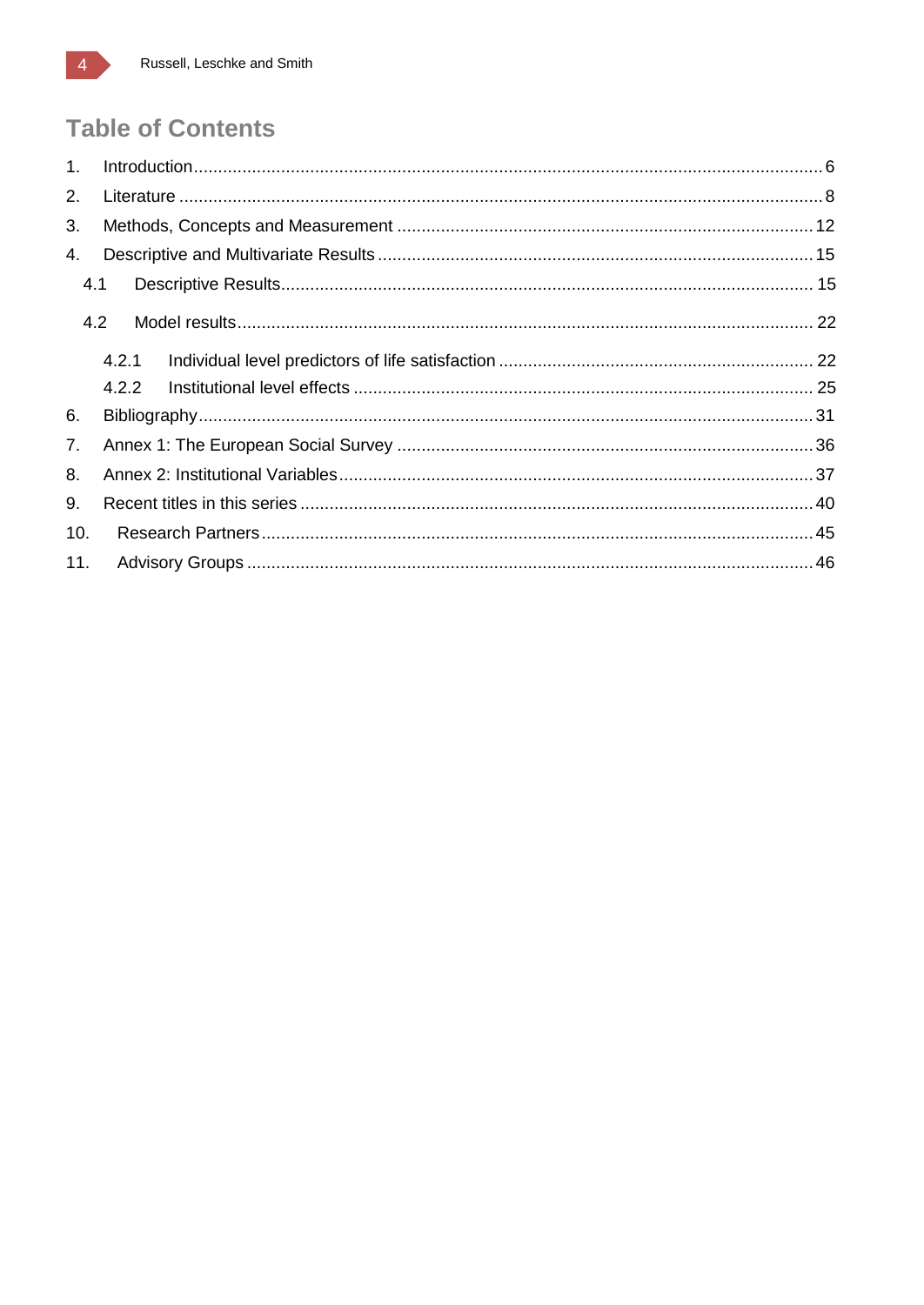### **Abbreviations**

| <b>ALMP</b>   | <b>Active Labour Market Policies</b>                                                                |
|---------------|-----------------------------------------------------------------------------------------------------|
| EPL           | <b>Employment Protection Legislation</b>                                                            |
| <b>ESS</b>    | <b>European Social Survey</b>                                                                       |
| <b>ICTWSS</b> | Institutional Characteristics of Trade Unions, Wage Setting, State Intervention<br>and Social Pacts |
| <b>GDP</b>    | Gross Domestic Product                                                                              |
| <b>LFS</b>    | Labour Force Survey                                                                                 |
| MLM           | Multi-Level Model                                                                                   |
| <b>OECD</b>   | Organisation for Economic Co-operation and Development                                              |
| <b>PLMP</b>   | <b>Passive Labour Market Policies</b>                                                               |
| <b>WHO</b>    | World Health Organisation                                                                           |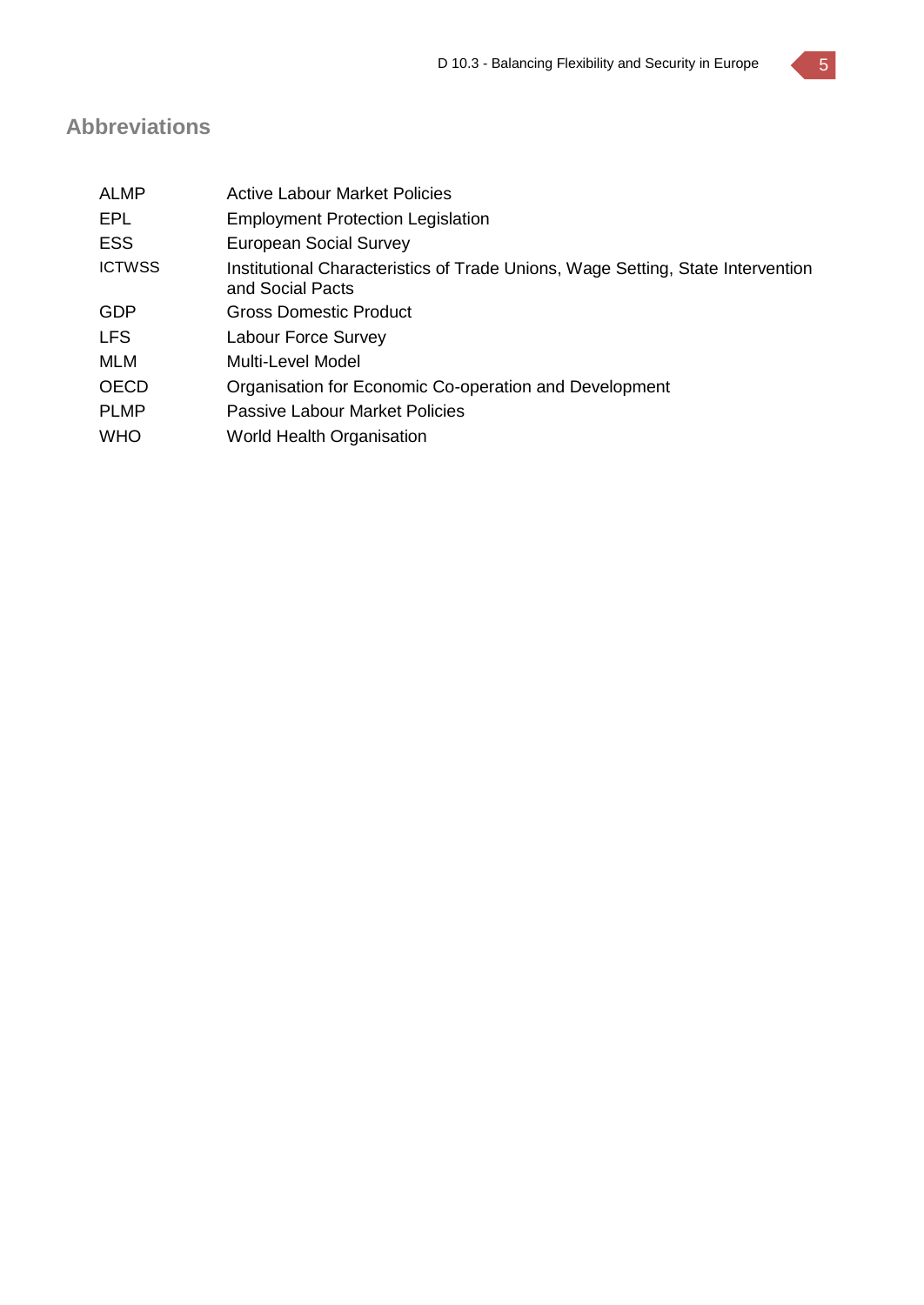# **1. Introduction**

The impact of labour market regulation on overall performance and the integration of labour market participants has been a preoccupation of policy makers and researcher's alike for many years (Freeman 2005; OECD 1994; 2006; Addison et al. 2015). A key concern has been balancing the security needs of participants with pressures for flexibility driven by volatile product markets, international competition and greater uncertainty. These debates and concerns have driven policy making in Europe within the framework of the European Employment Strategy (1999-2010) and the subsequent Europe 2020 strategy (2010-onwards). However, there is evidence that policy makers have tended to concentrate on promoting flexibility with the security needs of participants given less attention (Burroni and Keune 2011). Young people are at particular risk of falling between the promotion of greater labour market flexibility and the limited levels of security on offer (Madsen et al. 2013). As new entrants to the labour market they are less likely to have established adequate contribution histories and are also in a weaker position vis-à-vis insiders with permanent positions and longer tenures. There is a significant body of literature which demonstrates that both insecure work and insecurities of not having work can have negative effects on psychological well-being and physical health, including for young people (Bell and Blanchflower 2011).

The promotion of so-called flexicurity policies by certain European member states – namely Denmark and the Netherlands – and subsequently by the European Commission was seen as an attempt to redress the imbalance of flexibility and security policies (Wilthagen and Tros 2004; EC 2007). Although young people were not central to the drive to promote flexicurity policy they had much to gain from addressing – at least in principle – the gap between insiders and outsiders and enhancing security for those most likely to experience precarious labour market transitions. The concept, and application in lodestar countries, relied heavily on the combination of flexibility of contracts and labour market institutions that provided the security and support for rapid and well-matched re-entry to employment – namely active labour market policies (ALMP) and income security measures. However, when applied across the EU there was a heavy focus on the flexibility measures with less attention to the security part of the portmanteau (see Eamets et al. 2015). As new entrants to the labour market young people are more likely to experience the accumulation of the numerical flexibility elements (Madsen et al. 2013). Furthermore the crisis put the concept under even greater pressure and exposed the weaknesses identified by earlier authors (Heyes 2011; Ibsen 2011). Perhaps as a result of this relatively poor performance but also reflecting considerable internal and external change at the EU policy making level (Smith and Villa 2012) the concept has been quietly dropped from the discourse of many policy makers (Smith and Villa 2013). Nevertheless the tension between these demands for flexibility and security remain central to the subjective and objective experience of labour market participants and their overall wellbeing, particularly young people as more marginal participants (Eamets et al. 2015).

It is therefore important to examine how different so-called "flexicurity systems" influence the level of subjective insecurity experienced by young people since these were the policy frameworks within which most European economies entered the 2008 crisis. The segmentation of young people into precarious labour market segments places them at greater exposure to non-standard contracts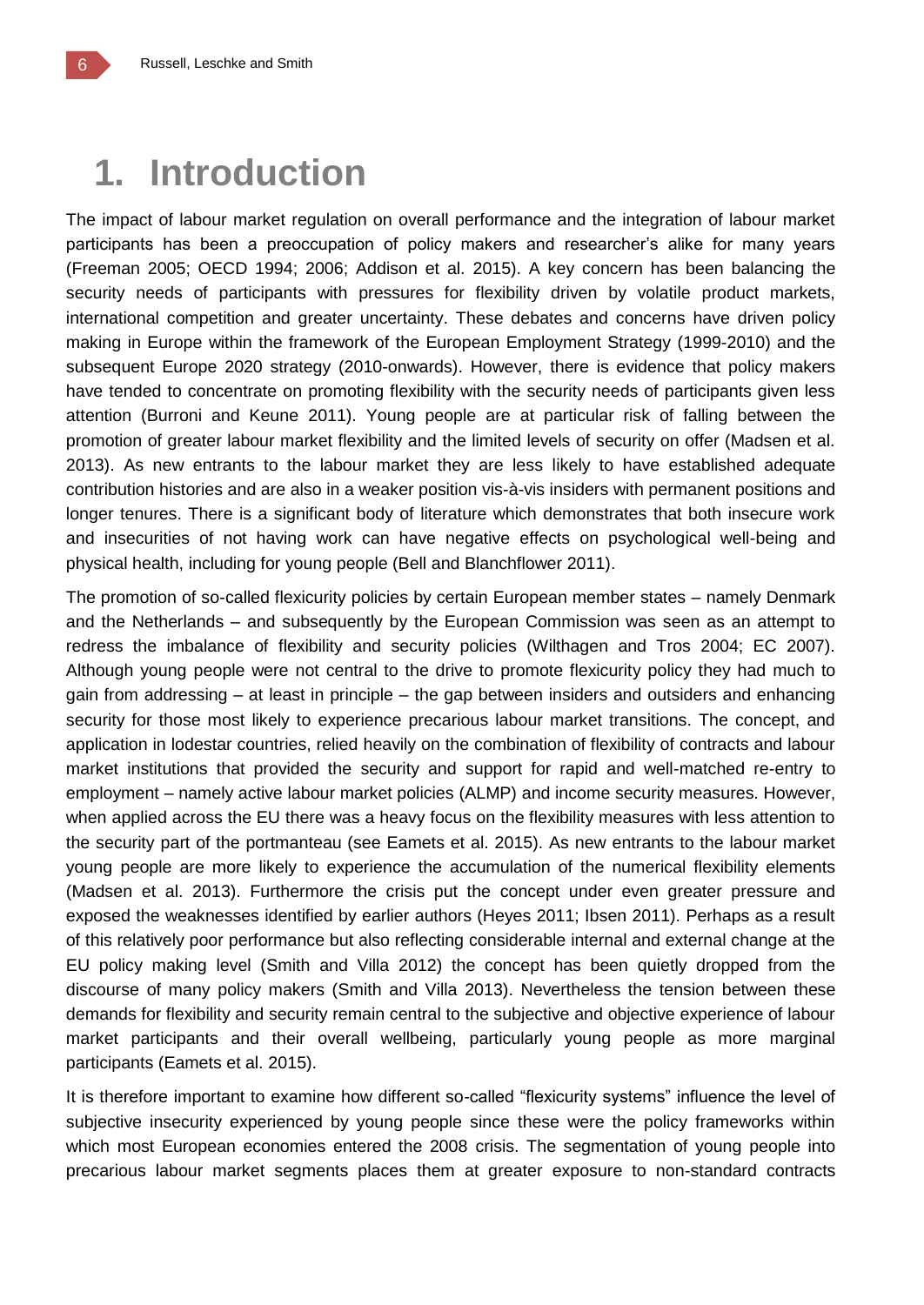shown to increase feelings of subjective insecurity (Scherer 2009) while unemployment places young people, often with limited access to income security measures (Madsen et al. 2013; Leschke 2013), at further risk of subjective insecurity. However, the perception of insecurity will be influenced by the institutional context in which young people experience precarious contracts and joblessness. Thus we suggest that it is important to examine how flexicurity arrangements were able to moderate the effect of unemployment and insecurity on subjective well-being among young people during the crisis.

In particular we explore how different flexibility and security policies influence the level of subjective insecurity experienced by young people and the degree of segmentation in perceived security. We further consider how flexibility and security policies arrangements moderate the effect of unemployment and insecurity on well-being among young people. Finally we analyse differences in the impact on well-being across countries/regime and explore whether variations in financial security or job prospects explain observed variations. We use data from the European Social Survey (2004, 2010) since this source contains measures of perceived insecurity, contract status, and outcome measures such as life satisfaction. We are also able to take advantage of world health organisation (WHO) measures of well-being in order to assess the general mental well-being in relation to other labour market participants within the same institutional setting or "flexicurity system".

This paper is structured around five sections. After this introduction, section 2 explores the literature around subjective measures of insecurity and well-being of the unemployed and those working on precarious contracts, with a particular focus on the body of research relating to young people and the institutional arrangements for flexibility and security. The third section provides details of the two waves of the European Social Survey from 2004 and 2010 and the measures we employ to analyse the situation of young people across European member states. Section 4 presents both descriptive results and multi-level models for the subjective insecurity and well-being of young people in relation to adults. Finally the fifth section pulls together the results of our analysis and draws out the implications for research and policy in relation to young people and labour market policies that seek to balance flexibility and security.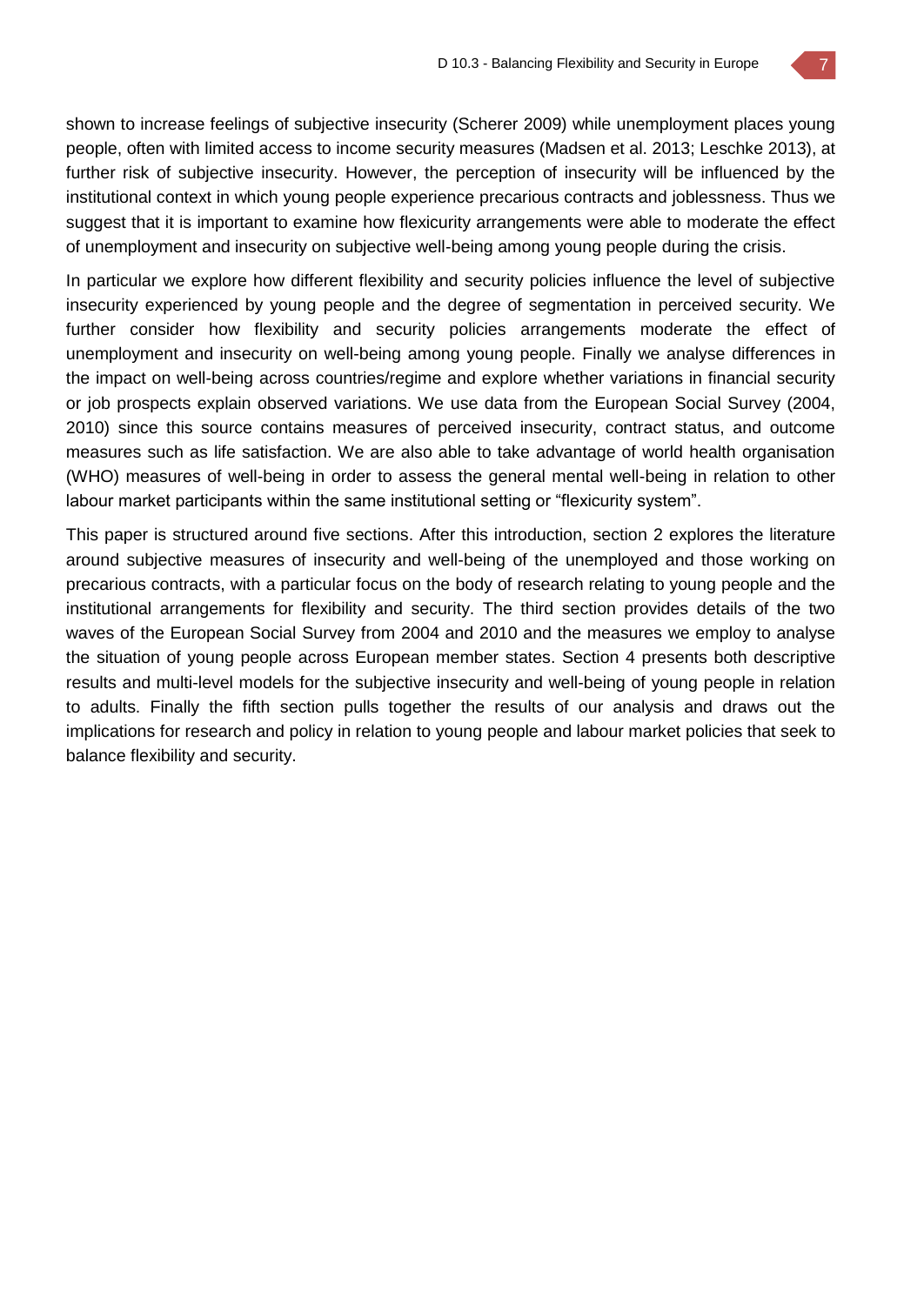# **2. Literature**

There is a significant body of research which demonstrates the consequences of insecure labour market statuses on physical and psychological health and well-being. These studies can be broadly grouped around those that focus on unemployment (for example Bell and Blanchflower 2010) and those that focus on precarious contractual arrangements (for example Gash et al. 2007). However, the analysis of the impact of these statuses on young people is less developed and in particular the situation of young people across institutional settings.

There is a long and rich history of research on the link between unemployment and mental well-being dating back to the 1930s. This has been largely led by sociologists and psychologists although economists have demonstrated more of an interest in recent decades (see Flatau et al. 2000 for history). The literature on the psychological effects of unemployment supports the negative consequences of job loss on psychological well-being. A number of meta-analyses of the psychological literature confirm these findings but also a strong positive boost to well-being upon reentering employment (for example McKee-Ryan et al. 2005; Paul and Moser 2009). McKee-Ryan et al.'s work draws upon more than a hundred other studies to confirm the negative impact upon mental health for the unemployed, particularly the long term unemployed with spells of 6 months or more.

The negative effects of unemployment extend beyond the pecuniary impact of being without work. Indeed there is some evidence to suggest that the economic situation of being without work has a weaker impact upon wellbeing than the actual status of being unemployed (Ettner 1996; Latif 2010) though the relative influence of economic and non-economic processes is still debated (Nordenmark and Strandh 1999). Economists such as Theodossiou (1998) demonstrate the negative consequences of unemployment on a number of indicators, in this case using the UK panel data although similar results are also found in USA (Ettner 1996; Blanchflower and Oswald 2004), Germany (Winkelmann and Winkelmann 1998), Canada (Latif 2010) and elsewhere (Bjorklund 1985; Junankar and Kapuscinski 1992; Clark and Oswald 1994; Korpi 1997).

Many of the studies observe differences in the strength of the relationship between unemployment and well-being based on the characteristics of the unemployed person, such as gender, social class, age and family status (Nordenmark and Strandh, 1999). A number of studies have found that the psychological impact of unemployment is greatest for prime age workers while younger workers and those approaching retirement age suffer less on a range of well-being measures (Theodossiou,1998, Latif 2010) though this finding is not universal (see McKee-Ryan et al 2005 for a review). Some have attributed the weaker psychological impact of unemployment among young people to lower employment commitment (Jackson et al. 1983; Carle, 1987) while alternative explanations relate to the greater financial and family commitments of prime-age workers (Jackson and Warr 1984). However, according to theories on labour market segmentation (Döringer and Piore 1971) young people are often categorised among outsiders on the labour market compared to older more established workers benefitting from the employment protection associated with insider status. Thus perceived lower commitment to employment may be hard to disentangle from institutional arrangements that act to exclude or limit access to secure positions for younger workers.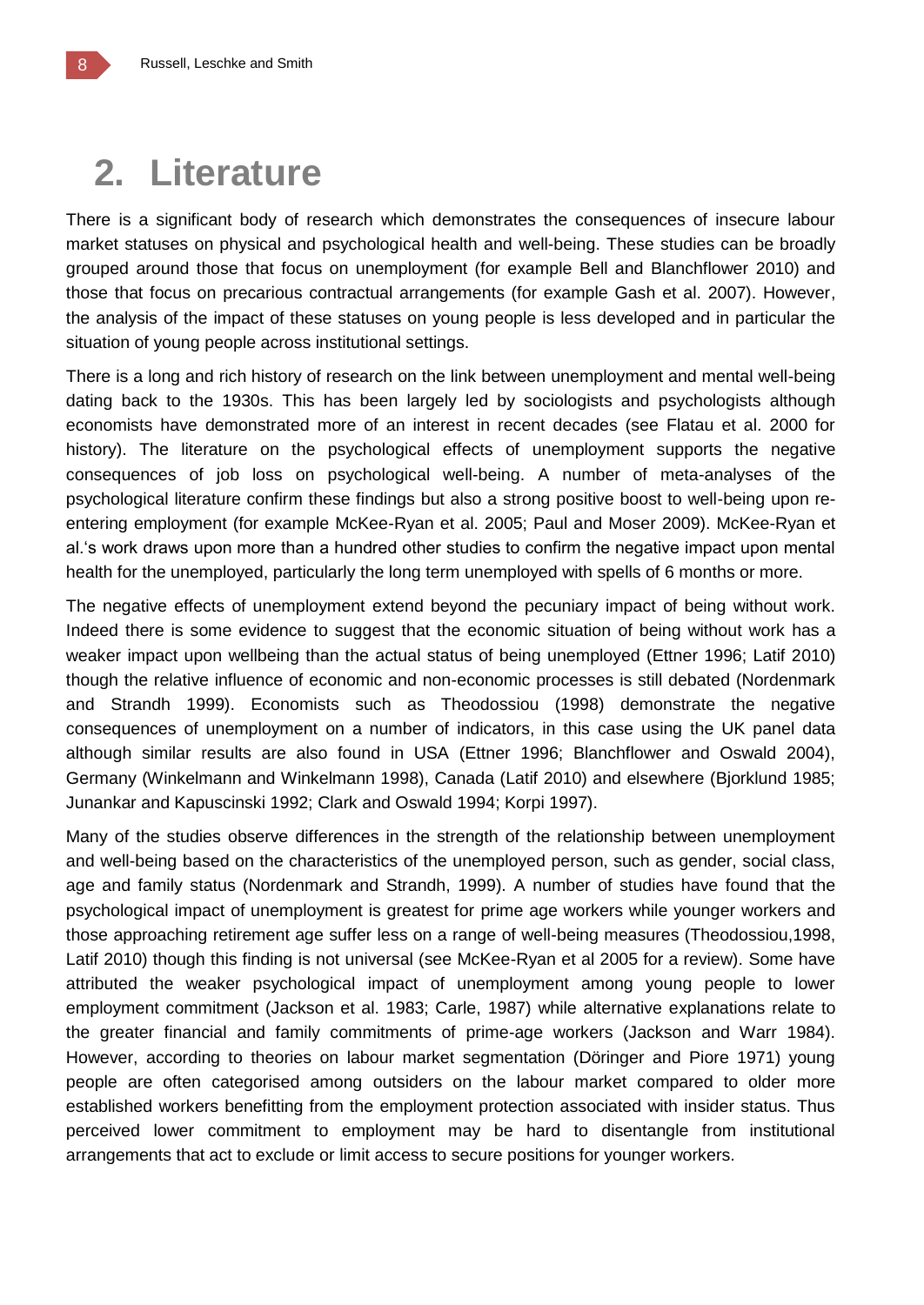The detrimental effects of insecurity in employment on well-being are found to be of a similar order as the impact of unemployment (Burchell 1999; Dekker and Schaufeli, 1995). For example Gash et al.'s (2007) study of the health effect of different exits from unemployment in Germany and Spain found that those who obtained a temporary contract experienced much lower health gains. Insecurity also has implications for other aspects of quality of life, for example, Scherer (2009) shows that fixed-term contracts, and the job insecurity associated with them, exacerbate work-life conflict, economic pressure and low life satisfaction. Similarly delayed family formation and fertility decisions can be linked to economic insecurity and insecure contracts (Kohler and Kohler 2002).

The potential effects of youth unemployment and insecurity on well-being may not be limited to current experiences. A scarring effect of past unemployment (in the previous five years) on current well-being was found by Clarke et al (2001) while Bell and Blanchflower (2011) find that spells of unemployment in the early career were associated with lower life satisfaction, poorer health status and reduced job satisfaction more than 20 years later. For young people there is also the possibility that employment insecurity will influence fertility decisions and family formation (Scherer, 2007; Gonzalez and Jurado-Guerrero 2006, Blossfeld et al. 2005; Kohler et al. 2002) with mixed empirical support. These findings suggest that the cost of the current recession may continue to be felt many years in the future. At a macro level Bell and Blanchflower (2011) also show that the overall levels of happiness among young people fall as aggregate levels of unemployment rise, so the effects are not limited to those currently unemployed.

The relationship between unemployment, job insecurity and well-being, is also likely to be influenced by the social structure in which they occur. Most studies show that the experience of unemployment is not independent of the institutional setting in which labour market participants find themselves, although not all (see McKee-Ryan et al. 2005). Studies have often used the generosity of unemployment benefits as a measure of the institutional environment. For example Paul and Moser's (2009) meta-analysis of over 200 studies also confirms that the negative effects of unemployment on mental health are lower where there is unemployment protection, stronger economic development and lower level of income inequality. However, it is important to recognise that the constellation of institutional factors impacting upon the unemployed are more varied and complex.

In the case of unemployment there is a growing body of research that investigates whether the prevailing unemployment rate or economic situation influences individual experiences. One hypothesis is that 'unemployment hurts less when there is more of it about' (Clark 2003). One possible mechanism is that in periods or regions of high unemployment individuals reduce their expectations, this hypothesis reflects a broader theory that it is an individual's relative rather than absolute position that matters most for subjective well-being (Clarke and Oswald, 1996). High unemployment may also reduce the individual stigma of being jobless leading to better (or at least less severe) psychological consequences. Some researchers have suggested that high unemployment may lead to a devaluing of work (lower work commitment) and the formation of alternative sources of identity, thus reducing the links between unemployment, insecurity and wellbeing (for example Clark 2003). Alternatively it might be argued that high unemployment will aggravate distress because it depletes the level of support in wider social networks and because the perceived opportunity to escape current circumstances is reduced (see Gallie and Russell 1998).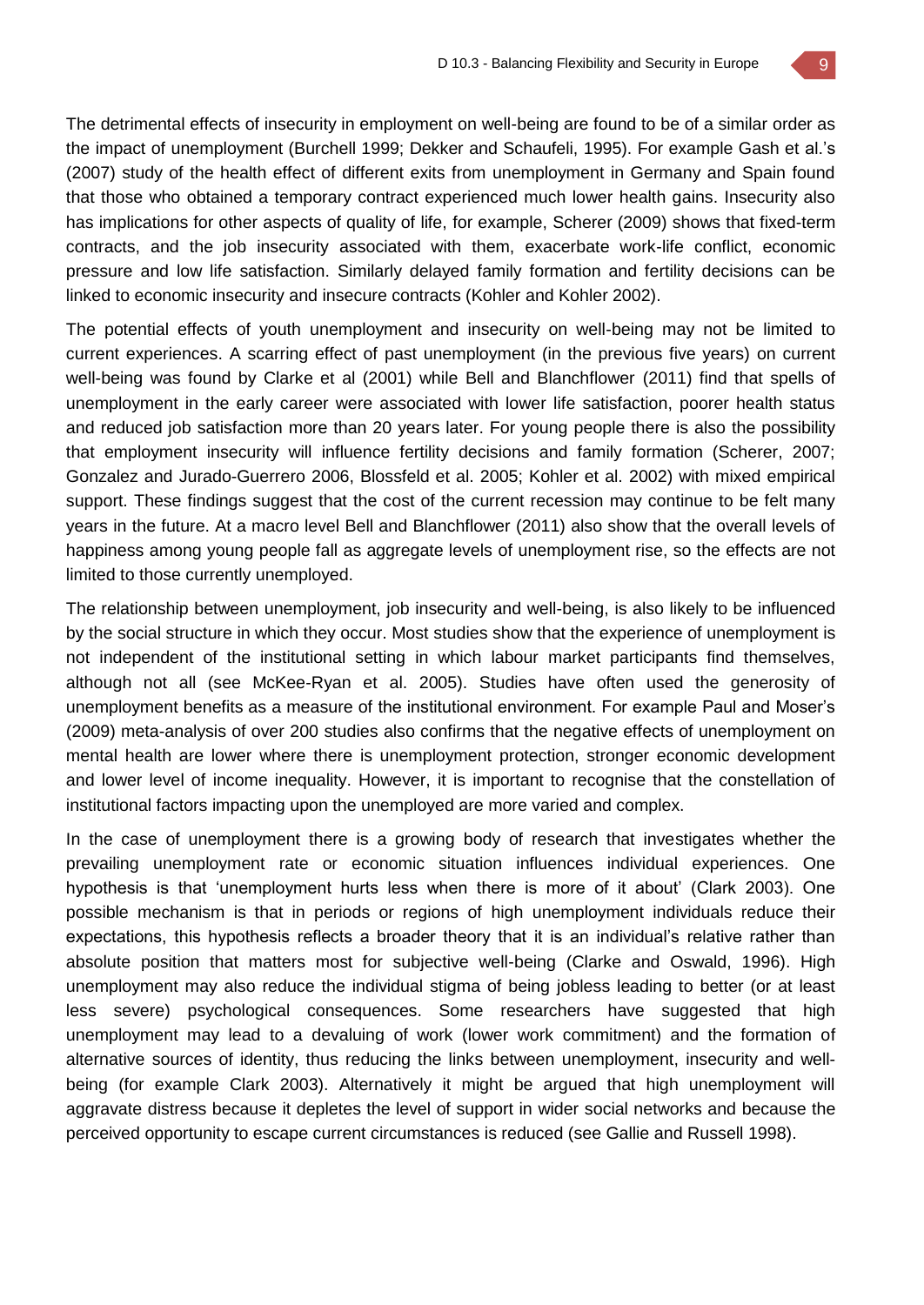To date the empirical results on the effects of the unemployment level on the well-being of the unemployed are mixed. Clark (2003) found that the well-being of the unemployed was higher when the regional unemployment rate was higher. However, Oesch and Lipps (2013) find no evidence in panel data from Germany (1984-–2009) or Switzerland (2000-–2009) that high regional unemployment mitigates the effects of unemployment on life satisfaction. Russell et al. (2013) found that high unemployment rates were not associated with a reduction in the life satisfaction deficit associated with unemployment.

When we extend the analysis to the impact of insecure contracts we need a more comprehensive view of the institutional arrangements impacting upon the labour market. Here policies towards flexibility and security can provide a useful framework with which to analyse the impact of precariousness and joblessness on well-being. As outlined above, the concept of flexicurity has received considerable criticism but one advantage is that it does emphasise the institutional interlinkages of policy measures designed to promote a dynamic labour market and those providing security for participants on insecure trajectories (Eamet et al. 2015). Indeed policy documents on flexicurity emphasise the link between institutional arrangements around employment protection, unemployment compensation and active labour market policies (EC 2007) and these will likely influence the relationship between insecurity, unemployment and well-being. In principle, flexicurity should protect individuals due to the cushioning effects of income supports, greater access to training and greater probability of re-employment (Wilthagen and Tros 2004).

These flexibility-security arrangements have been judged to assist more secure transitions in countries that have been seen as models that successfully balance flexibility-security tensions (Wilthagen and Tros 2004). In fact, even though there is evidence that elsewhere policy makers have over-emphasised external flexibility and employability (for example in Poland or Estonia see Burroni and Keune 2011) the balance of these measures – albeit often unequal - provides a useful means to group countries and their policies. Such an approach can bring together policy components from the welfare regimes literature (for example Esping Andersen 1990; Ferrera 1996) and those focusing more on the labour market traditions (for example Boeri 2011). Previously the European Commission (2006) attempted a categorisation of 22 flexicurity regimes in the EU in order to identify five categories or pathways to flexicurity: continental (Austria, Belgium, Germany and France), Nordic (Denmark, Finland, Sweden and the Netherlands), Mediterranean (Italy, Spain and Portugal), Liberal (the UK and Ireland) and CEE countries (Bulgaria, Czech Republic, Estonia, Hungary, Lithuania, Poland, Slovakia, Slovenia and Greece). These categorisations can be problematic: for example, the inclusion of Greece with the CEE countries or the treatment of all CEE countries as rather homogeneous. Nevertheless there is quite a lot of consistency between various authors using these approaches in their identification of similar arrangements in for Nordic, Continental, Mediterranean (usually including Greece), Anglo and CEE groupings (for example Eamets et al. 2015; Stovicek and Turrini 2012; Iacaovou 2010; Hemerijick 2013).

The role of these institutions in shaping the extent of subjective insecurity has received greater attention in recent years with the availability of large cross-national data-sets (for example Chung and van Oorshot, 2011; Erlinghagan, 2008). These two studies suggest that while institutional factors such as employment protection levels and social security spending were correlated with levels of subjective insecurity such factors were less important than individual/job characteristics and market conditions. The results of these institutional approaches are not consistent and require further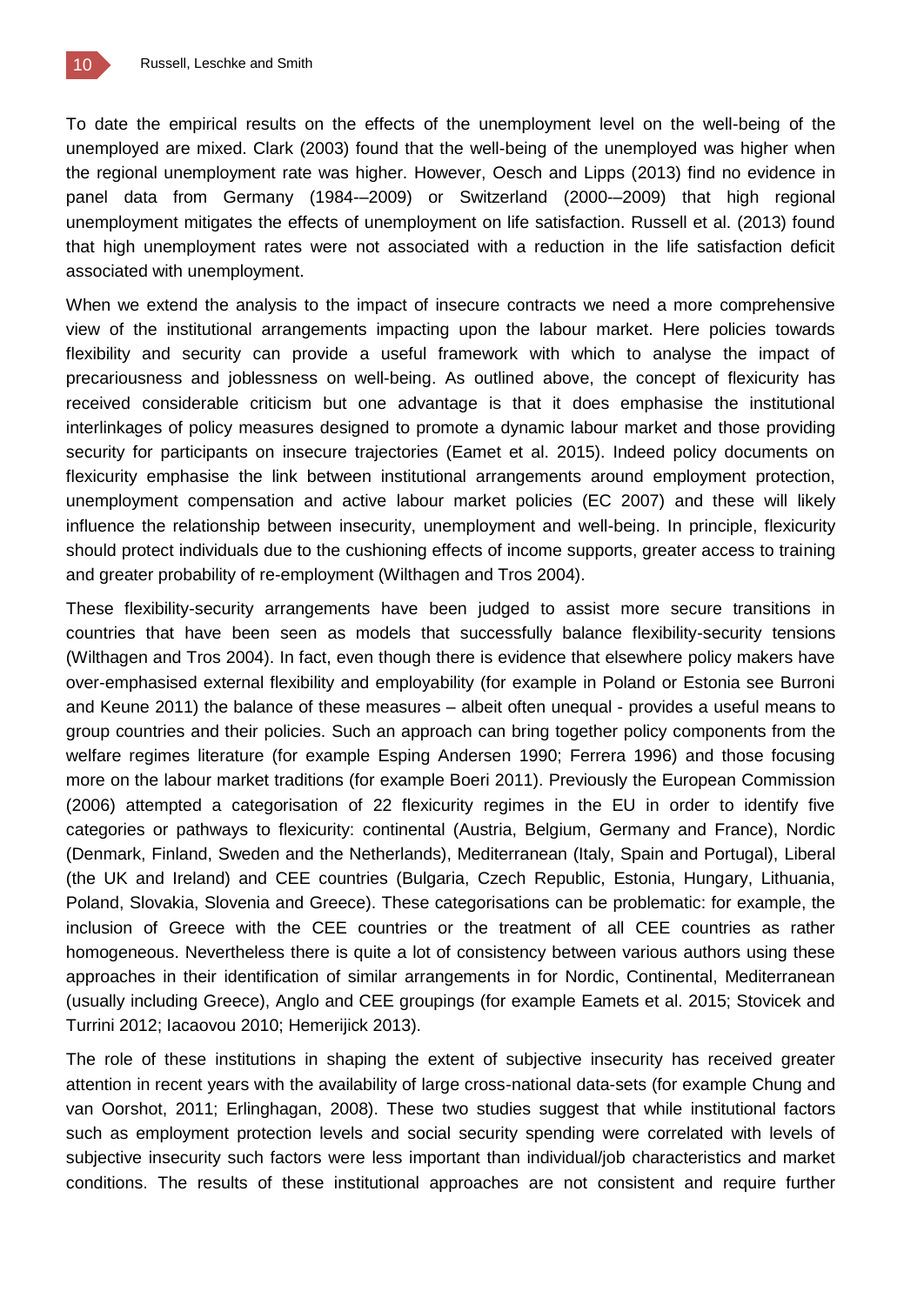

development. Chung and van Oorshot (2011) also found that subjective insecurity was associated with social security spending, employment protection levels. However, Erlinghagan (2008) found no effect of social security expenditure or degree of dismissal protection on perceived insecurity. Similarly Esser and Olsen (2012) found that there was no effect from employment protection legislation or unemployment benefit but that union density was associated with reduced subjective insecurity. Similarly other studies have not necessarily agreed on the role of macro influences such as GDP (Green 2009; Erlinghagan 2008) whereas the impact of the unemployment level seems to be more consistent (Green 2009; Gash and Inanc, 2013; Esser and Olsen 2012).

Burchell (2009) argues that an implicit assumption of 'flexicurity' is that job insecurity is no longer such a source of anxiety, however he found that the correlation between insecurity and stress were no lower in countries seen as exemplars of the flexicurity system. Burchell argues that flexicurity does not ameliorate non-financial costs of unemployment such as the loss of esteem/status, social involvement, and greater uncertainty.

Other studies such as Paul and Moser (2009) consider the "culture" of the country as a factor in determining the psychological impact of unemployment. While cultural studies have been subject to considerable criticism (Smith 2002), and we focus on institutional settings as a measure of the context for job loss and insecurity, there is undoubtedly a link between the cultural and institutional environment (Sorge 1995). Although the measurement of so-called cultural differences is contentious it is hard to deny a reciprocal link between institutional structures and social norms that shape the behaviour of labour market participants (Pfau-effinger 1998). Equally the conceptualisation of youth is subject to the influence of social structures and norms as well as institutional arrangements guiding the transition to adulthood. Across the EU there is a wide variation in the age when young people pass key steps of the transition to adulthood, for example typical ages when people leave the family home (Iacaovou 2010).

Drawing upon these studies we aim to extend the analyses of authors such as Burchell in order to examine age differences and to apply additional institutional and macro indicators. We examine how insecurity and unemployment affect the well-being of young people across Europe.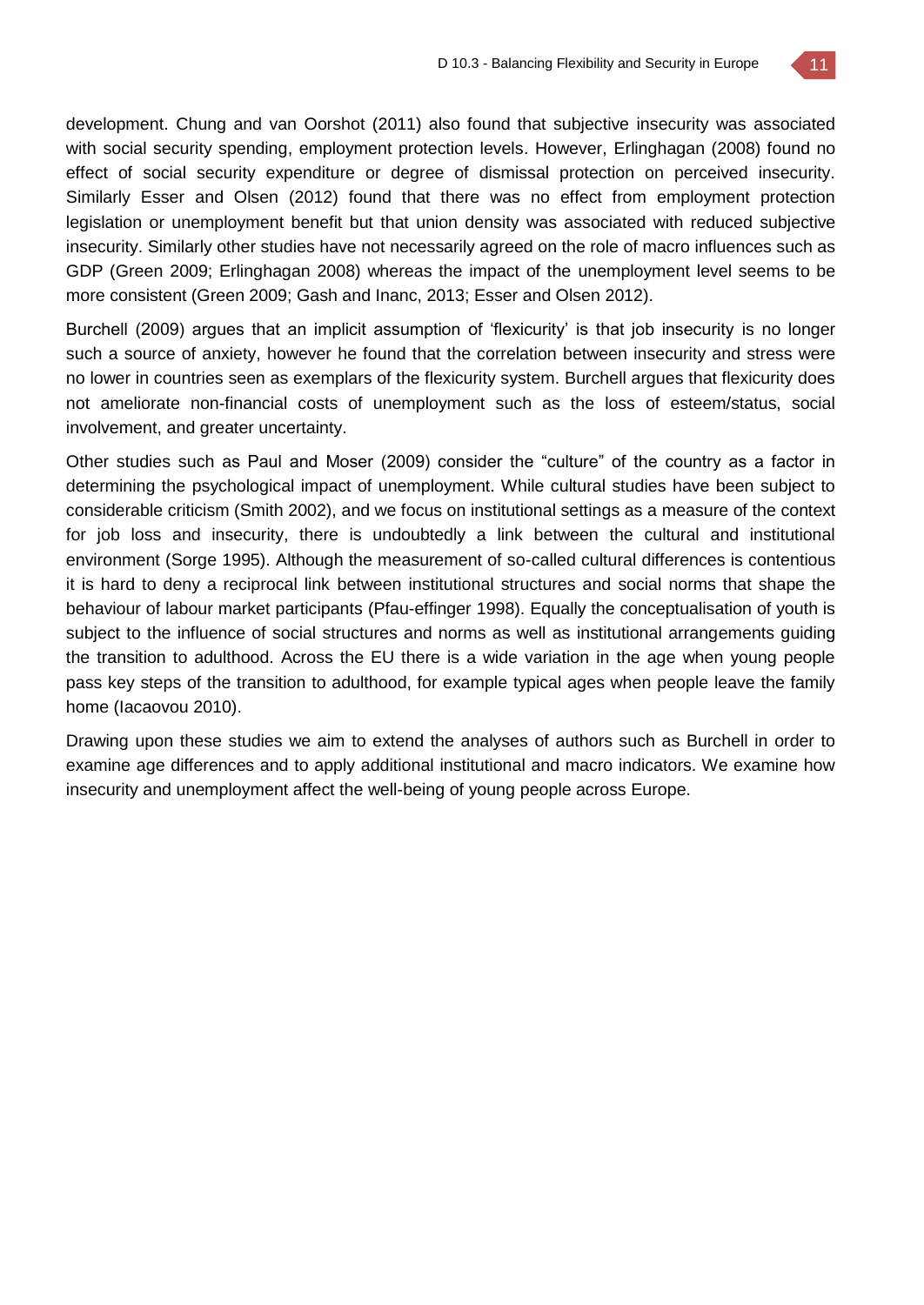# **3. Methods, Concepts and Measurement**

We use the ESS data rounds 2004 and 2010. These two rounds contained special modules on work, family and well-being and include a wider range of variables relating to job conditions, including perceived security and employability and to subjective well-being. We limit our sample to the countries that are available in both waves (N=20) (Belgium, Czech Republic, Denmark, Estonia, Finland, France, Germany, Greece, Hungary, Ireland, Netherlands, Norway, Poland, Portugal, Slovakia, Slovenia, Spain, Sweden, Switzerland, United Kingdom). Details on the sample can be found in annex 1. Pooling the 2004 and 2010 data allows us to include 2 observations per country for the macro effects in the multivariate models. The macro institutional variables are listed by country and year in annex 2.

Our descriptive analysis will first compare subjective insecurity experienced by young people and the degree of segmentation – particularly between young and older workers – in perceived security across different flexicurity regimes. We use both subjective (in)security measures (percentage who believes that job is insecure, how easy to get similar or better job) and objective measures (type of contract). In the second part of our analysis we ask whether flexicurity arrangements moderate the effect of unemployment and insecurity on well-being among young people and if these moderating effects are better accounted for by variation in financial security, or through greater job prospects. Our dependent variable for this part of the analysis is life-satisfaction on a 10-point scale (from 0 extremely dissatisfied to 10 extremely satisfied). In order to test the stability of our results, we also run the models on an alternative well-being variable the construction of which follows the WHO5 definition. Our analysis shows that very little of the variance in the WHO wellbeing measure occurs at the country level, though we also find that relationship between wellbeing and unemployment varies significantly across the countries. Given the greater societal level variance in life satisfaction and its wide usage in the literature (Diener and Suh; Clark 1996; Wulfgramm 2014; Russell et al. 2013) we adopt this measure for the analysis presented (models based on the alternative indicator are available from the authors). Our research question calls for a multi-level model setting which will allow us to introduce both individual level and institutional level variables capturing the flexicurity arrangements.

On the individual level, our main interest lies in the impact of employment stability on well-being. We expect that young persons who were currently employed and have not experienced unemployment during the previous five years have higher well-being than who are currently unemployment and those who have recently experienced unemployment. Based on the previous literature we include a range of control variables that are found to influence subjective well-being. We control for gender, selfdefined health status, age, type of household (using the household grid we identify whether the respondent is living with either or both parents, we also identify whether the respondent is living with a partner, and if not whether the respondent was previously married), children of the respondent aged under 18 in the household, social support, highest education level and financial hardship. The measure of financial hardship included in the models comes from a question on how the respondent's household is managing on their current income: those who are finding it difficult or very difficult to cope are compared to the rest of the population.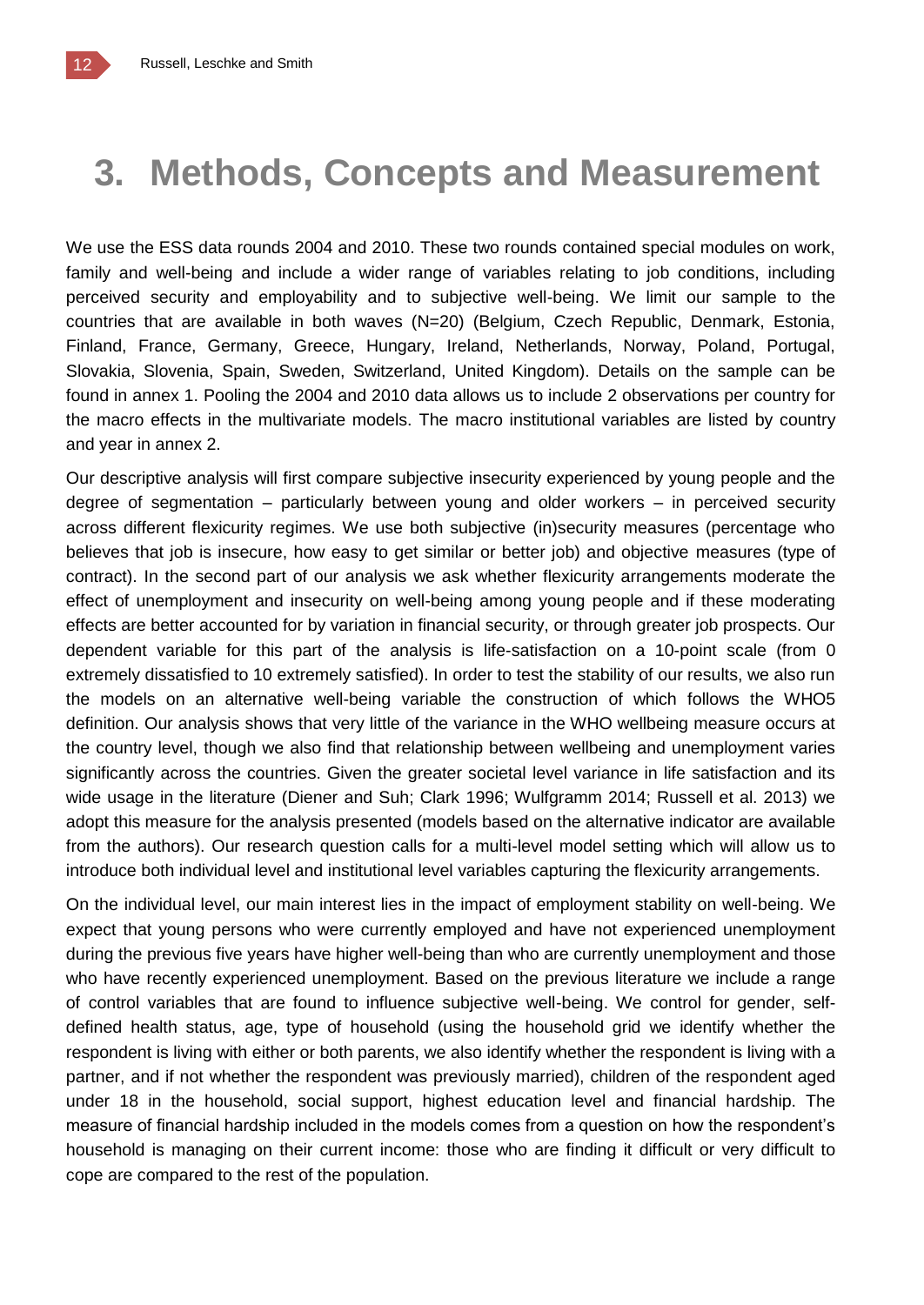

In order to tackle our research question on the moderating effect of flexicurity arrangements on wellbeing, we include a range of institutional and macro variables in our model (annex 2). We are particularly interested in the potentially different effects of institutions granting financial security compared to those increasing employment prospects either directly through participation in training or ALMP and thereby targeting employment/employability security or more indirectly by impacting on job security (see Table 1). The choice of institutions is inspired by the flexicurity literature (e.g. Wilthagen Tros 2004; Jørgensen and Madsen 2007; Leschke/Schmid/Griga 2007) which maintains that the right combination of different forms of flexibility and security will lead to better outcomes both with regard to employment prospects and beyond including individual well-being. Some approaches and particularly the ones based on the Danish model have stressed the importance of a combination of reliable unemployment benefits, participation in active labour market policies and life-long learning – the socalled Golden Triangle – (for example Madsen 2004) and some have added the importance of collective bargaining (Ibsen and Mailand 2010). The European Commission, on the other hand, emphasised the move from job security for so-called insiders to employment or employability security – particularly in the pre-crisis period (e.g. European Commission 2007; European Expert Group on Flexicurity 2007). The strong focus on the assumed negative role of employment protection legislation for regular jobs, in particular, has been criticised by trade unions and a number of researchers (for example Burroni and Keune 2011; Heyes 2011) particularly in light of the recent crisis experience where countries with more encompassing employment protection legislation have tended to shed less labour due to the widespread use of working time adjustment measures.

In a first step we include the different variables as outlined in table 1 separately into the model. Where possible we distinguish between institutions for youth and adults. Taking account of the small sample and using a stepwise approach, the final model contains only three institutional variables: change in total unemployment rate, EPL for regular contracts and ALMP spending per unemployed.

| Tapic T. MSIIDINIS and macro vanables included in Our models                                                                                                              |                                                                                                                                                                                                       |                                                     |  |  |  |  |  |
|---------------------------------------------------------------------------------------------------------------------------------------------------------------------------|-------------------------------------------------------------------------------------------------------------------------------------------------------------------------------------------------------|-----------------------------------------------------|--|--|--|--|--|
|                                                                                                                                                                           | Employment prospects                                                                                                                                                                                  |                                                     |  |  |  |  |  |
|                                                                                                                                                                           | Employment/Employability                                                                                                                                                                              |                                                     |  |  |  |  |  |
| Job security                                                                                                                                                              | security                                                                                                                                                                                              | Income security                                     |  |  |  |  |  |
| • EPL indicators separately for<br>regular and temporary<br>workers (OECD),<br>• Share temporary employed<br>for youth and total (LFS),<br>• Perceived insecurity* (ESS), | • ALMP expenditure in % of<br>GDP/unemployed (OECD)<br>• Participant stocks in ALMP %<br>of labour force (OECD)<br>• Unemployment rate / change<br>in unemployment, both for<br>youth and total (LFS) | • PLMP expenditure in % of<br>GDP/unemployed (OECD) |  |  |  |  |  |
|                                                                                                                                                                           | Collective bargaining coverage (ICTWSS); Trade union density (ICTWSS)                                                                                                                                 |                                                     |  |  |  |  |  |

*Table 1: Institutions and macro variables included in our models*

*Note \*employed who feel very insecure*

The EPL indicators, unemployment indicators and LMP expenditure items are standard variables usually included in papers testing the flexicurity framework (for example Burchell 2009, Chung and van Oorshot, 2011; see also section 2 above). There is widespread criticism with regard to the OECD EPL indicators including the fact that they take insufficient account of enforcement, the role of collective agreements and case law as well as exemptions for small firms for example (Addison and Teixeira 2003; Deakin et al 2014). This criticism has in parts been acknowledged and taken account of in more recent waves of the EPL (Venn 2009). More importantly, the evidence on their impact on employment is inconclusive at best (for example OECD 2004; ILO 2012, ch. 2) with several cross-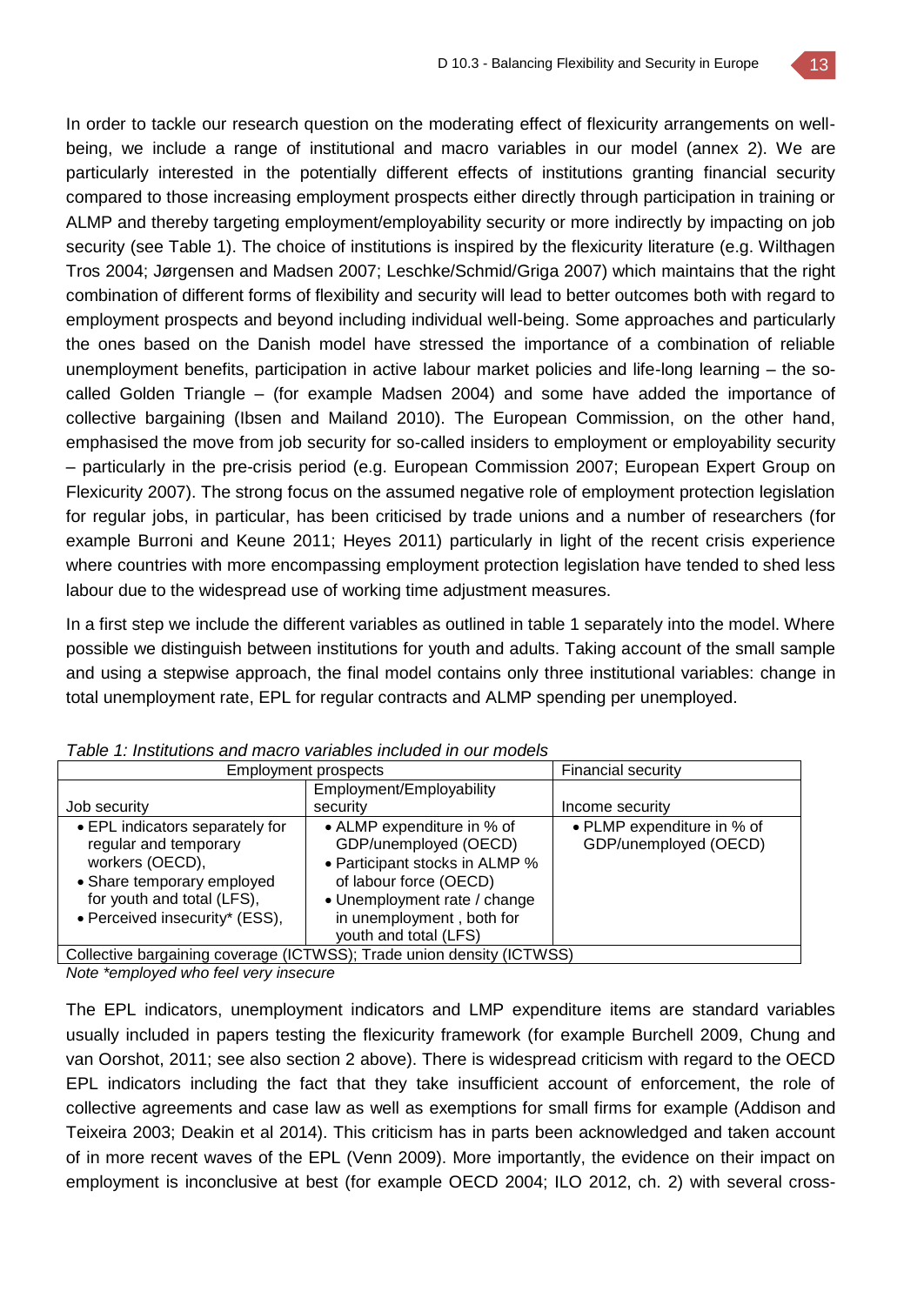

country studies not finding a robust impact of overall and decomposed EPL indicators on unemployment in multivariate settings (Avdagic and Salari 2013) including for disadvantaged labour market groups such as low skilled (Oesch 2010) or long-term unemployed (Heyes and Lewis 2015). We therefore test two alternative measures that capture the job security dimension: the share of temporary in total employment and perceived insecurity derived on the country level from the ESS data. Additionally, and also in line with the critics of EPL, we include collective bargaining coverage and trade union density in our models as contextual factors.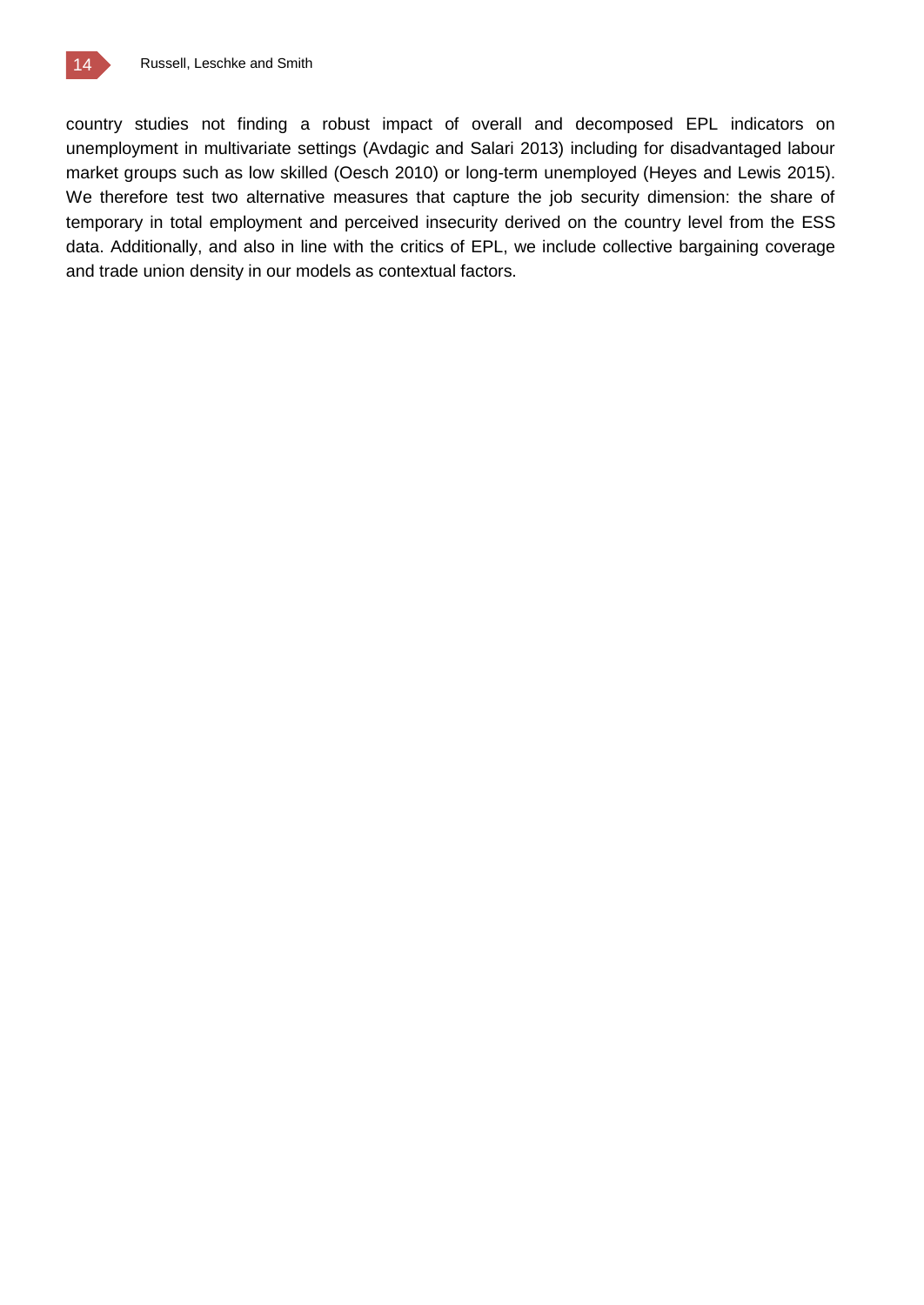# **4. Descriptive and Multivariate Results**

## **4.1 Descriptive Results**

In the following we compare subjective insecurity experienced by young people and the degree of segmentation – particularly between young and older workers – in perceived security across different flexicurity regimes.<sup>1</sup> We use a range of complementary measures. Figure 1 illustrates that perceived insecurity (not at all or only a little true that a job is secure) is higher for youth up to 29 years with more than 40% who believe their job is insecure in 2010. Overall there is only a small difference between the age groups. With the crisis perceived insecurity seems to have increased among all age groups and in particular for the youngest youth group and the 25-29 age group.



*Figure 1: Perceived Insecurity, average across 20 European countries: % who believe job is insecure\*, 2004 and 2010*

*Note: \* not at all or only a little true that job is secure. Source: ESS data, own calculations. Students excluded.*

 $\overline{a}$ 

Figure 2 uses an objective measure of insecurity – contract type. The share of temporary and no contracts is considerably higher among youth than adults and the younger the age the higher the share in temporary employment and employment without a contract. The youngest age group is by far most affected by non-permanent jobs with more than 60% of respondents reporting a non-permanent

 $1$  We use the standard flexicurity regimes derived from the welfare regime literature (Esping-Andersen 1990, Ferrera 1995) and applied in a range of flexicurity papers and thus distinguish between Nordic countries, including the Netherlands, Continental countries, Liberal countries, Eastern European and Southern countries.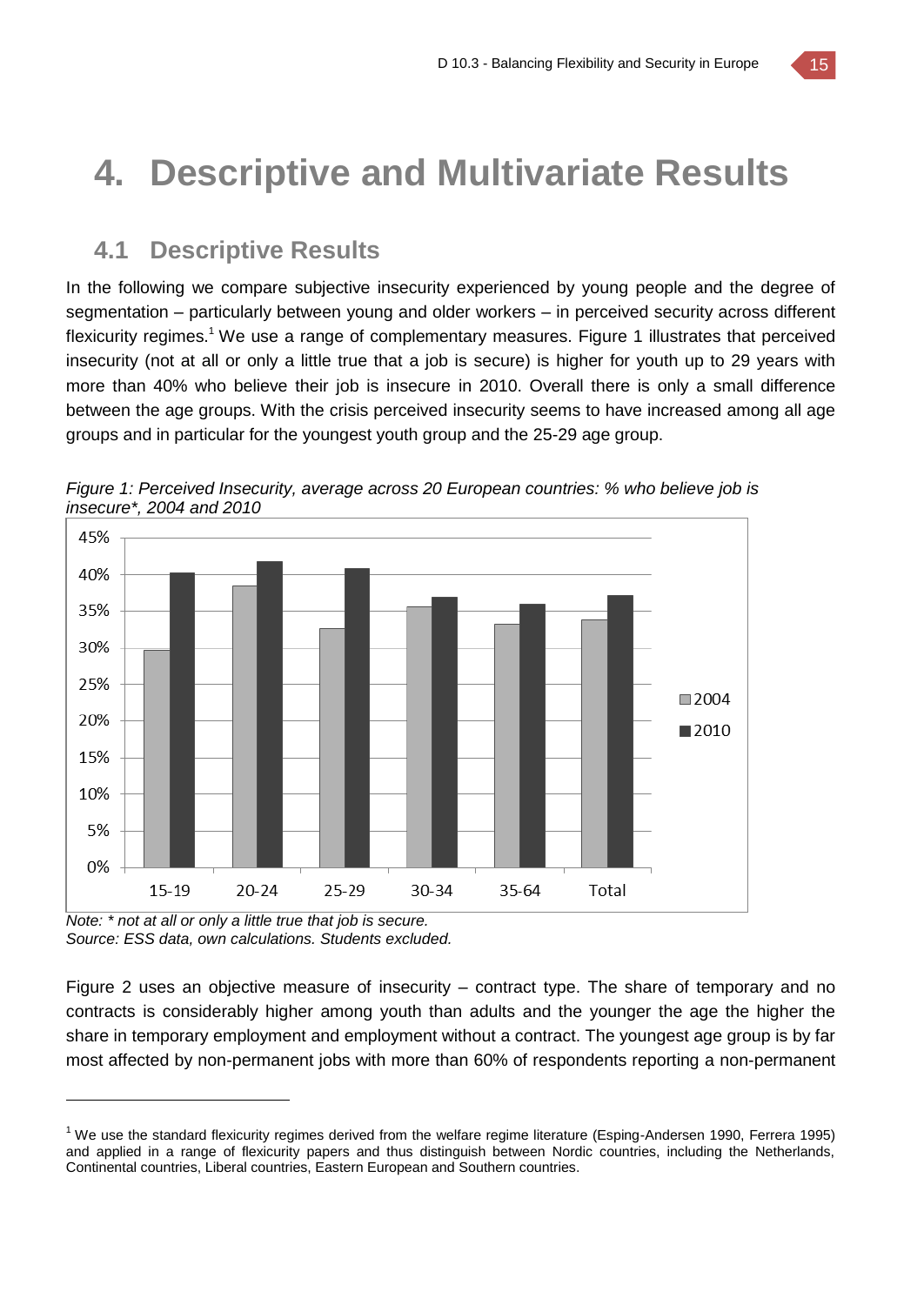contract or no contract. On average across 20 European countries there are only small differences between 2004 and 2010 with most notably the share of no contracts for the youngest youth group having increased. The comparison with subjective job security (Figure 1) which was distributed much more evenly across age groups shows that not all temporary jobs are associated with low job security. And it is in fact well known that in those countries that have a strong tradition of vocational training, namely Germany and Austria, many of the temporary jobs among youth are due to training contracts (LFS data, not shown). In fact, a main problem with this more objective indicator is that due to the stark differences in employment protection legislation the degree of security associated with permanent and temporary jobs varies widely across countries.



*Figure 2: Contract Type Among those Currently Employed by Age Group, average across 20 European countries, 2004 and 2010*

*Note: weighted data, students excluded. Source: ESS data, own calculations.* 

Figure 3 shows subjective insecurity separately for youth and adults and across flexicurity regimes for  $2010<sup>2</sup>$ . First of all there is no clear division between adults and youth, in some countries youth are feeling more insecure, in particular Greece, Spain whereas in other countries, for example in the Netherlands, the UK and the Czech Republic adults are feeling somewhat more insecure. With few exceptions the differences are not very pronounced. As regards flexicurity regimes, Southern and Eastern European countries, the latter with a few exceptions, particularly Estonia, seem to have higher insecurity across both age groups than particular Nordic and continental countries with the exception of France.

The distribution of non-permanent contracts also shows some clustering by flexicurity regime (Figure 4), although this measure does not pick up the wide variation in conditions attached to the contracts in

 $2$  The 2004 patterns are very similar. For presentational reasons we focus on 2010 here.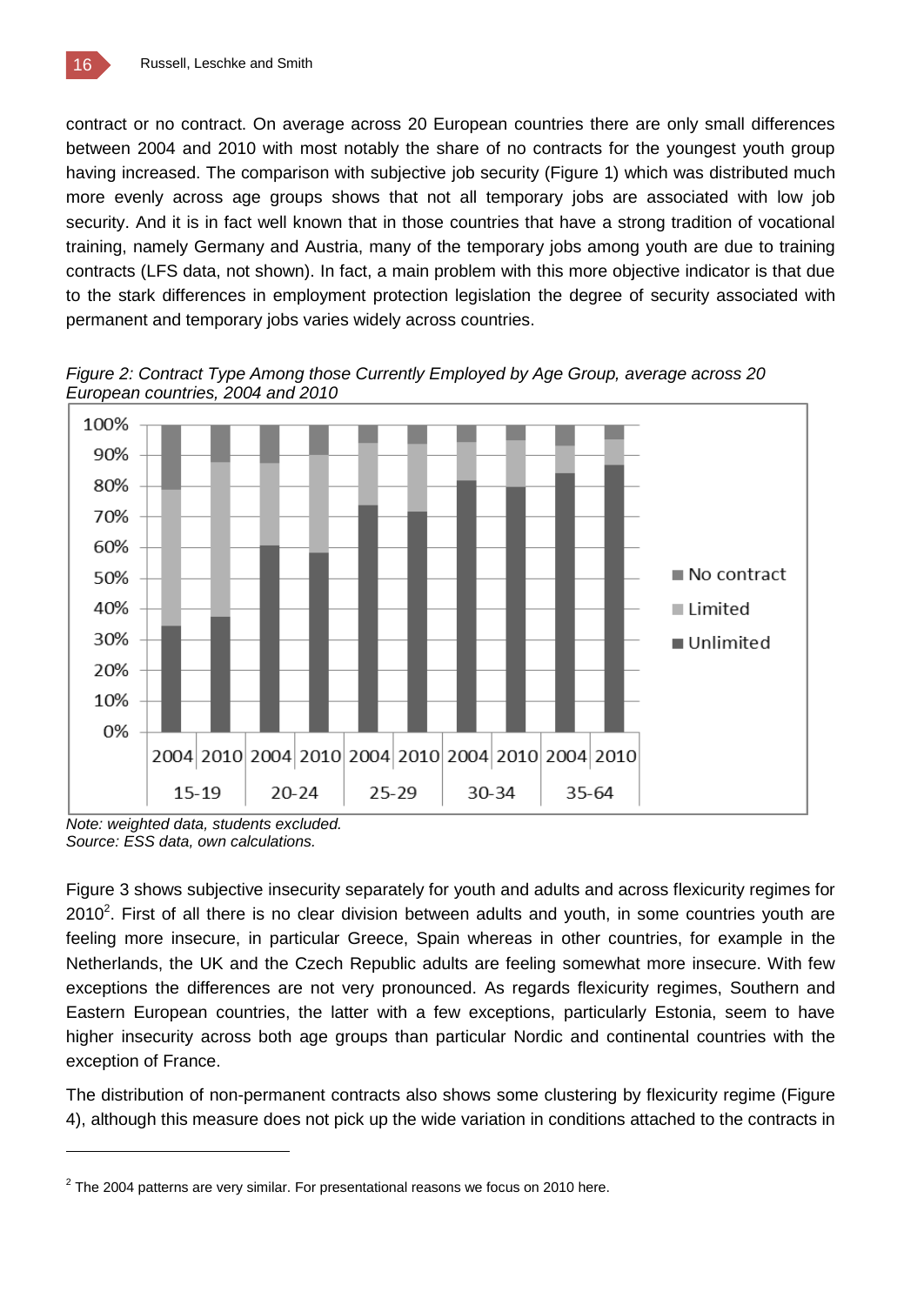different regimes. The differences in the contractual position of older and younger workers are smallest in the UK, Czech Republic, Hungary, Estonia and Slovakia, while in all remaining countries younger workers are much more likely to be insecure. The proportion of young people on nonpermanent contracts is particularly high in Southern Europe, but also in Poland and Ireland.<sup>3</sup>

![](_page_16_Figure_2.jpeg)

*Figure 3: Proportion who believe job is insecure\* by age group and across flexicurity regimes, 2010*

*Note \* not at all or only a little true that job is secure. Source: ESS data, own calculations.* 

 $^3$  In Ireland an exceptionally high proportion (31%) of workers say they have no contract but a follow up question in round 5 suggested that in 61% of cases the respondent said that the job was viewed as permanent when they were appointed. In the UK an above average proportion of respondents also report having no contract (12%).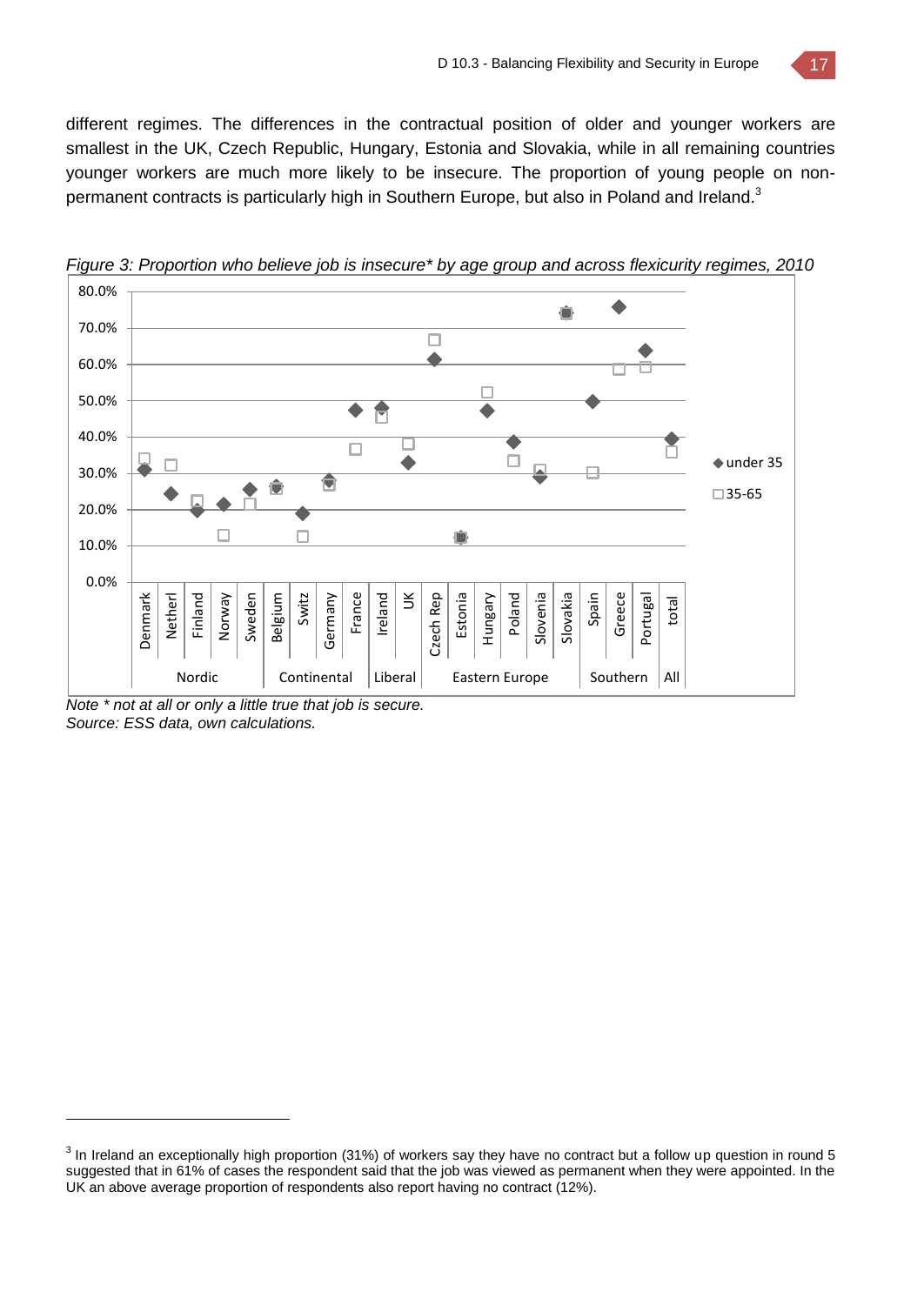![](_page_17_Figure_1.jpeg)

*Figure 4: Proportion of workers with temporary contracts or no contracts by age groups, 2010* 

*Source: ESS data 2010, own calculations. Currently employed excludes students and self employed.*

We now look at a third measure of insecurity; namely the assessment (on a scale from 0-10) of how easy it is to get a similar or better job with another employer. This measure illustrates the complexity of the insecurity concept as for this more indirect measure on security – in fact, in the flexicurity terminology it could also be called perceived "employability" – youth is doing better than adults with the middle age group (20-29 years) having the most positive outlook on their employability. It's the older adults who have the lowest score on this measure (not shown). On European average, comparing the 2004 and 2010 outcomes, there seems to be little discernible impact of the crisis. For adults self-assessed employability even seems to have increased slightly.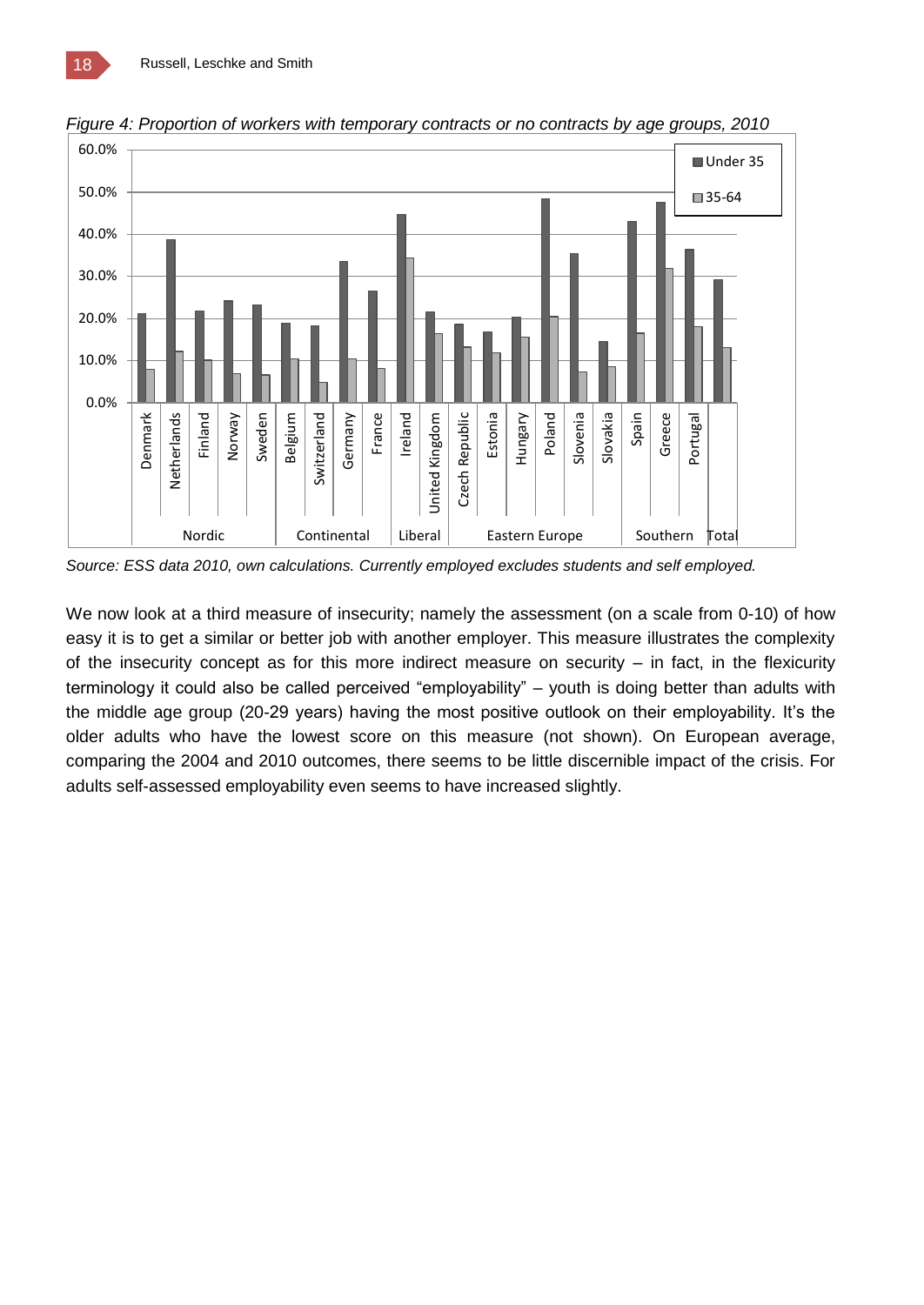![](_page_18_Figure_1.jpeg)

*Figure 5: Employability: How easy to get similar or better job with another employer\* across 20 European countries (2010)* 

*Note \* Mean Scores 0 (extremely difficult) to 10 (extremely easy). Source: ESS data, own calculations.* 

We now inspect this measure by flexicurity regime for 2010 (Figure 6). With the exception of Ireland and Spain, youth are more positive about their employability than adults, the difference is largest in relative terms in the UK, Estonia and Germany. In comparative perspective, youth in Nordic regimes are most positive over their employability and least positive in the Eastern and Southern European regimes, and in particularly in Hungary and Greece. Considering only youth, Ireland and Spain but also the UK experienced the largest decline in employability perceptions between 2004 and 2010, Germany and Poland the most notable increase (not shown). This is in line with labour market impacts of the economic crisis.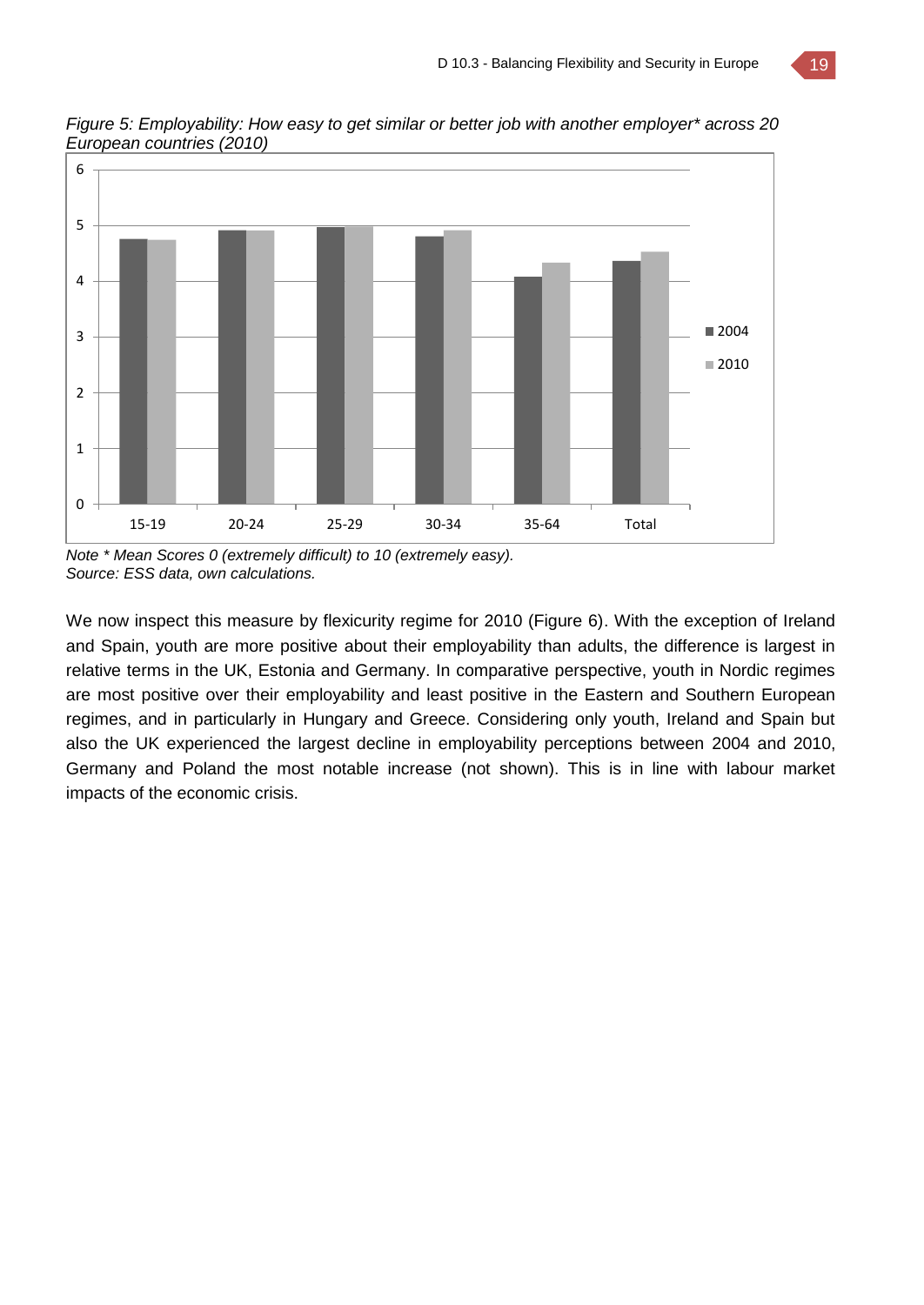![](_page_19_Figure_1.jpeg)

*Figure 6: How easy to get similar or better job with another employer\* by age group and across flexicurity regimes 2010*

In a last descriptive step we want assess the differences in well-being and life-satisfaction between employed and unemployed across flexicurity regimes. We show the complete table but comment on youth in 2010 only. Employed and unemployed youth in 2010 report very little difference in well-being when using the WHO measure in the large majority of countries. We see as good as no difference in a varied set of countries: Norway, Belgium, Switzerland Hungary, Poland and Spain (Table 2). Large differences in favour of employed are only evident for Slovakia. Assessment of well-being is on average more similar for unemployed and employed youth than for unemployed and employed adults.

*Source: ESS data, own calculations. \*Mean Scores 0 (extremely difficult) to 10 (extremely easy).*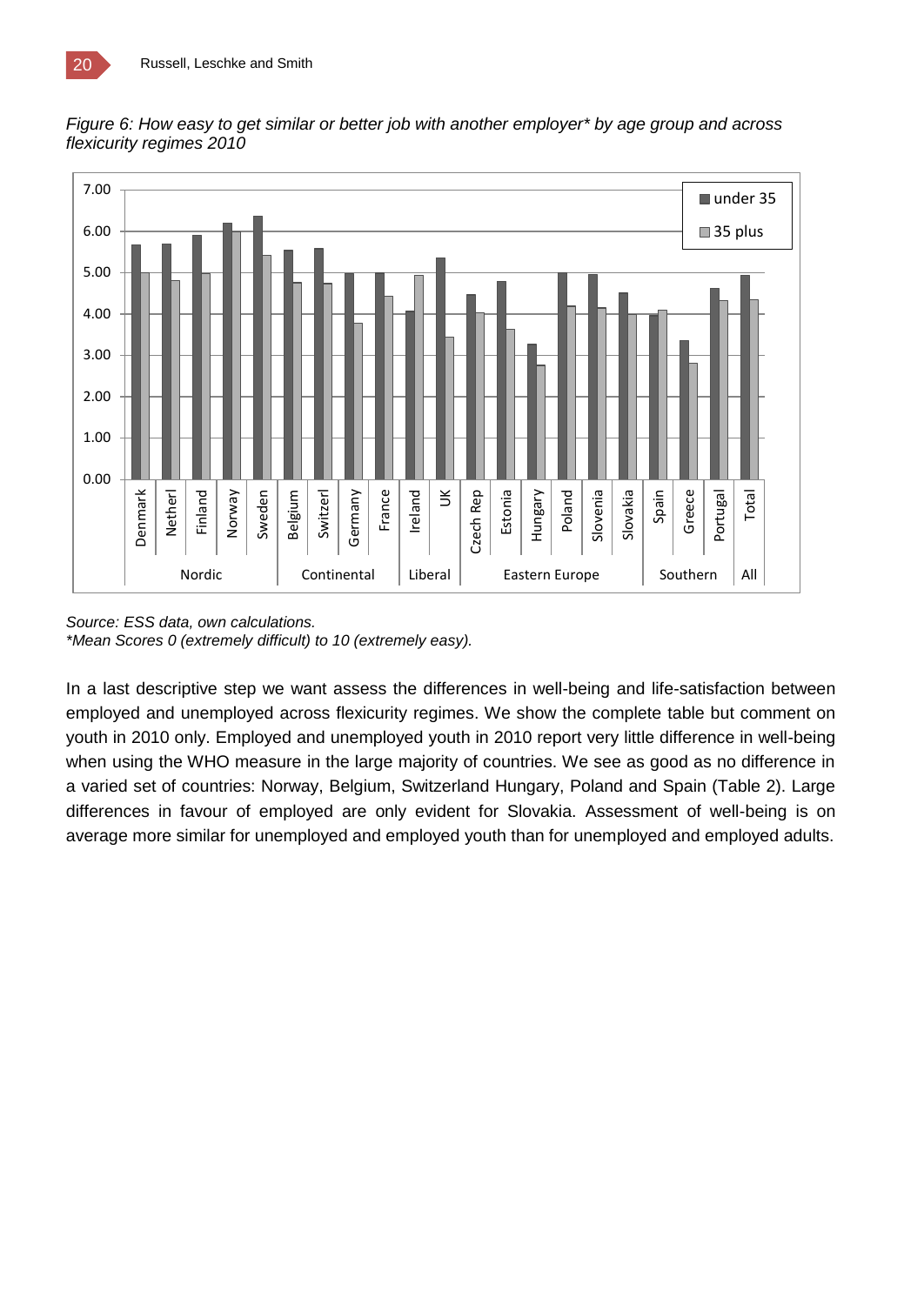|                         | 2004 |          |      | 2010  |          |       |       |       |
|-------------------------|------|----------|------|-------|----------|-------|-------|-------|
|                         |      | under 35 |      | 35-64 | under 35 |       | 35-64 |       |
|                         |      |          |      |       |          |       |       |       |
|                         | emp  | unemp    | emp  | unemp | emp      | unemp | emp   | unemp |
| <b>NORDIC</b>           |      |          |      |       |          |       |       |       |
| Denmark                 | 6,71 | 6,20     | 7,19 | 6,83  | 7,08     | 6,71  | 7,15  | 5,77  |
| Netherlands             | 6,67 | 6,08     | 6,46 | 5,44  | 6,88     | 5,92  | 6,81  | 4,74  |
| Finland                 | 6,10 | 6,01     | 6,23 | 5,52  | 6,25     | 5,93  | 6,26  | 6,24  |
| Norway                  | 6,68 | 6,17     | 7,05 | 5,85  | 6,77     | 6,67  | 7,00  | 6,55  |
| Sweden                  | 6,69 | 6,78     | 6,84 | 5,67  | 6,51     | 6,07  | 6,89  | 6,23  |
| <b>CONTINENTAL</b>      |      |          |      |       |          |       |       |       |
| <b>Belgium</b>          | 6,56 | 6,29     | 6,55 | 5,93  | 6,84     | 6,78  | 6,79  | 5,25  |
| Switzerland             | 6,87 | 5,76     | 7,01 | 6,21  | 6,80     | 6,66  | 7,06  | 6,82  |
| Germany                 | 6,74 | 6,10     | 6,31 | 5,53  | 6,57     | 5,87  | 6,48  | 5,57  |
| France                  | 6,86 | 6,22     | 6,30 | 6,03  | 6,55     | 6,05  | 6,36  | 5,29  |
| <b>LIBERAL</b>          |      |          |      |       |          |       |       |       |
| Ireland                 | 7,42 | 6,03     | 7,09 | 6,84  | 7,68     | 6,80  | 7,07  | 6,32  |
| <b>United Kingdom</b>   | 6,34 | 6,42     | 6,11 | 5,42  | 6,65     | 6,13  | 6,40  | 5,47  |
| <b>EASTERN EUROPEAN</b> |      |          |      |       |          |       |       |       |
| <b>Czech Republic</b>   | 6,65 | 6,37     | 6,19 | 5,21  | 6,77     | 5,77  | 5,90  | 4,51  |
| Estonia                 | 6,19 | 5,34     | 5,56 | 4,48  | 6,37     | 6,11  | 6,19  | 4,97  |
| Hungary                 | 6,55 | 6,31     | 6,16 | 5,33  | 6,93     | 6,83  | 6,31  | 5,49  |
| Poland                  | 6,57 | 6,45     | 6,12 | 5,00  | 6,85     | 7,07  | 6,34  | 5,26  |
| Slovenia                | 6,66 | 6,80     | 6,33 | 6,09  | 6,95     | 6,46  | 6,54  | 5,64  |
| Slovakia                | 6,30 | 5,67     | 5,81 | 4,35  | 7,41     | 5,81  | 6,40  | 5,17  |
| <b>SOUTHERN</b>         |      |          |      |       |          |       |       |       |
| Spain                   | 6,90 | 6,36     | 6,71 | 5,47  | 7,14     | 6,94  | 6,74  | 6,24  |
| Greece                  | 6,49 | 6,44     | 6,12 | 5,08  | 6,61     | 5,72  | 5,87  | 4,29  |
| Portugal                | 6,90 | 6,60     | 5,88 | 5,01  | 7,85     | 7,46  | 7,06  | 6,22  |
|                         |      |          |      |       |          |       |       |       |
| Total                   | 6,67 | 6,25     | 6,43 | 5,43  | 6,89     | 6,43  | 6,56  | 5,57  |

*Table 2: Well-being ratio employed to unemployed by country, ESS2 and ESS5* 

*Source ESS data, 2004 and 2010 wave.*

*Note: Weighted by post stratification weights.*

Replicating this figure on the ESS life-satisfaction measure shows more discernible differences between employed and unemployed for the vast majority of countries than the above well-being measure. Only in Slovenia and to a lesser degree in Portugal are there as good as no differences in life satisfaction assessment between employed and unemployed youth in 2010 whereas for all the other countries employed display higher life-satisfaction than unemployed (table 3). The differences between the two groups are largest in Sweden, Estonia, Hungary and Slovakia. As with the well-being measure, life satisfaction is on average somewhat higher for youth than adults and adults on average have larger gaps in life-satisfaction between employed and unemployed than youth. Table 3 suggests that there is no clear link between flexicurity regime and life-satisfaction with regard to this measure.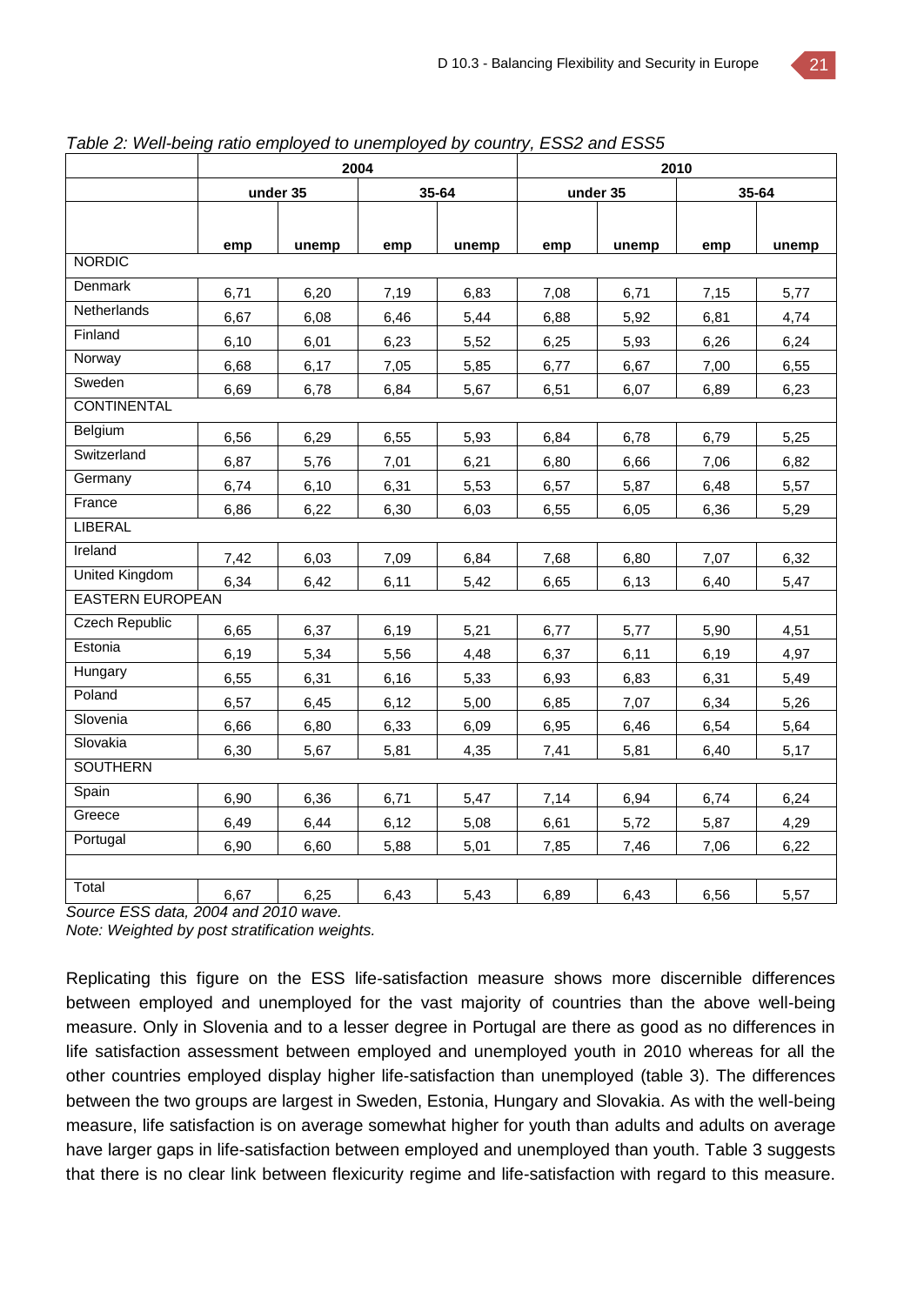In fact, these findings indicate that we have to go beyond welfare state institutions in our models and additionally also check for household context and other factors that might generate resilience and thereby increase well-being.

|                         |      | 2004     |      |       | 2010 |          |      |       |
|-------------------------|------|----------|------|-------|------|----------|------|-------|
|                         |      | under 35 |      | 35-64 |      | under 35 |      | 35-64 |
|                         | emp  | unemp    | emp  | unemp | emp  | unemp    | emp  | unemp |
| <b>NORDIC</b>           |      |          |      |       |      |          |      |       |
| Denmark                 | 8,44 | 6,72     | 8,59 | 7,93  | 8,39 | 7,02     | 8,40 | 7,04  |
| Netherlands             | 7,84 | 5,28     | 7,59 | 6,67  | 7,98 | 7,31     | 7,81 | 5,89  |
| Finland                 | 8,17 | 6,76     | 8,05 | 6,79  | 8,02 | 7,04     | 8,02 | 6,94  |
| Norway                  | 7,89 | 6,71     | 7,84 | 5,67  | 7,93 | 7,41     | 7,94 | 6,88  |
| Sweden                  | 7,92 | 6,90     | 7,85 | 6,31  | 7,99 | 5,80     | 7,95 | 6,91  |
| <b>CONTINENTAL</b>      |      |          |      |       |      |          |      |       |
| Belgium                 | 7,59 | 6,43     | 7,43 | 6,53  | 7,70 | 6,73     | 7,58 | 6,16  |
| Switzerland             | 8,01 | 5,84     | 8,00 | 6,52  | 7,94 | 7,19     | 8,10 | 7,14  |
| Germany                 | 6,98 | 5,06     | 6,89 | 4,79  | 7,39 | 5,98     | 7,28 | 4,91  |
| France                  | 7,02 | 5,66     | 6,36 | 3,88  | 6,81 | 5,63     | 6,11 | 4,78  |
| <b>LIBERAL</b>          |      |          |      |       |      |          |      |       |
| Ireland                 | 7,55 | 5,86     | 7,76 | 6,43  | 6,92 | 5,65     | 6,58 | 5,16  |
| <b>United Kingdom</b>   | 7,16 | 6,37     | 7,12 | 5,86  | 7,05 | 6,24     | 7,16 | 5,42  |
| <b>EASTERN EUROPEAN</b> |      |          |      |       |      |          |      |       |
| <b>Czech Republic</b>   | 6,76 | 4,98     | 6,55 | 5,02  | 6,78 | 5,69     | 6,39 | 4,88  |
| Estonia                 | 6,38 | 5,12     | 5,77 | 3,95  | 7,03 | 5,56     | 6,49 | 4,92  |
| Hungary                 | 6,14 | 4,74     | 5,39 | 3,35  | 6,46 | 4,85     | 5,86 | 4,38  |
| Poland                  | 6,67 | 6,16     | 6,19 | 4,14  | 7,43 | 6,78     | 6,96 | 5,37  |
| Slovenia                | 7,36 | 7,44     | 6,79 | 5,48  | 7,53 | 7,45     | 6,91 | 6,22  |
| Slovakia                | 6,23 | 4,49     | 5,50 | 3,84  | 7,05 | 5,48     | 6,45 | 4,95  |
| <b>SOUTHERN</b>         |      |          |      |       |      |          |      |       |
| Spain                   | 7,24 | 6,09     | 7,16 | 5,79  | 7,56 | 6,65     | 7,42 | 6,73  |
| Greece                  | 6,69 | 5,80     | 6,56 | 5,04  | 6,04 | 5,53     | 5,67 | 4,33  |
| Portugal                | 6,14 | 6,08     | 5,60 | 4,77  | 6,62 | 6,35     | 6,06 | 5,43  |
|                         |      |          |      |       |      |          |      |       |
| Total                   | 7,21 | 5,86     | 7,05 | 5,25  | 7,29 | 6,08     | 7,07 | 5.47  |

*Table 3: Life Satisfaction ratio employed to unemployed by country, ESS2 and ESS5*

*Source ESS data, 2004 and 2010 wave.*

*Note: Weighted by post stratification weights.*

### **4.2 Model results**

### 4.2.1 **Individual level predictors of life satisfaction**

In the first model we examine the individual level effects of levels of life satisfaction (Table 4, model 1). We include both current unemployment status and experience of unemployment in the past 5 years as previous research suggests (see above) that past unemployment can have a lasting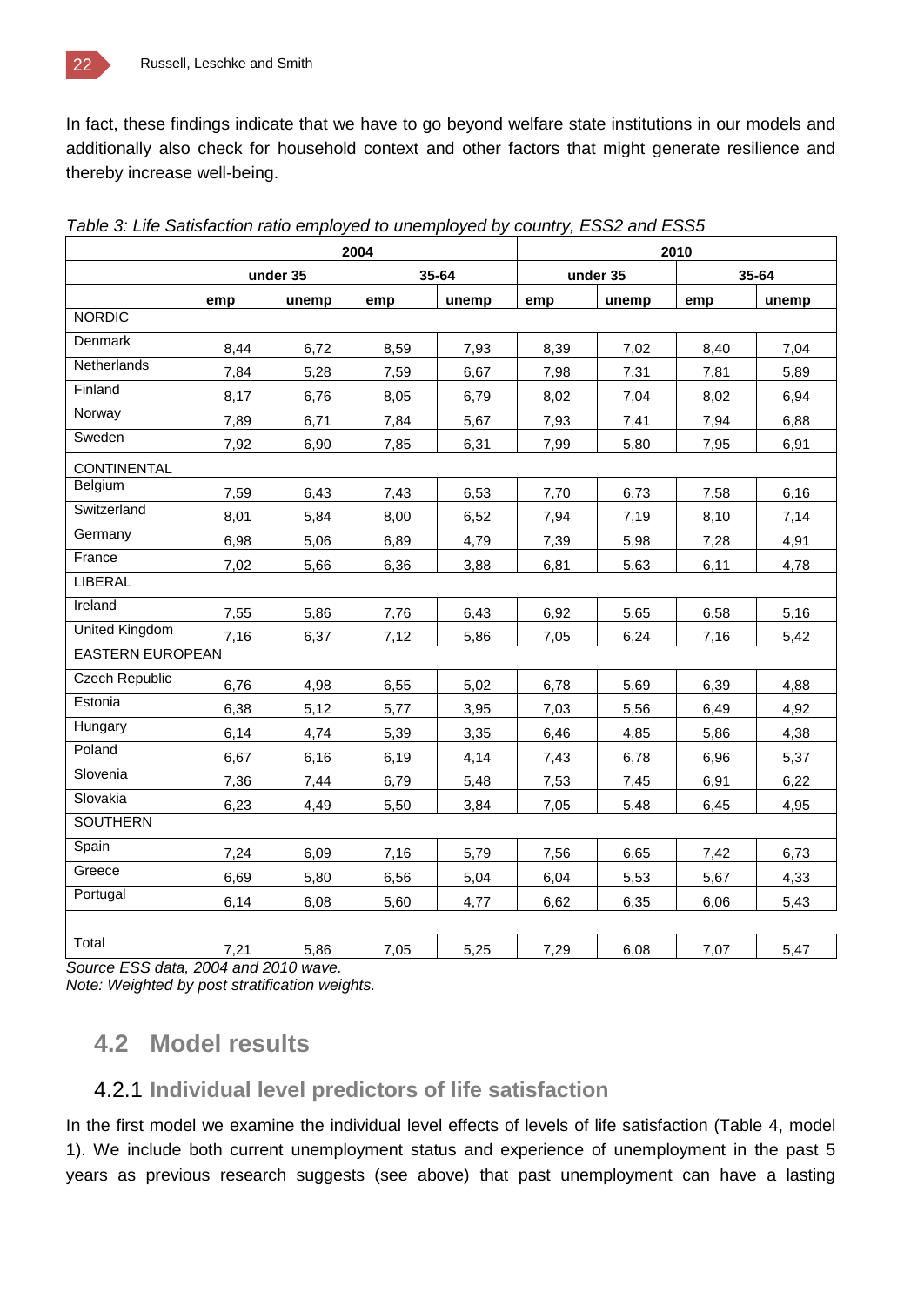'scarring' influence on well-being. The reference group consists of those currently employed who have not experienced any unemployment spell, of 3 months or more, in the preceding five years. We focus on the individual level effects for young people aged under 35, however the model results for those age 35-64 are provided in Table 4 (model 1 Ad) for comparison.

Among young Europeans life satisfaction is highest among those who are economically inactive (including students) and have no recent unemployment experience, followed by the employed with no past unemployment. Those with recent unemployment experience have lower satisfaction levels even if they are currently employed or non-active. The unemployed group has the lowest satisfaction scores.<sup>4</sup>

The models control for household financial difficulty which suggests that the unemployment effect, both past and present, has a significant non-financial dimension.<sup>5</sup> Financial hardship is one of the strongest predictors of life satisfaction, reducing life satisfaction by almost one point on a 10 point scale for young people.

Availability of social support has been found to be a key component of wellbeing and a moderator of stressful life events (including unemployment) on psychological distress as the social resilience literature (e.g. Hall and Lamont 2009) among others suggests. We find that for both age groups more frequent contact with friends/family/others plus the availability of a close confidante are significantly associated with enhanced life satisfaction. However given the cross-sectional nature of the data neither causality nor the direction of this relationship can be established. The unemployment effects are net of any detrimental effect that being jobless might have on social supports (see above).

There is no difference in the life satisfaction of men and women among young Europeans; however, being female has a positive effect on satisfaction for the older age group. The age coefficients suggest that the younger age groups have significantly higher levels of satisfaction compared to those aged 30 to 34 years. This is consistent with the U-shaped relationship between life satisfaction and age found in other studies.

Co-residence with two-parents is associated with higher levels of life satisfaction among young people, suggesting an advantage in terms of supports and resources. In fact, we cannot rule out that both material and immaterial family resources act as functional equivalents to institutions. Interestingly, young people living with a lone parent have significantly lower satisfaction compared to those living independently, which may be associated with the significantly greater levels of poverty among lone parents in many European countries. Having a child/children does not influence life satisfaction amongst the under 35s, living with a partner is associated with higher satisfaction but those who were previously married have significantly lower satisfaction scores.

 $<sup>4</sup>$  Separate models for 2004 and 2010 show that this pattern of effects is the same in both years.</sup>

<sup>5</sup> Note that if financial difficulty is not included in the model, the coefficient for unemployment is -1.06, the coefficient for employed with recent unemployment is -.44 and for inactive with recent unemployment is -.45.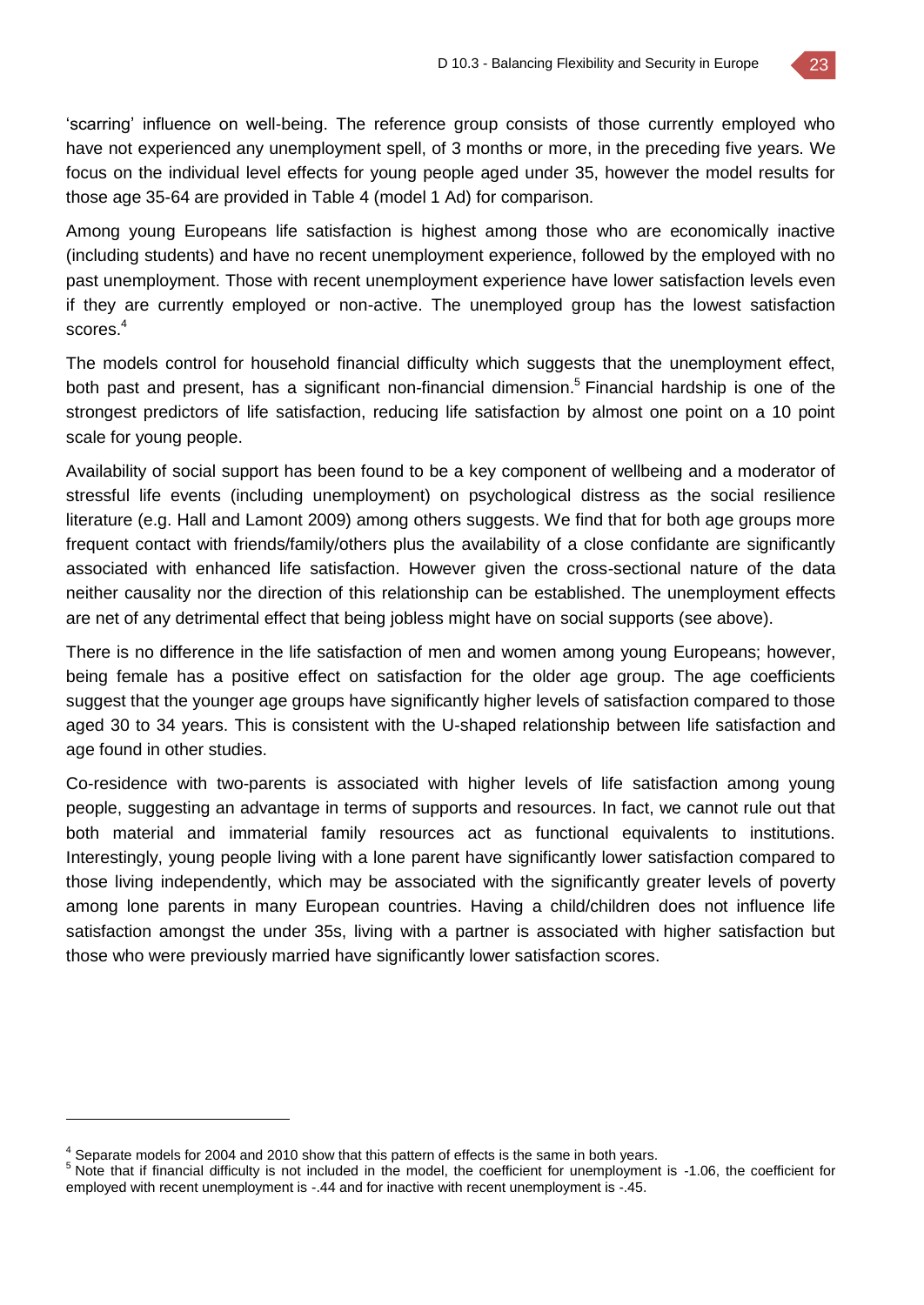|                                         |                                                  | Model 1           | Model 2      | Model 1     | Model 2      |
|-----------------------------------------|--------------------------------------------------|-------------------|--------------|-------------|--------------|
|                                         |                                                  |                   |              | Ad          | Ad           |
|                                         |                                                  | Under 35          | Under 35     | 35-64       | 35-64        |
|                                         |                                                  | Coef.             | coef         | Coef.       | coef         |
| ref employed +<br>no unemp in           | Employed + unemp in last<br>5 years              | $***$<br>$-0.370$ | $-0.361***$  | $-0.380***$ | $-0.375***$  |
| Last 5 years                            | Inactive +unemp in last 5<br>years               | ***<br>$-0.292$   | $-0.278***$  | $-0.470***$ | $-0.463***$  |
|                                         | Inactive + no unemp in<br>last 5 yrs             | ***<br>0.154      | $0.160***$   | $-0.0519*$  | $-0.0493*$   |
|                                         | Unemployed                                       | ***<br>$-0.777$   | $-0.768***$  | $-0.721***$ | $-0.710***$  |
| ref: Male                               | Female                                           | 0.042             | 0.0413       | $0.155***$  | $0.154***$   |
| Self rated<br>health good/v.<br>good    | Health (fair/bad)                                | ***<br>$-0.852$   | $-0.853***$  | $-0.798***$ | $-0.794***$  |
| Age Ref 30-                             | Age 1519                                         | ***<br>0.454      | $0.462***$   |             |              |
| 34yrs                                   | Age 2024                                         | ***<br>0.172      | $0.172***$   |             |              |
|                                         | Age 2529                                         | 0.081<br>$***$    | $0.080**$    |             |              |
| Age ref 35-<br>44yrs                    | Age 45-54                                        |                   |              | 0.030       | 0.0291       |
|                                         | Age 55-64                                        |                   |              | $0.265***$  | $0.258***$   |
| Social support                          | <b>Frequent Socialise</b>                        | ***<br>0.171      | $0.170***$   | $0.135***$  | $0.134***$   |
|                                         | Someone for support                              | ***<br>0.608      | $0.609***$   | $0.515***$  | $0.516***$   |
| Household                               | Live with one parent                             | $***$<br>$-0.108$ | $-0.117**$   | $-0.029$    | $-0.0291$    |
|                                         | Live with two parents                            | ***<br>0.108      | $0.101***$   | $-0.015$    | $-0.0166$    |
|                                         | Child(ren) under 18                              | 0.025             | 0.0225       | $0.081***$  | 0.0787***    |
| $ref = single,$                         | Live with Partner                                | $***$<br>0.484    | $0.486***$   | $0.406***$  | $0.412***$   |
| Never married                           | Widowed                                          | ***<br>$-1.050$   | $-1.032***$  | $-0.076$    | $-0.0642$    |
|                                         | Separated/divorced                               | $-0.199$<br>$***$ | $-0.200**$   | $-0.159***$ | $-0.153***$  |
| Education                               | Less than lower<br>secondary                     | $***$<br>$-0.264$ | $-0.264***$  | $-0.064$    | $-0.0790**$  |
|                                         | Lower secondary                                  | ***<br>$-0.233$   | $-0.232***$  | $-0.039$    | $-0.0471$    |
|                                         | Upper secondary                                  | ***<br>$-0.166$   | $-0.159***$  | $-0.097***$ | $-0.0957***$ |
|                                         | Post Secondary                                   | ***<br>$-0.234$   | $-0.226***$  | $-0.157***$ | $-0.157***$  |
| (easily) Coping<br>on present<br>income | Difficult/very difficult to<br>cope on hh income | ***<br>$-0.878$   | $-0.865***$  | $-1.270***$ | $-1.256***$  |
| year 2004                               | Year 2010                                        | $***$<br>0.107    | $0.175***$   | $0.0859***$ | $0.146***$   |
| Level 2                                 | Change in unemp rate                             |                   | $-0.0255***$ |             | $-0.0299***$ |
|                                         | Protection of regular<br>contracts               |                   | $-0.257***$  |             | $-0.409***$  |
|                                         | ALMP spending per<br>unemp                       |                   | 4.287***     |             | 7.026***     |
|                                         | Constant                                         | $***$<br>5.991    | 6.293***     | $6.051***$  | 6.491***     |
|                                         |                                                  |                   |              |             |              |
|                                         | Null Model Rho                                   | .0780             |              | .1484       |              |
|                                         | Observations                                     | 20,654            | 20,654       | 37,356      | 37,356       |
|                                         | Number of groups                                 | 20                | 20           | 20          | 20           |
|                                         |                                                  |                   |              |             |              |

#### *Table 4: Multi-level Model of Life Satisfaction (scored 1-10) Individual and Institutional Level Effects*

\*\*\* p<0.01, \*\* p<0.05, \* p<0.1 *Note Shaded means not included in model*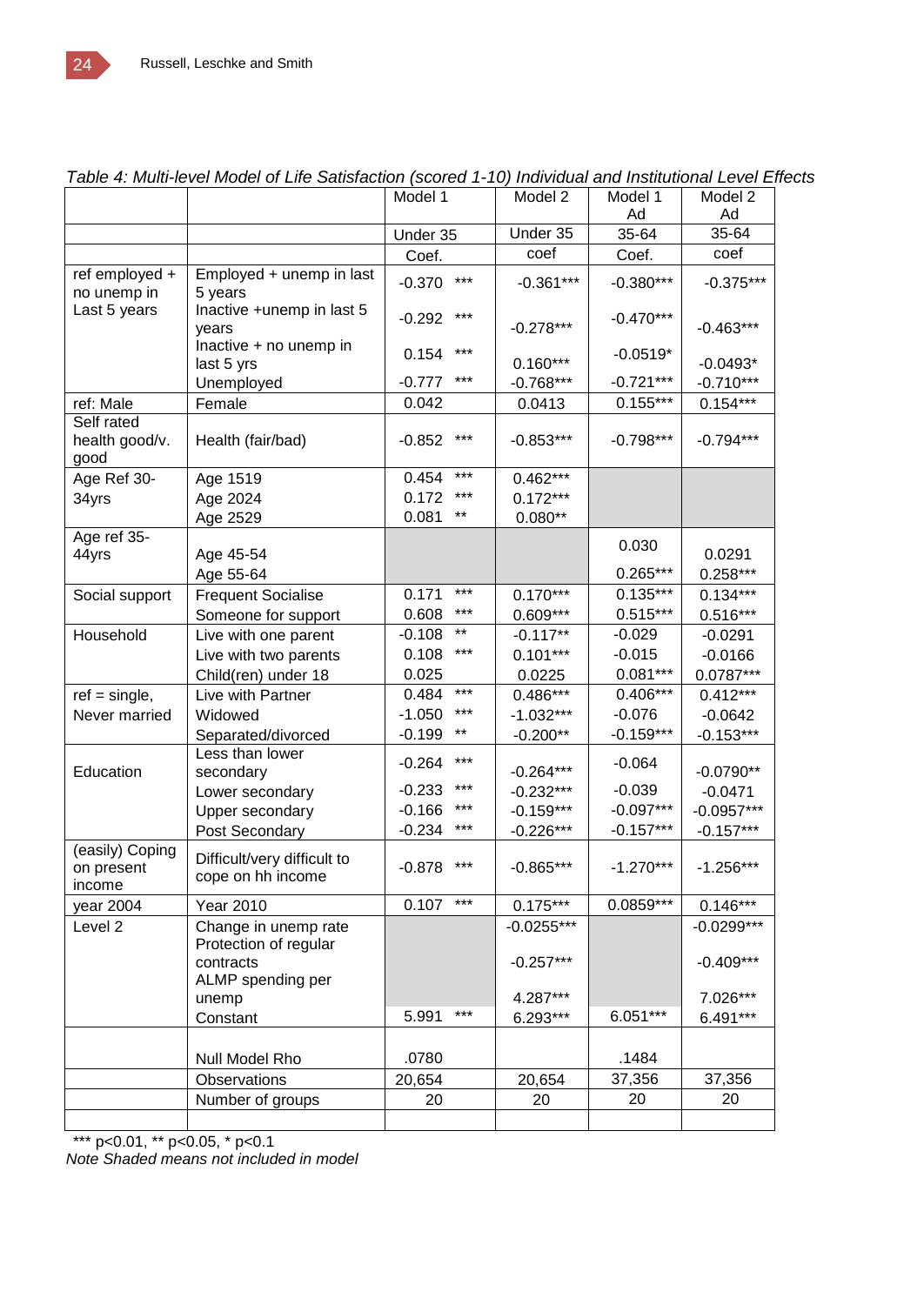Rho for the Null Model shows that 8 per cent of variance in life satisfaction occurs at the country level. This proportion is higher (15%) for adults aged 35 to 64 years, suggesting that institutional effects may be weaker for the younger age group. The multi-level model is a significantly better fit than a linear regression. We first tested a random intercept model with a fixed unemployment effect, including all the individual level variables listed above. The model explains about half of the country level variance, and explains 84% of individual variance. Allowing the effect of unemployment to vary by country further improved the model fit, and could account for 95% of the country level variance. Therefore this is the model specification used, and which produces the coefficients presented in Table 4.

|                                        | <b>Null Model</b> | ٠<br><b>Individual</b><br>level<br>controls | + Individual<br>level controls:<br>Model 1, Table<br>2 | + country level<br>(almp unemp &<br>EPR)<br>Model 2,<br>Table <sub>2</sub> |
|----------------------------------------|-------------------|---------------------------------------------|--------------------------------------------------------|----------------------------------------------------------------------------|
| Model spec                             |                   | random                                      |                                                        | random                                                                     |
|                                        |                   | intercept                                   | random                                                 | intercept plus                                                             |
|                                        |                   | with fixed                                  | intercept plus                                         | country slope                                                              |
|                                        |                   | unemp                                       | country slope                                          | for unemp                                                                  |
|                                        |                   | effect                                      | for unemp                                              |                                                                            |
| var(unempall)                          |                   |                                             | 0.1554                                                 | 0.154513                                                                   |
| $var(\_cons)$                          | 0.3248            | 0.1543                                      | 0.1534                                                 | 0.081182                                                                   |
| var(Residual)                          | 3.7493            | 3.1465                                      | 3.1346                                                 | 3.12898                                                                    |
| Total                                  | 4.0741            | 3.3008                                      | 3.4434                                                 | 3.364675                                                                   |
| LR test vs. linear regression:         | 1540.14***        | 734.64***                                   | 781.58***                                              |                                                                            |
| Rho                                    | 0.079             | 0.04675                                     | 0.080                                                  |                                                                            |
| % of variance at country level         |                   |                                             |                                                        |                                                                            |
| explained                              |                   | 47.5%                                       | 95.1%                                                  | 72.6%                                                                      |
| % of variance at indiv level explained |                   | 83.9%                                       | 83.6%                                                  | 83.5%                                                                      |
| % of total variance explained          |                   | 81.0%                                       | 84.5%                                                  | 82.6%                                                                      |

#### *Table 5: Model fit statistics for MLM Under 35 Years*

*Note \*\*\* P<.0001*

### 4.2.2 **Institutional level effects**

We test a range of institutional country level variables that reflect the aspects of the flexibility/security nexus (described above). We first examine the influence of each variable separately (Table 6) before testing the effects simultaneous for a sub-set of variables.

Among young people, two of the indicators of **the job security dimension** are found to be significantly associated with life satisfaction: the level of employment protection for those on regular contacts and the proportion of employees who feel very insecure. Higher levels of protection for those on regular contracts (a reflection of lower flexibility) are associated with lower life satisfaction. This result is more consistent with insider/outsider theories in that younger people may feel that high levels of employment protection reduce their employment opportunities. However there is no evidence that this effect is weaker for those aged 35 to 64 years, or that it is stronger for those who are unemployed (interaction with level 1 unemployment is insignificant).

The proportion of those in employment who feel insecure is also associated with lower life satisfaction, among the working age population as a whole. There is no significant interaction with personal unemployment status.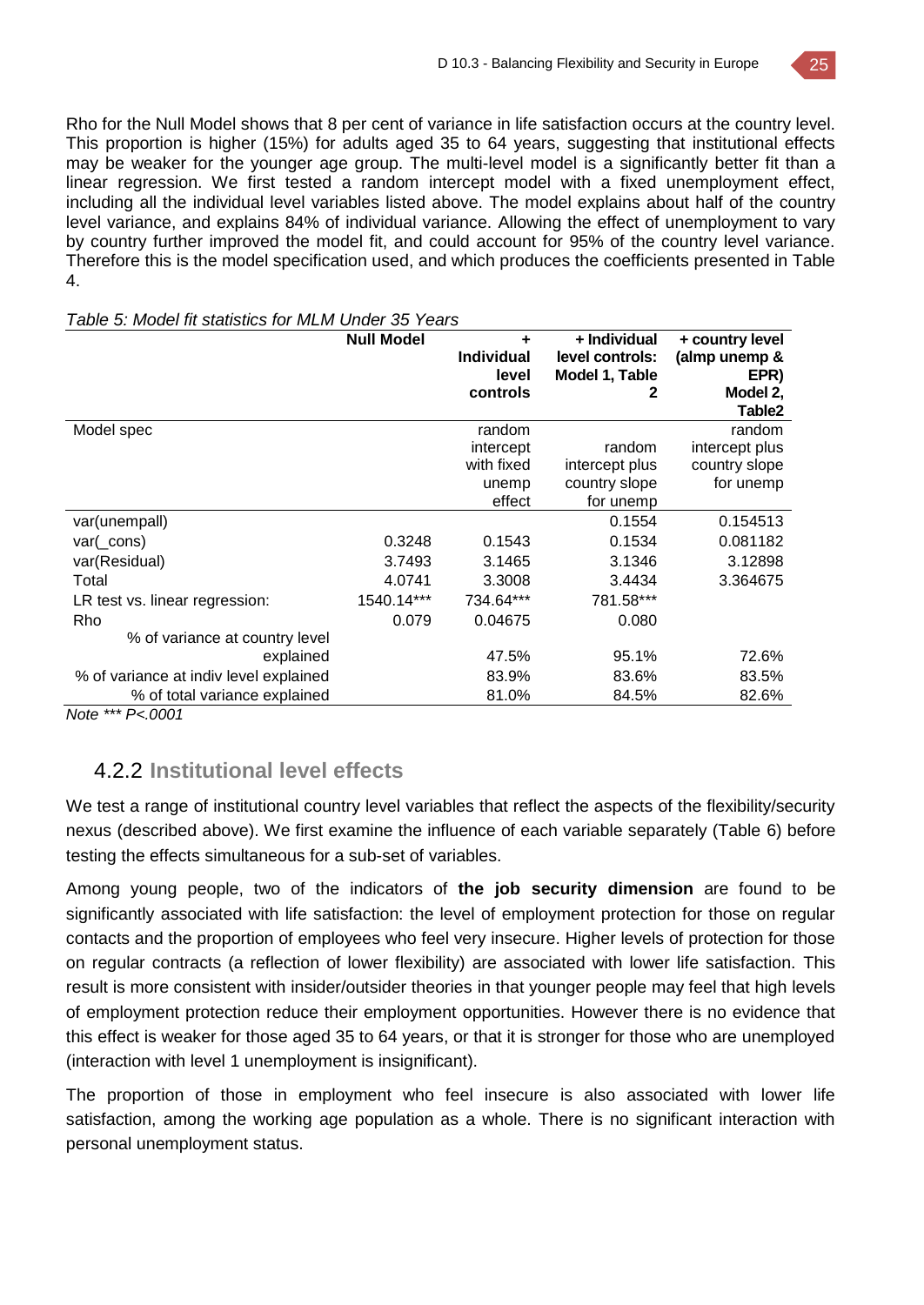The second set of measures relate to **employment security or employability**. This encompasses measures of the extent of unemployment in the national labour market and investment in active labour market policies. Greater security in terms of higher ALMP spending per unemployed person, and lower rates of unemployment are significantly associated with life satisfaction for young people under 35 years and those aged over 35. The proportion of the labour force in active labour market schemes has no influence on life satisfaction, this may arise as it is a more ambiguous indicator, incorporating as it does, both levels of intervention and extent of under-employment.<sup>6</sup>

The reduction in life satisfaction associated with recent increases in unemployment rates is found to be weaker among those who are currently unemployed (level 2 by level 1 interaction) but is only statistically significant for adults (35-64 years). This result suggests that a higher national level of unemployment reduces the influence of unemployment on well-being. It has been suggested that this may occur because there is a normalising of joblessness, and that the stigma attached to being unemployed is reduced because it is seen more as a societal problem than an individual failing (see discussion above).

**Income security** as measured by spending on unemployment benefits (adjusted by unemployment rate) does not have an influence on life satisfaction either for the working age group as a whole or for those who are currently unemployed. This may arise in the case of younger people because in many countries relatively few are covered by such income supports (Leschke 2013). Moreover the influence of the welfare system for the unemployed is already likely to work through the indicator of financial difficulty at the individual level. As noted above, the coefficient for unemployment is significantly reduced when financial difficulty is included. Moreover previous research on life satisfaction using the ESS found that the level of financial difficulties among the unemployed is strongly patterned by welfare regime and that the influence of regime groups declines when financial difficulty is controlled (Russell et al. 2013).

Finally we test two **contextual** variables union density and bargaining coverage. Bargaining coverage is found to be associated with lower levels of life satisfaction. This result is not confined to the unemployed (no significant interaction) or to those aged under 35 as might be suggested by insider/outsider accounts. It was not possible in the current models to test whether the effect was different for those who are union members but such analysis could be carried out for current employees.

<sup>&</sup>lt;sup>6</sup> The alternative measures of unemployment had a similar influence on satisfaction with average rates of unemployment in the last five years or changes in youth/adult unemployment in the preceding years all reduced life satisfaction scores (results for average stock of unemployment not shown).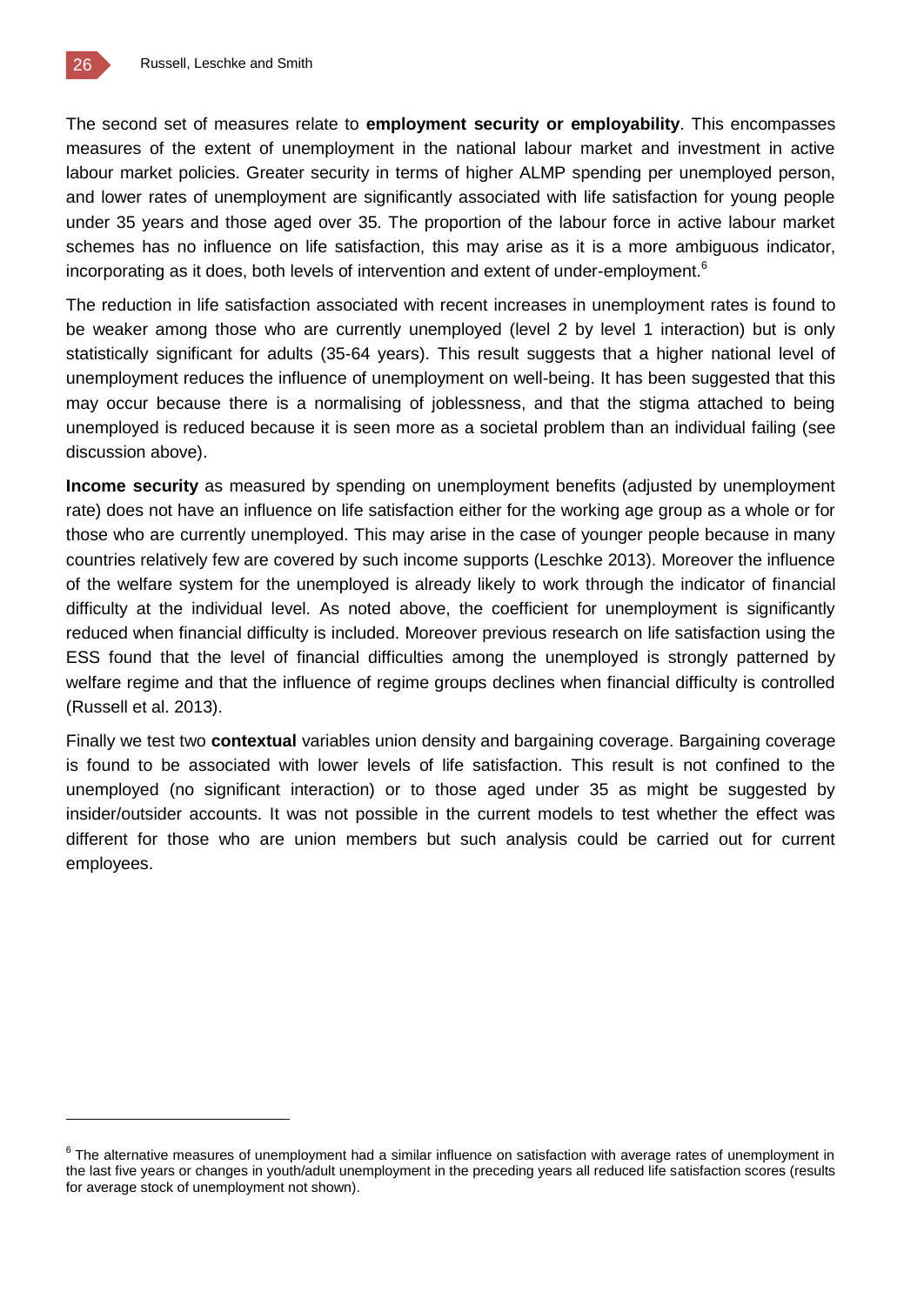*Table 6: Level 2 Effects - Institutional and Labour Market Characteristics Model of Life Satisfaction, (from separate models)* 

|                                                     | Under 35 yrs |       | 35-64 yrs |       |
|-----------------------------------------------------|--------------|-------|-----------|-------|
| <b>Job Security</b>                                 | Coef.        |       | Coef.     |       |
| Employment protection regular contracts             | $-0.186$     | $***$ | $-0.267$  | ***   |
| Employment protection temp contracts                | $-0.018$     |       | 0.075     |       |
| Temp emp all 15 to 74yrs lagged 1 yr                | 0.008        |       | $-0.014$  | $***$ |
| Temp emp youth 15 to 29yrs lagged 1 yr              | 0.005        |       | $-0.008$  | **    |
| Propn of employed v insecure                        | $-3.505$     | ***   | $-4.330$  | ***   |
| <b>Employment/Employability Security</b>            |              |       |           |       |
| ALMP spending % GDP adjusted by unemp level         | 4.465        | ***   | 7.260     | $***$ |
| Participant stocks in ALMP (cat 2-7) as % of labour |              |       |           |       |
| force                                               | 0.002        |       | $-0.027$  |       |
| Change in total unemp rate lagged 1 yr              | $-0.028$     | $***$ | $-0.021$  | $***$ |
| Change in youth unemp rate lagged 1 yr              | $-0.024$     | ***   | $-0.018$  | ***   |
| <b>Income Security</b>                              |              |       |           |       |
| Passive spending % GDP adjusted by unemp level      | 0.288        |       | 0.451     |       |
| Contextual                                          |              |       |           |       |
| Union density                                       | 0.000        |       | $-0.028$  | $***$ |
| Bargaining or union coverage                        | $-0.008$     | **    | $-0.022$  | ***   |
|                                                     | Under 35 yrs |       | 35-64 yrs |       |
| Level 2 * Level 1 (unemployed) interactions         |              |       |           |       |
| Employment protection regular contracts             | 0.140        |       | 0.090     |       |
| Total unemp rate * person unemployed                | $-0.016$     |       | $-0.028$  |       |
| Change in total un rate                             | 0.035        |       | 0.047     | *     |
| Change in youth Un Rate                             | 0.031        |       | 0.037     | $***$ |
| PLMP spending                                       | $-0.584$     |       | 0.779     |       |
| <b>ALMP</b> spending                                | $-0.945$     |       | 1.753     |       |

*Note: The results are taken from multiple models in which each institutional variable is separately evaluated. The models with level 1 and level 2 interactions also include the main effect of the institutional variable tested.* 

In our final model (Table 6, Model 2 and Model 2 ad) we enter the institutional level variables simultaneously. Due to the small number of cases at the second level there is a risk of over-specifying the model. We adopt a stepwise approach which adds all eligible societal level indicators and removes those with weakest explanatory power at each step, combined with checks of combinations of variables which result in unstable estimates. This process results in a final model containing 3 institutional variables: change in unemployment rate (using the total unemployment rate for those aged 35-64 years and the change in the youth unemployment rate in the models for those aged under 35); ALMP spending adjusted by unemployment; and employment protection for those on regular contracts. These results suggest that the employability dimension of flexicurity plays a key role at the societal level, nevertheless the strong role of financial difficulty at the individual level means that the role of income security for life satisfaction should not be under-estimated.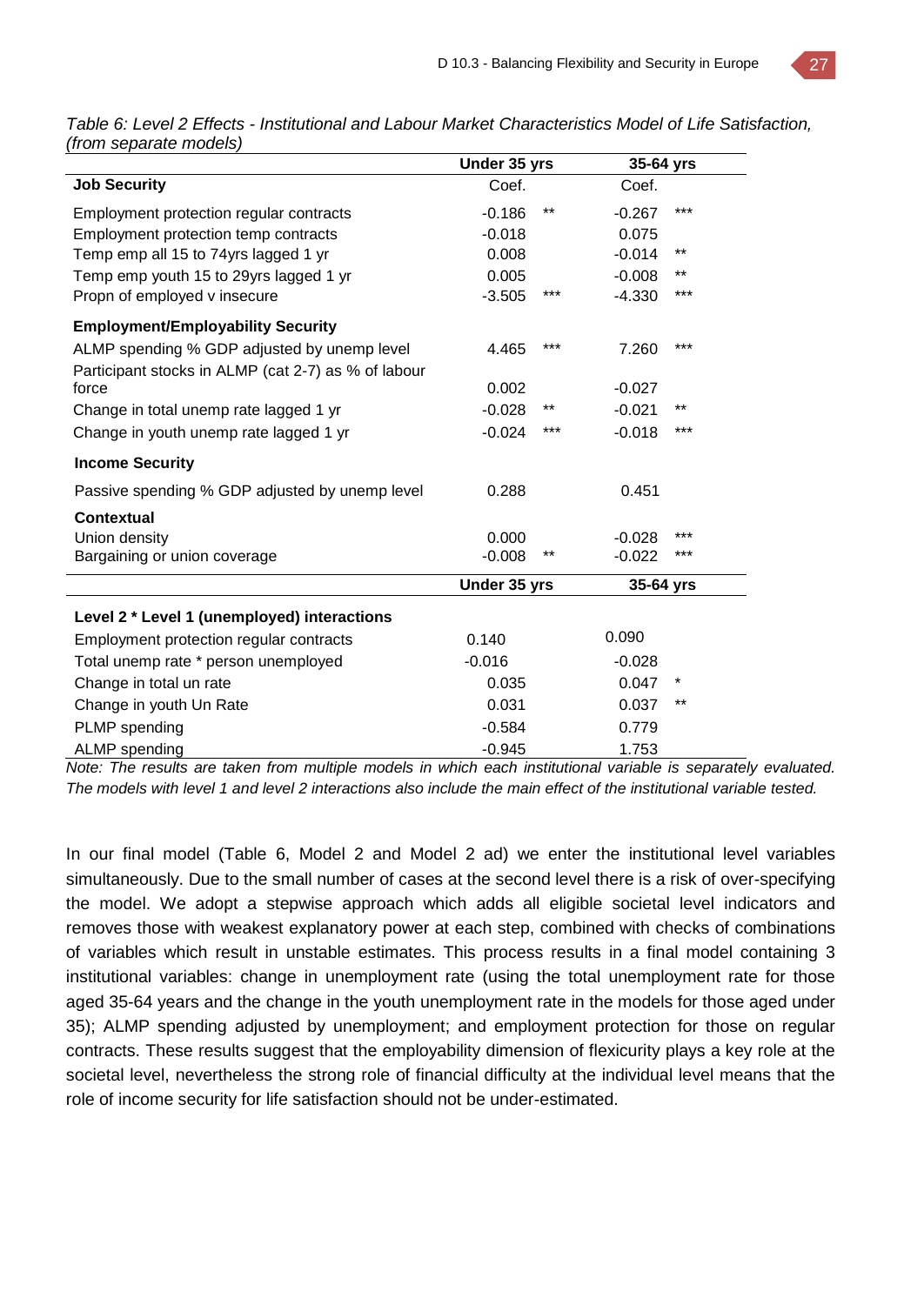### **5. Conclusions**

The first part of the paper considers how "flexicurity systems", or more accurately, combinations of policies that address job, employment and income security, influence both the level of insecurity and its distribution across younger and older workers. The results are found to differ with the measure of security used. Pooling ESS data for 20 countries and focussing on 2010, subjective job insecurity is found to be somewhat higher among youth and particularly the 20-29 age group but age differences are generally muted, perceived employability (employment security) is more strongly patterned by age, but it is older workers (35 to 64 years) who feel most insecure on this measure. In contrast, using an objective measure of job security based on contract type, it is younger workers and especially the youngest age group 15-19 who are most disadvantaged. These contrasting results underline the complexity of the phenomenon, and re-iterate the point made in earlier studies that 'permanent' employment is not always associated with security. This observation is particularly pertinent in crossnational comparisons where there is variation in employment protection for permanent workers. The subjective measures too have their weaknesses, and are likely to be influenced by expectations which are not independent of country- specific settings.

The comparative results on insecurity do not map neatly onto a flexicurity regime typology, although there is some clustering of results. This is most evident for subjective insecurity (figure 3), where the employed in Southern and Eastern European countries, report higher insecurity across both age groups than those in the Nordic and Continental countries, although France and Estonia are obvious outliers. There is less support for flexicurity regime patterns for employability (figure 6) where there appears to be as much variation within regime clusters as across regimes, perhaps with the exception of the Nordic regimes which show more within-regime coherence.

The second goal of this paper was to explore whether flexicurity arrangements moderate the effect of unemployment and insecurity on subjective well-being among young people. Here we use the world health organisation (WHO) measure on well-being and the ESS item on life-satisfaction. Again we find some clustering of results by flexicurity regime but results do not map neatly onto a flexicurity regime. For example, there were no differences in well-being of employed and unemployed for young people across a wide range of regimes including those from Nordic, Continental, Eastern and Southern regimes. Likewise there was no clear link between flexicurity regime and life-satisfaction. Indeed our results perhaps indicate that we have to go beyond welfare state institutions in our analyses and examine the household context and other factors that might generate resilience and impact upon well-being.

In a last part of the paper we considered the extent to which country differences are better accounted for by variation in financial security, or better job prospects. Here we found remarkably similar results for young people and adults across the models. What was perhaps surprising here was that there were similar effects for employment protection regardless of contract and that the results for both age groups for unemployment spending were non-significant.

We also explored the employability dimension – in line with the original Commission interpretation of flexicurity strategy job prospects (EC 2007) – and find that investment in active labour market policies and the extent of unemployment seem to play a key role at the societal level. Although there are no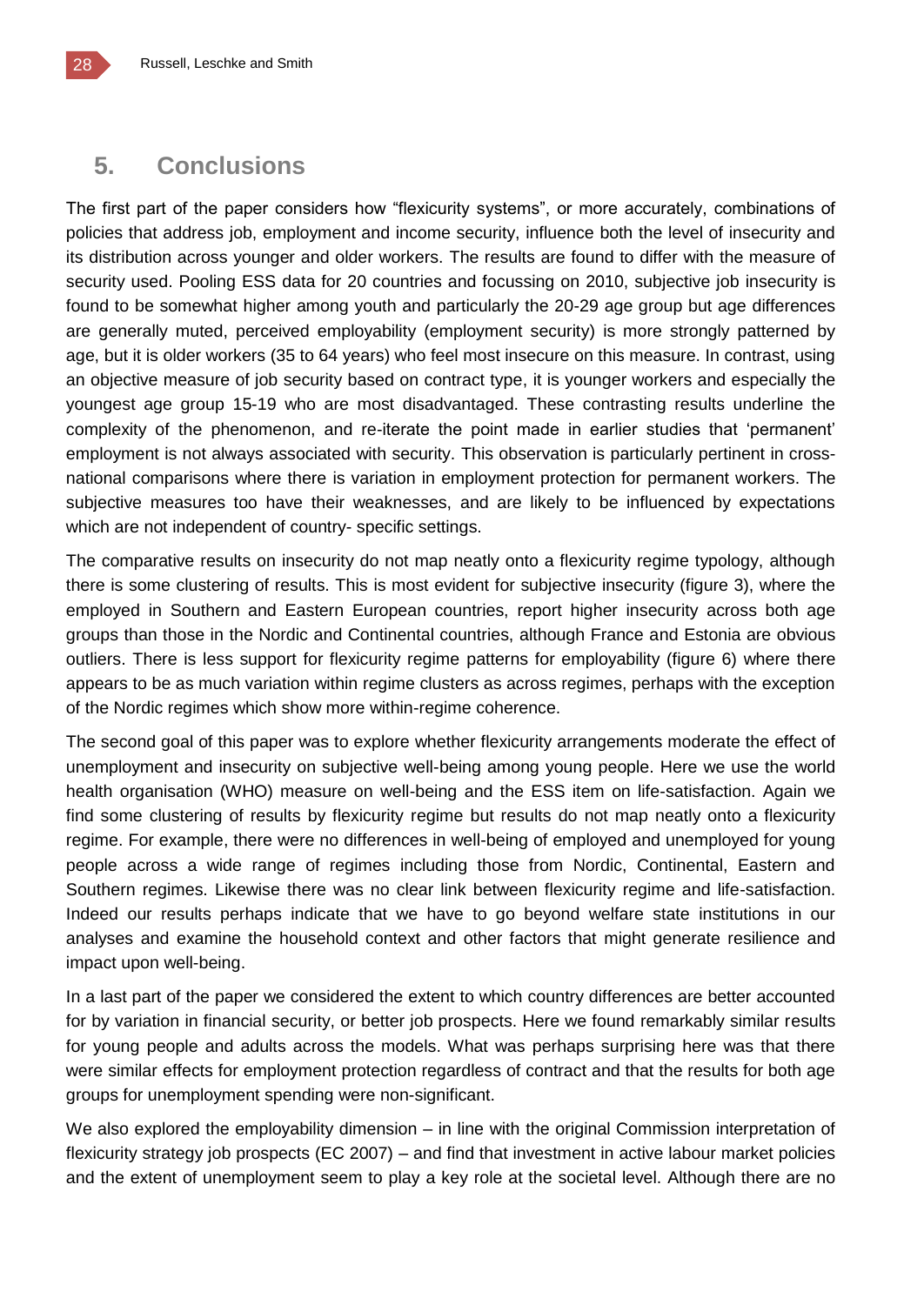significant effects for unemployment benefits at level 2, there was an important role of income security accounted for by being in financial difficulty at the individual level and a strong positive impact of living at home with two parents. Here we see signs of welfare at the household level which can act as functional equivalent of weak welfare state provision. Finally our analysis for the dualization hypothesis confirms that the job security and labour market flexibility dimension is relevant in so far as strict employment protection (EPL) for regular jobs is associated with lower life satisfaction. This result holds both for youth and adults.

The results of these analyses allow us to draw out a number of implications for both the methodologies for researching labour markets and for labour market policy makers.

**Methodologically** 

- In spite of the criticisms of flexicurity as a concept the flexibility-security nexus remains useful for highlighting important dimensions of labour market and welfare institutions and for discussing complementarity of institutions.
- Our results raise a number of questions about the applicability of institutional variables for the analysis of cross-country differences in labour market outcomes. The available institutional data are found to be particularly poor, for example with regard to the income-dimension of the flexibility-security matrix in relation to benefit coverage rates. This deficiency is particularly problematic for assessing the impact of policy changes promoted under the flexibility-security banner in the 2000s and since then under the Europe 2020 strategy.
- Given the poor state of available measures, and the limitations of cross-sectional data, we propose the use of different specifications and alternative measures in order to try to take account of potential problems with the institutional variables where possible.
- Our reliance on standard measures of employment protection legislation (EPL), with the impact on adults being somewhat larger whereas we would have expected a stronger impact on youth as outsiders, underlines the need for improved measures to assess labour market regulation in a comparative context. This is particularly important when considering the impact of regulations on sub groups of the labour market such as young people.
- Including young people up to the age of 34 allows us to address societal variations and norms around the transition to adulthood. While this approach helps capture differences in the conceptualisation of age and, in particular "youth", it also underlines the heterogeneity across contexts and risks merging "young" people at different "lifecourse" stages. To account for this we do control for different age ranges in the multivariate models though and also display differentiated descriptive results.

From a policy perspective

 Our results underline the complexity and layers of influences within different national contexts. Thus the widest consideration of the impact of policy changes on individuals, households and labour markets is required in order to assess the possible mechanisms by which adjustments to employment protection are translated into individual experiences on the labour market.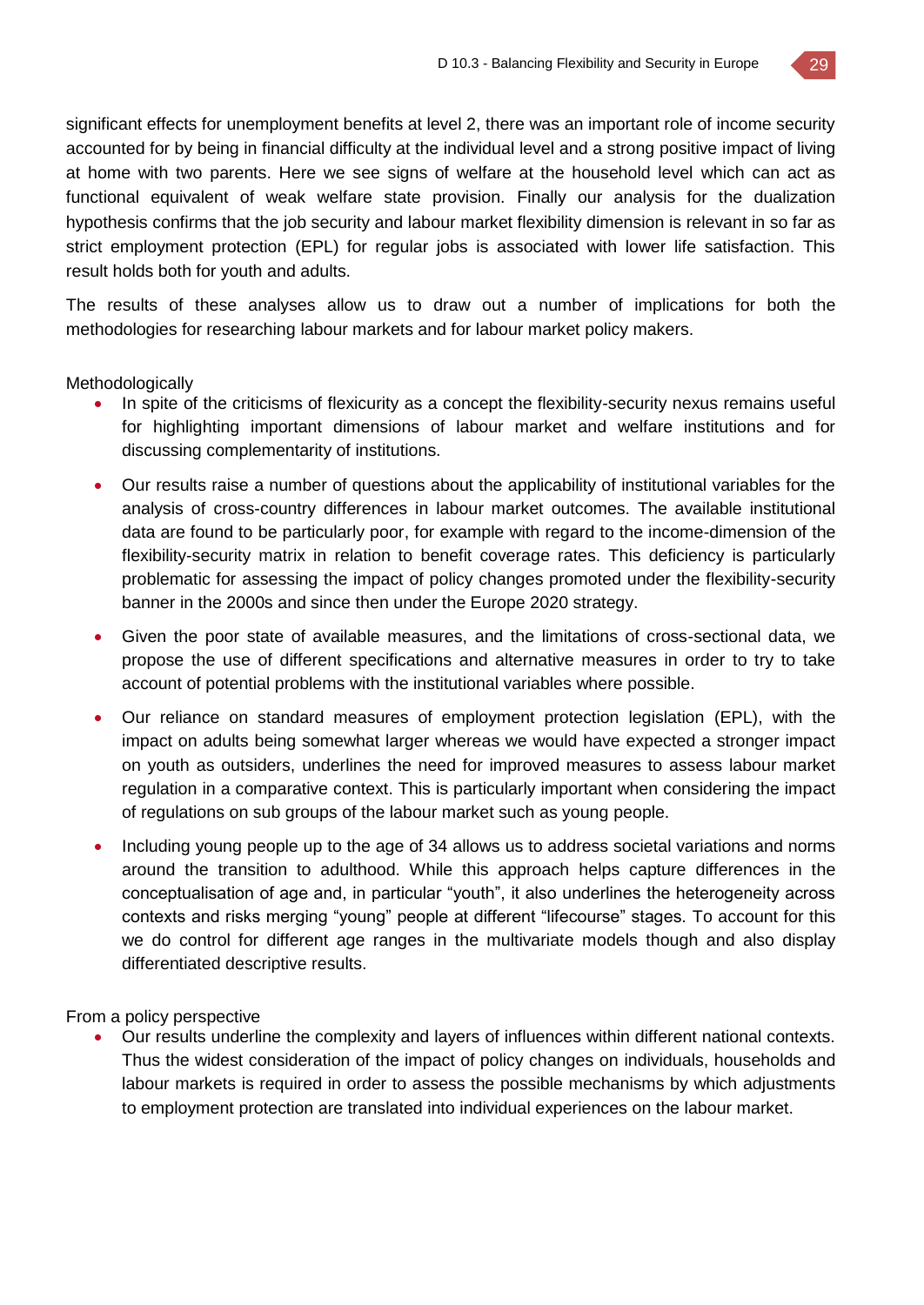![](_page_29_Picture_0.jpeg)

- The variety of results across and within policy "regimes" further demonstrate the complexity of policy changes and the limits to transferability of prescriptive measures towards national labour markets, for example employment protection legislation.
- Given the centrality of labour market policy to the well-being and life satisfaction of EU citizens it is important that institutional measures applicable to various populations groups – young and old, men and women, etc. – are enhanced to improve the analysis of policy measures promoted at the EU and national level.

Finally for both researchers and policy makers our results underline the importance of a broader perspective towards the impact of economic developments beyond standard labour market measures. We underline the importance of a wider interpretation of the intended (and indeed unintended) consequences of labour market policy so that the impact of economic and social policy on well-being and life satisfaction is taken into account in policy planning and implementation and in evaluation by researchers.

![](_page_29_Picture_4.jpeg)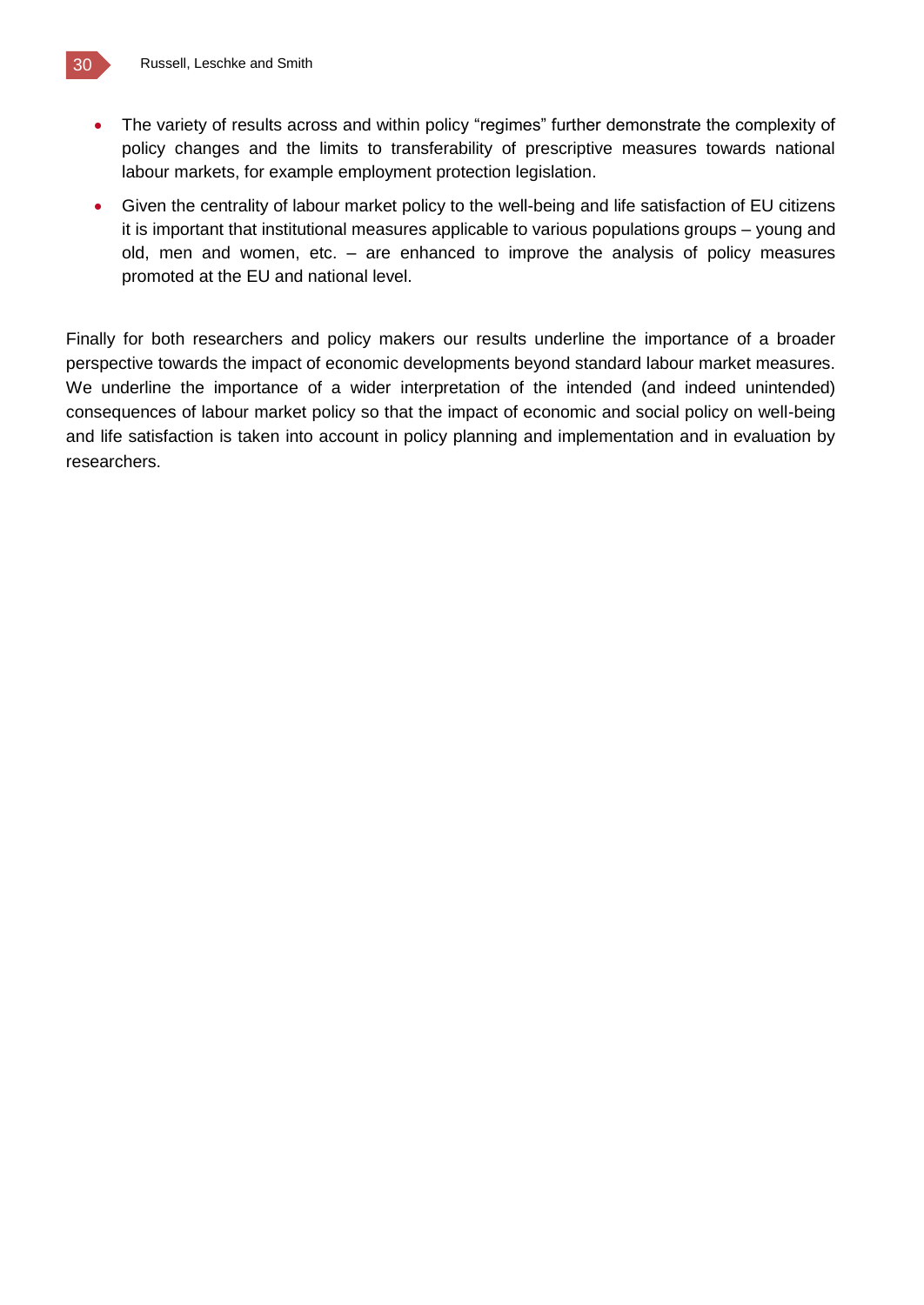## **6. Bibliography**

- Addison, J. Cotti, C. and Surfield C. (2015) "Atypical Jobs: stepping stones or dead ends? Evidence from the NLSY79" The Manchester School 83(1) 17-55 January
- Addison, J. and Teixeira, P. (2003)The Economics of Employment Protection Economics, Journal of Labour Research 14(1), 85-129.
- Avdagic, S. and Salardi, P. (2013) Tenuous link: labour market institutions and unemployment in advanced and new market economies, Socio-Economic Review 11(4), 739–770.
- Banks,M.H., Ullah,P (1988) Youth unemployment in the 1980s: its psychological effects. Croom Helm, London and Sidney
- Bell, D., Blanchflower, D.G. (2011), "Young people and the Great Recession", Oxford Review of Economic Policy, 27(2), 241-267.
- Bjorklund, A. 1985, 'Unemployment and mental health: Some evidence from panel data',
- Journal of Human Resources, vol. 20, pp. 469–83
- Blanchflower, D.G. and A.J. Oswald (2004), Well-being over time in Britain and the USA, *Journal of Public Economics*, 88(7-8), July, pp. 1359-1386.
- Blossfeld, H. P., Klijzing, E., Kurz, K. and Mills, M. (2005). Globalization, uncertainty and youth in society. Becoming an adult in uncertain times. London: Routledge.
- Boeri T. (2011) "Institutional Reforms and Dualism in European Labor Markets" O. Ashenfelter and D. Card (ed.), 2011. "Handbook of Labor Economics," Elsevier, 4:5
- Bohle, Philip, Michael Quinlan, and Claire Mayhew. 2001. "The health and safety effects of job insecurity: an evaluation of the evidence." Economic and Labour Relations Review 12(1):32-60.
- Booth, A., Francesconi, M. and Frank, J. (2002). Fixed-term jobs: Stepping stones or dead ends?, The Economic Journal, 112 (480), 189–213
- Burchell B. (2009), "Flexicurity as a moderator of the relationship between job insecurity and psychological well-being", Cambridge Journal of Regions, Economy and Society, 2: 365–378
- Burchell, B. ( 1994) "Who is affected by Unemployment? Job insecurity and Labour Market influences on Psychological Health." in , edited by. Oxford: Oxford University Press." in Social Change and the experience of Unemployment, edited by D Gallie, C. Marsh, and C. Vogler. Oxford: Oxford University Press.
- Burchell, B. (2002) The Prevalence and Distribution of Job Insecurity and Work Intensification, in B. Burchell, D. Lapido and F. Wilkinson (eds) Job Insecurity and Work Intensification, London: Routledge.
- Burroni L. and Keune M. (2011) Flexicurity: A conceptual critique. European Journal of Industrial Relations 17(1): 75–91.
- Carle, J. (1987) Youth unemployment-individual and social consequences, and research approach. *Social Science and Medicine*, 25,2,147-152
- Chung H., van Oorschot, W. (2011), "Institutions versus market forces: Explaining the employment insecurity of European individuals during (the beginning of) the financial crisis", Journal of European Social Policy, 21(4): 287–301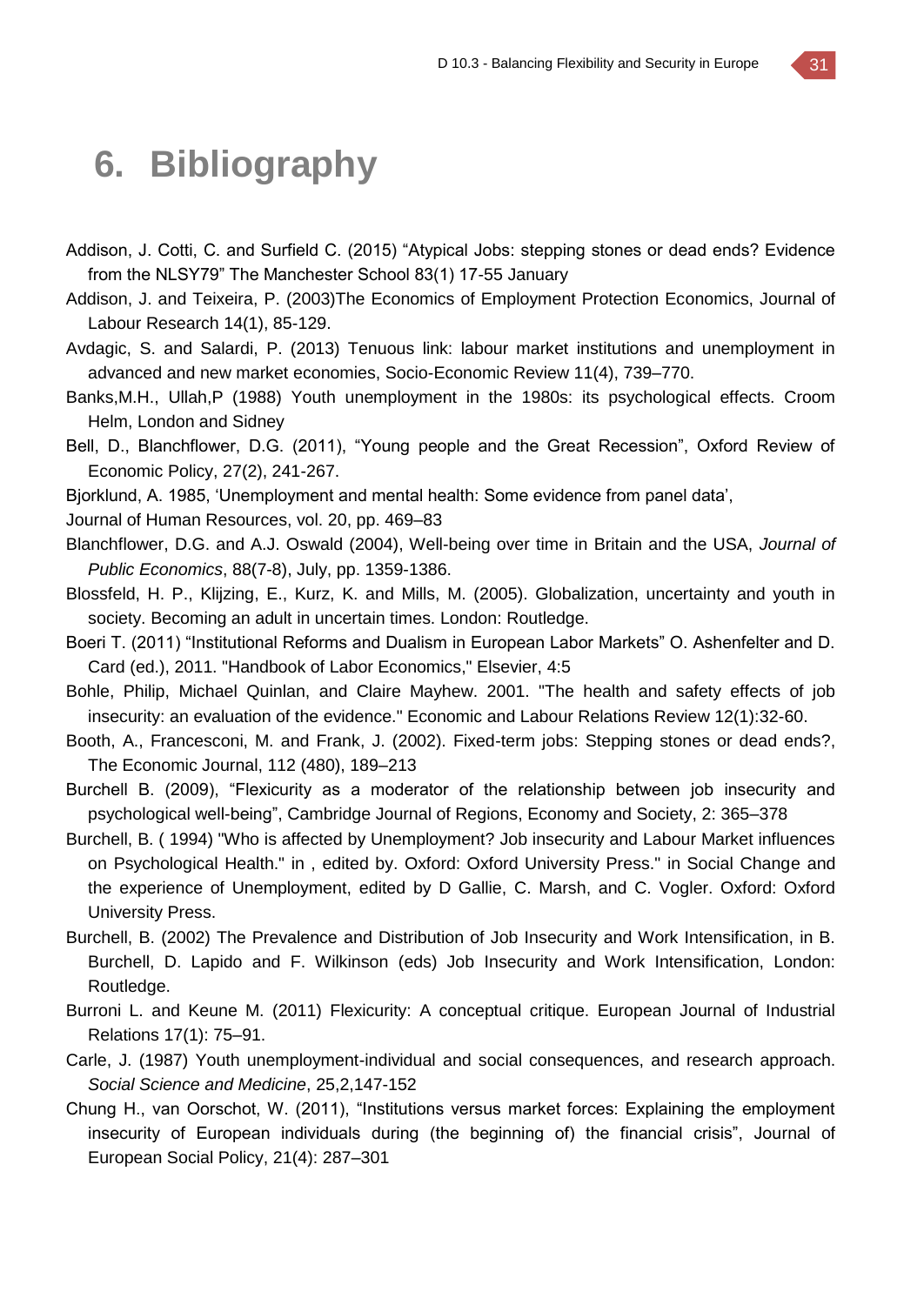- Clark A., and Postel-Vinay F. (2009), 'Job security and job protection', Oxford Economic Papers, 61(2), 207-239.
- Clark, A.E. and Oswald, A.J. (1996). Satisfaction and Comparison Income*. Journal of Public Economics*, 61(3): 359–381.
- Clark, A.E., 2003 Unemployment as a Social Norm: Psychological Evidence from Panel Data, *Journal of Labor Economics*, 2003, vol. 21, no. 2. P323-351
- Clarke, A.E., Georgellis, Y. andSanfey, P. (2001) Scarring: The Psychological Impact of Past Unemployment, Economica, 68,221-241.
- De Witte H. and Naswall, K (2003) 'Objective' vz 'Subjective ' job insecurity; consequences of temporary work for job satisfaction and organizational commitment in Four European Countries. *Economic and Industrial Review*,24, pp149-188
- Deakin, S., J. Malmberg and P. Sarkar (2014) How do labour laws affect unemployment and the labour share of national income? The experience of six OECD countries, 1970–2010, International Labour Review, Vol. 153(1), pp. 1-27.
- Dekker, Sydney WA, and Wilmar B. Schaufeli. 1995. "The Effects of Job Insecurity on Psychological Health and Withdrawal: A Longitudinal Study." Australian Psychologist 30(1):57-63.
- Diener, E. and Suh, E. (1997). Measuring Quality of Life; Economic, Social, and Subjective Indicators. Social Indicators Research, 40(1-2):189-216.
- Doeringer P and Piore M (1971) *Internal labour markets and manpower analysis*: Lexington: Heath
- Eamets, R., Beblavý, M., Bheemaiah, K., Finn, M., Humal, K., Leschke, J., Maselli, I. and Smith, M (2015) Report Mapping Flexicurity Performance in the Face of the Crisis Key Indicators and Drivers of Youth Unemployment, STYLE Working Papers, WP10.1. CROME, University of Brighton, Brighton. http://www.style-research.eu/publications/working-papers/
- Erlinghagen, M. (2008) 'Self-Perceived Job Insecurity and Social Context: A Multi-Level Analysis of 17 European Countries' European Sociological Review 24(2): 183-197.
- Esping-Andersen, G (1990) The three worlds of welfare capitalism, Cambridge: Polity Press.
- Esser, I. and Olsen, K. M. (2012). Perceived Job Quality: Autonomy and Job Security within a Multi-Level Framework. *European Sociological Review*, 28(4): 443–54.
- Ettner, S. L. 1996, 'New evidence on the relationship between income and health', Journal of Health Economics, vol. 15, pp. 67–85.
- European Commission (2007) Towards Common Principles of Flexicurity: More and better jobs through flexibility and security, Brussels: European Commission.
- European Expert Group on Flexicurity (2007) Flexicurity Pathways: Turning hurdles into stepping-**Stones**
- Eurostat (2004). Flexibility, security and quality in work. Employment in Europe. Brussels: Eurostat
- Ferrera, M. (1996) 'The Southern Model' of welfare in social Europe, Journal of European Social Policy, 6(1), 17-37.
- Flatau, P. Galea J. and Petridis R (2000) "Mental Health and Wellbeing and Unemployment" The Australian Economic Review, vol. 33, no. 2, pp. 161–81
- Freeman R.B. (2005) "Labour Market Institutions Without Blinders: The Debate over Flexibility and Labour Market Performance" International Economic Journal 19(2) 129-145
- Gash V., Mertens A. and Romeu-Gordo L. (2007)' Are Fixed-term Jobs Bad for your Health' *European Societies*, 9 (3), 429-458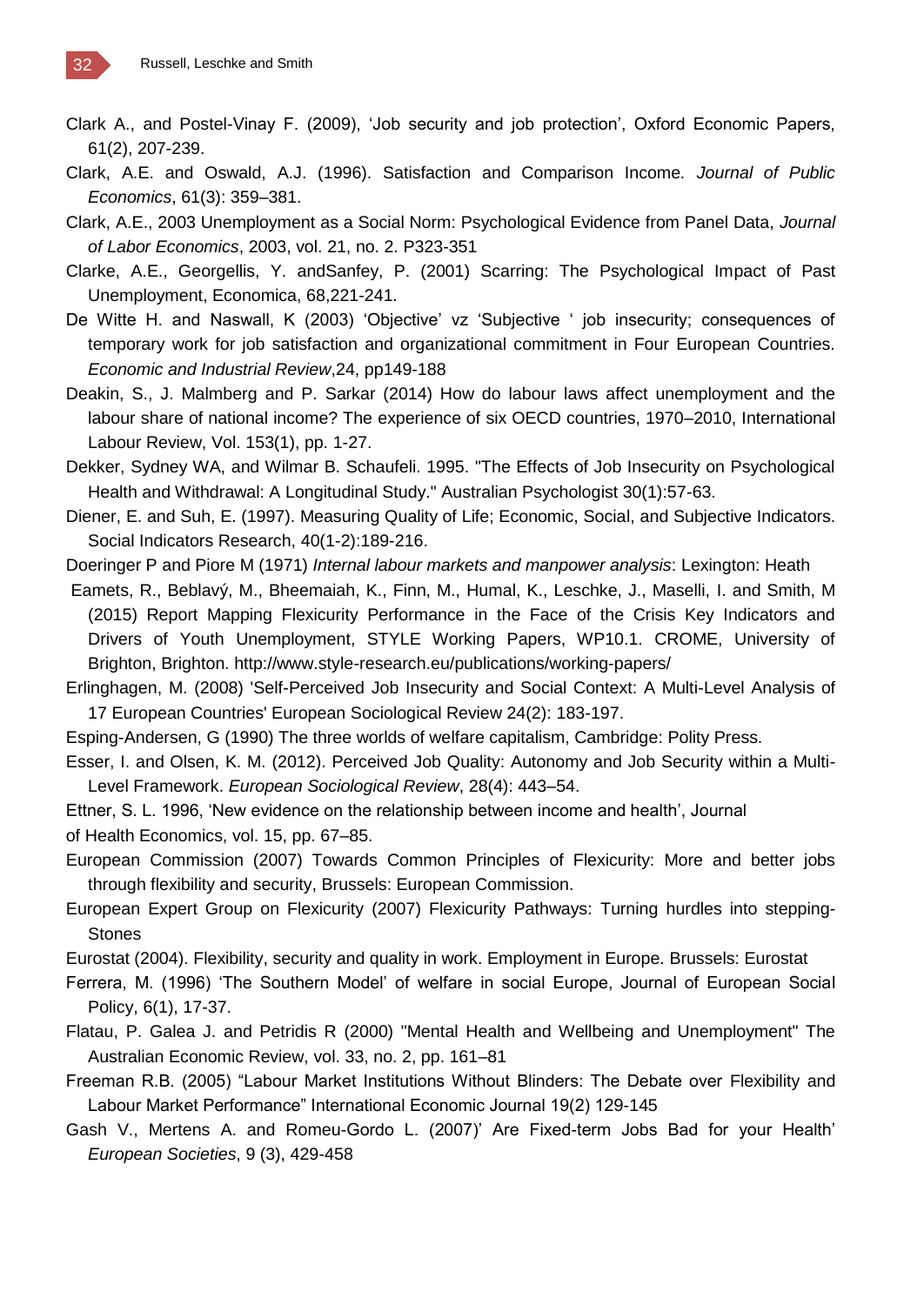- Gash, V. and Inanc, H. (2013) Insecurity and the Peripheral Workforce in D. Gallie (ed) Economic Crisis and the Quality of Work, Oxford: Oxford University Press.
- Gonzalez M.-J. and Jurado-Guerrero, T. (2006). Remaining childless in affluent economies: a comparison of France, West Germany, Italy and Spain, 1994–2001. *European Journal of Population,* 22, 317–352.
- Green, F. (2009) "Subjective Employment Insecurity Around the World." *Cambridge Journal of Regions, Economy and Society* 2:343-63.
- Hall, P. and Lamont, M. (eds.) (2009) Successful societies: How institution and culture affect health, New York: Cambridge University Press.
- Hammer, T. and Russell, H (2004) Gender Differences in Employment Commitment among Unemployed Youth inn D.Gallie (ed.) 2004 Resisting Marginalization: Unemployment Experience and Social Policy in the European Union, Oxford University Press.
- Hemerijck A. (2013), Changing Welfare States, Oxford: OUP (pp. 450) [see also PPP] [see Figure 7.31 "Spending on unemployment 1997-2007", p. 259
- Heyes, J. (2011) Flexicurity, Employment Protection and the jobs crisis, Work, Employment and Society 26(4): 642-657.
- Heyes, J. and Lewis, P.(2015) Relied upon for the heavy lifting: can employment protection legislation reforms lead the EU out of the jobs crisis? Industrial Relations Journal 46(2), 81–99.
- Iacovou M. (2010), 'Leaving home: Independence, togetherness and income', Advances in Life Course Research, Vol. 15, No. 4, pp. 147–160.
- Ibsen, C. (2011) Strained Compromises? Danish Flexicurity During Crisis, Nordic Journal of Working Life Studies, 1(1): 45-65.
- Ibsen, C. and Mailand, M (2010) Striking a balance? Flexibility and security in collective bargaining, Economic and Industrial Democracy 32(2) 161–180, DOI: 10.1177/0143831X10371695
- ILO (2012) World of Work Report: Better jobs for a better economy (chapter 2: Employment protection and industrial relations: recent trends and labour market impact), Geneva, pp. 35-58.
- Jackson, P. R., Stafford, E. M., Banks, M. H. and Warr, P. B. (1983) 'Unemployment and Psychological Distress in Young People: the Moderating Effect of Employment Commitment' Journal of Applied Psychology, Vol. 68, No. 3, pp525-535.
- Jørgensen, H. / Madsen, P.K. (2007) Flexicurity and Beyond: Finding a new agenda for the European Social Model, Copenhagen: DJØF Publishing.
- Junankar, P. N. and Kapuscinski, C. Z. (1992) *The Costs of Unemployment in Australia*, AGPS, Canberra
- Kohler, H.-P., Billari, F., and Ortega, J. A. (2002). The emergence of lowest-low fertility in Europe during the 1990s. Population and Development Review, 28(4), 641–680.
- Korpi, T. 1997, 'Is utility related to employment status? Employment, unemployment, labour market policies and subjective wellbeing among Swedish youth', Labour Economics, vol. 4, pp. 125–47
- Latif, E. (2010) "Crisis, unemployment and psychological wellbeing in Canada" Journal of Policy Modeling 32 (2010) 520–530
- Leschke, J. (2013) La crise économique a-t-elle accentué la segmentation du marché du travail et de la protection sociale ? Une analyse des pays de l'UE (2008-2010), Revue Française des Affaires Sociales, No. 4, Special Issue on "Emplois et statuts atypiques : quelles protections sociales?.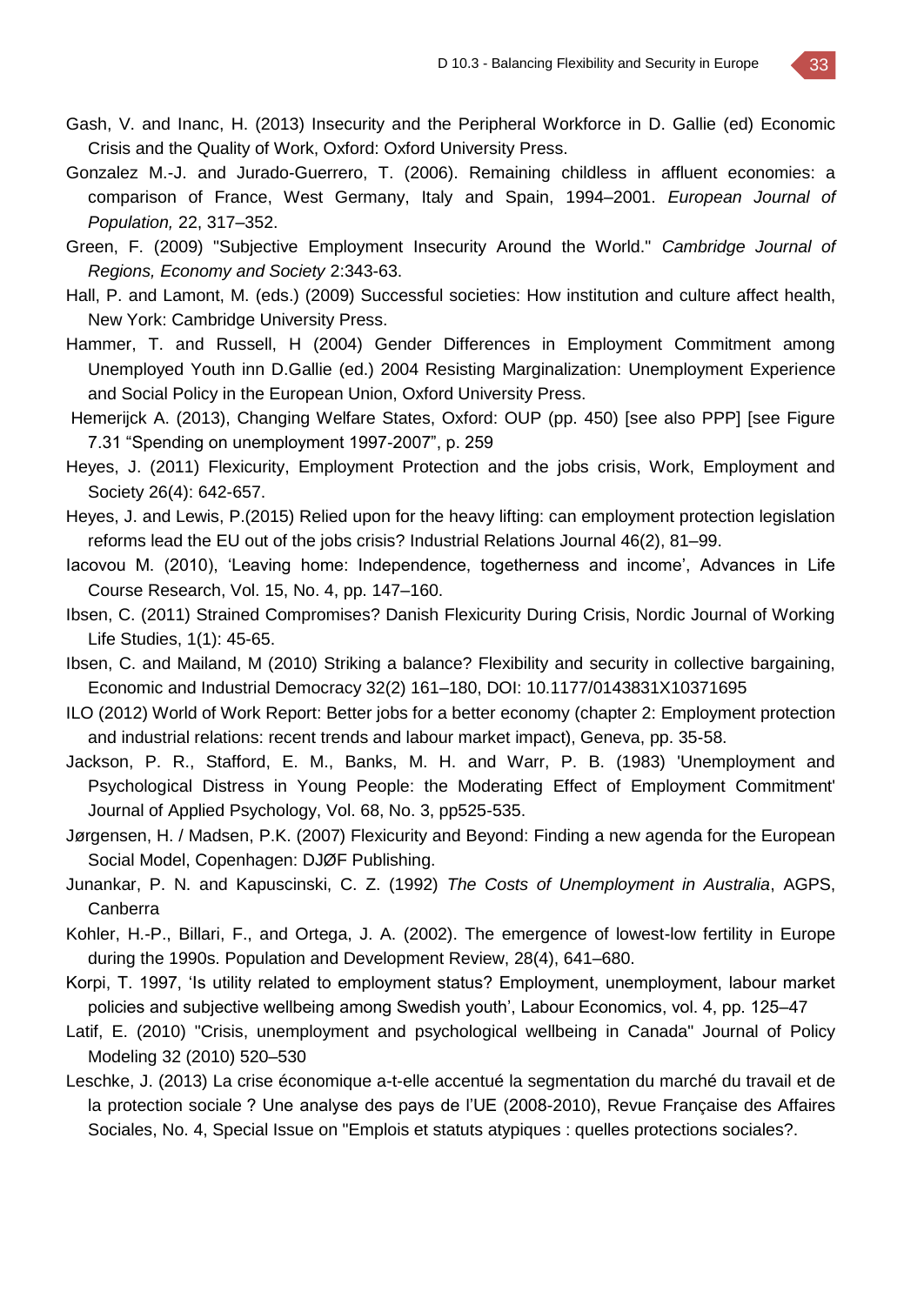- Leschke, J. / G. Schmid / D. Griga (2007) On the Marriage of Flexibility and Security: Lessons from the Hartz-reforms in Germany, in: H. Jørgensen / P. Madsen (eds.): Flexicurity and Beyond: Finding a new agenda for the European Social Model, Copenhagen: DJØF Publishing, pp. 335- 364.
- Madsen K. P., Molina, O., Møller, J. and Lozano, M. (2013) Labour market transitions of young workers in Nordic and Southern European countries: the role of flexicurity, Transfer 19(30): 325- 343.
- Madsen, P. K. (2004) The Danish model of 'flexicurity'. Transfer, 10(2), 187–207.
- Madsen, P. K. (2007) Flexicurity Towards a Set of Common Principles?, in: The International Journal of Comparative Labour Law and Industrial Relations, Vol. 23, No. 4, pp. 525-542.
- McKee-Ryan, F.M., Song, Z, Wanberg, C.R. and Kinicki, A.J. (2005) Psychological and Physical Well-Being During Unemployment: A Meta-Analytic Review, Journal of Applied Psychology, 90,1,pp53- 76.
- Nordenmark, M and Strandh, M. (1999) Towards a Sociological Understanding of Mental well-being among the Unemployed: the Role of Economic and Psychosocial Factors , *Sociology* 33 (3), 577- 97.
- OECD (2004) Employment protection legislation and labour market performance, in: OECD Employment Outlook 2013, OECD Publishing.
- OECD (2013) Protecting jobs, enhancing flexibility: A new look at employment protection legislation, in: OECD Employment Outlook 2013, OECD Publishing.

OECD. (1994) Jobs Study. Paris: OECD

OECD. (2006) Employment Outlook. Paris: OECD

- Oesch, D. and Lipps, O. (2013). Does Unemployment Hurt Less if There is More of it Around? A Panel Analysis of Life Satisfaction in Germany and Switzerland*. European Sociological Review*, 29 (5),955-967 doi:10.1093/esr/jcs071
- Oesch, D. (2010) What explains high unemployment amonglow-skilled workers? Evidence from 21 OECD countries, European Journal of Industrial Relations 16(1), 39–55.
- Paugam, S. and Zhou, Y. (2007) 'Job Insecurity,' in Gallie, D., *Employment Regimes and the Quality of Work*. Oxford: Oxford University Press.
- Paul K. and Moser K (2009) Unemployment impairs mental health: Meta-analyses" Journal of Vocational Behavior 74: 264–282
- Pfau-effinger, B. (1998) 'Culture or Structure as Explanations for Difference in Part-time Work in Germany, Finland and the Netherlands?' in J.O'reilly and C. Fagan (eds) Part-time Prospects, London: routledge.
- Russell, H., Watson, D. and McGinnity, F. (2013) Unemployment and Subjective Well-Being, in D. Gallie (ed.) *Economic Crisis, Quality of Work, and Social Integration: the European Experience*, Oxford: OUP.
- Scherer, S. (2009) 'The Social Consequences of Insecure Jobs', *Social Indicators Research*, 93,3,pp527-547.
- Smith P and Villa P (2012), "Gender equality and the evolution of the Europe 2020 strategy", Bulletin of Comparative Labour Relations, 80: 3-23.
- Smith P and Villa P (2013) "Recession And Recovery: Making Gender Equality Part Of The Solution" in Francesca Bettio, Janneke Plantenga and Mark Smith (eds) Gender and the European Labour Market. Routledge, London.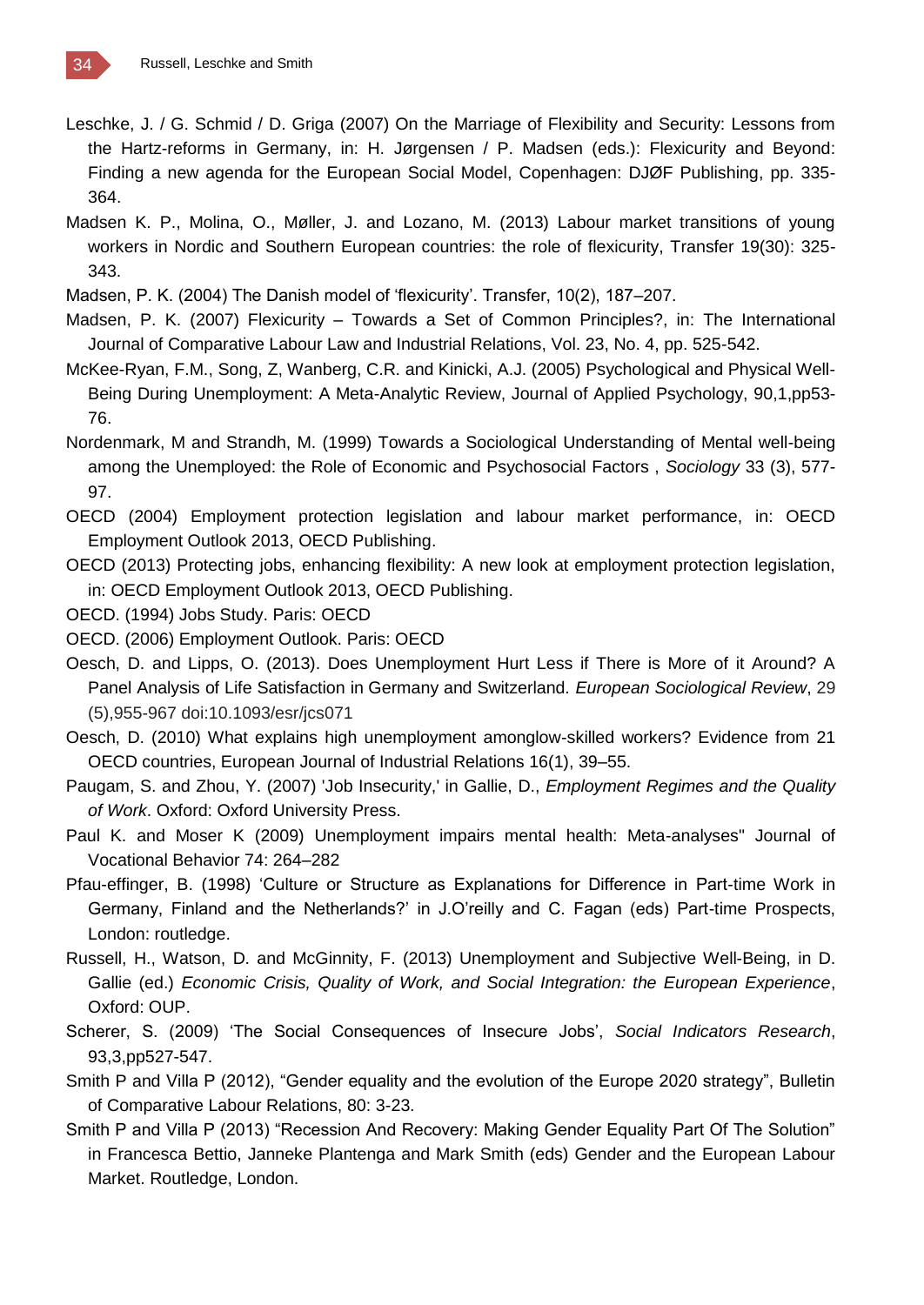Smith, B. (2002), 'Culture's Consequences: Something Old and Something New,' Human Relations, 55, 1, 119.

- Steiber, N. (2009) 'Reported levels of time-based and strain-based conflict between work and family roles in Europe: A multilevel approach', *Social Indicators Research*, Social Indicators Research, 93, 3, pp469-488.
- Stovicek, K. and Turrini , A. (2012*) Benchmarking unemployment benefit systems*, European Commission Economic Papers 454 , May 2012
- Theodossiou, I. 1998, 'The effects of low pay and unemployment on psychological wellbeing:
- A logistic regression approach', Journal of Health Economics, vol. 17, pp. 85–104
- Venn, D. (2009), *Legislation, collective bargaining and enforcement: Updating the OECD employment protection indicators,* www.oecd.org/els/workingpapers.
- Wilthagen, T., and Tros, F. (2004) The concept of 'flexicurity': A new approach to regulating employment and labour markets, Transfer, 10(2), 166–186.
- Winkelmann, L. and Winkelmann, R. (1998). Why Are the Unemployed so Unhappy? Evidence from Panel Data. Economica, 65: 1–15.
- Wulfgramm, M. (2014) Life satisfaction effects of unemployment in Europe: The moderating influence of labour market policy, *Journal of European Social Policy*, 24(3), 258-272.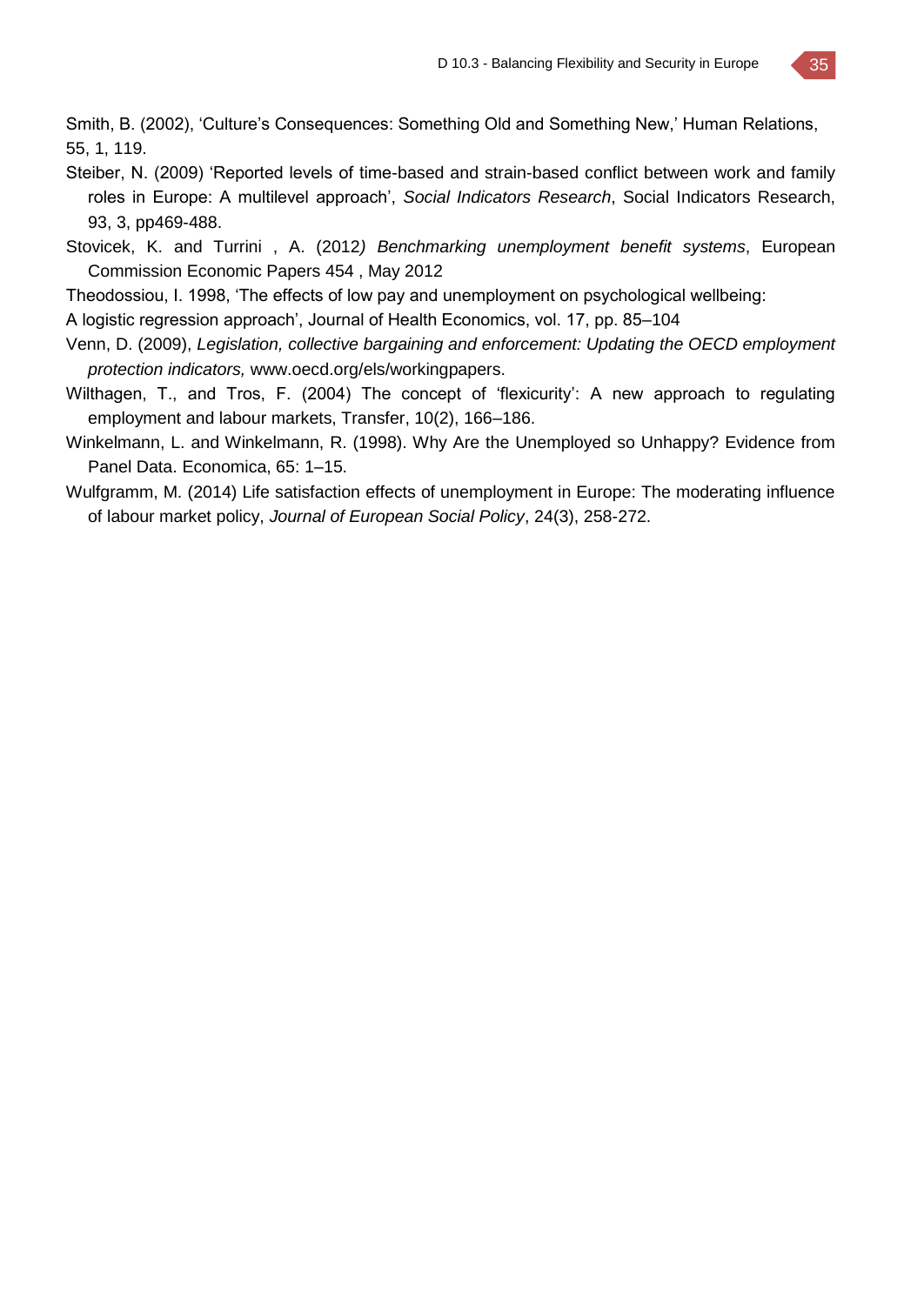![](_page_35_Picture_1.jpeg)

# **7. Annex 1: The European Social Survey**

The study draws on the Round 2 and Round 5 of the ESS, carried out in 2004 and 2010 respectively. The ESS is a high quality harmonised survey which is administered via face to face interviews. As we are interested in the influence of labour market status on well-being we exclude individuals aged 65 and over, due to the focus on young people we do not impose any lower age restriction. The unweighted sample numbers in the selected age range are outlined in Table A1. Response rates for each country are also presented in Table A1. The descriptive figures presented in the report are adjusted using post-stratification weights, these correct for non-response by age, gender, education level and region. Further information on the ESS methodology and data is available at <http://www.europeansocialsurvey.org/methodology/>

|                       |       | 2004     | 2010  |          |                |
|-----------------------|-------|----------|-------|----------|----------------|
|                       |       | Response |       | Response | <b>Total N</b> |
|                       | N     | Rate     | N     | rate     |                |
| Belgium               | 1451  | 61.2     | 1378  | 53.4     | 2829           |
| Switzerland           | 1693  | 48.6     | 1187  | 53.2     | 2880           |
| <b>Czech Republic</b> | 2306  | 55.3     | 1939  | 70.2     | 4245           |
| Germany               | 2263  | 51.0     | 2386  | 25.8     | 4649           |
| Denmark               | 1220  | 64.2     | 1229  | 54.9     | 2449           |
| Estonia               | 1528  | 79.1     | 1348  | 56.2     | 2876           |
| Spain                 | 1319  | 54.9     | 1539  | 68.6     | 2858           |
| Finland               | 1605  | 70.7     | 1440  | 59.4     | 3045           |
| France                | 1399  | 43.6     | 1344  | 47.0     | 2743           |
| United Kingdom        | 1446  | 50.6     | 1805  | 56.3     | 3251           |
| Greece                | 1705  | 78.8     | 2097  | 65.6     | 3802           |
| Hungary               | 1229  | 65.9     | 1253  | 60.2     | 2482           |
| Ireland               | 1827  | 62.5     | 2054  | 59.6     | 3881           |
| <b>Netherlands</b>    | 1473  | 64.3     | 1391  | 60.1     | 2864           |
| Norway                | 1489  | 66.2     | 1257  | 58.5     | 2746           |
| Poland                | 1479  | 73.7     | 1464  | 70.0     | 2943           |
| Portugal              | 1461  | 71.2     | 1396  | 67.1     | 2857           |
| Sweden                | 1563  | 65.4     | 1123  | 51.8     | 2686           |
| Slovenia              | 1129  | 48.6     | 1107  | 64.4     | 2236           |
| Slovakia              | 1261  | 62.7     | 1420  | 74.7     | 2681           |
|                       | 30846 |          | 30157 |          | 61003          |

*Table A1: Sample Numbers Unweighted: Respondents Aged 15 to 64 years*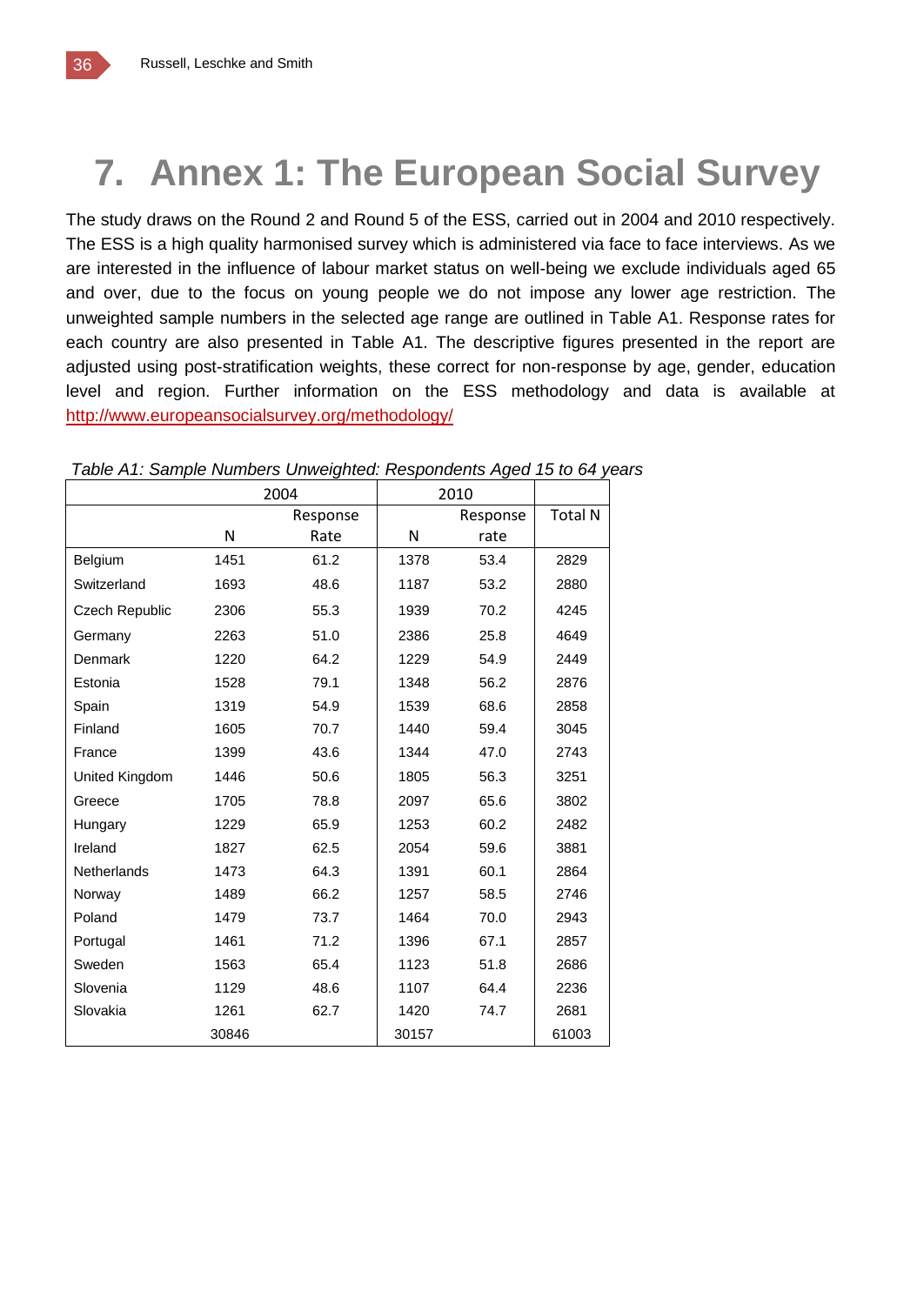# **8. Annex 2: Institutional Variables**

*Job Security*

| Country   | Emp.<br>Temp.<br>Lagged 2003 -<br>total 15-74 | Emp.<br>Temp.<br>Lagged 2009<br>total 15-74 | Emp.<br>Temp.<br>Lagged 2003 -<br>youth 15-29 | Emp.<br>Temp.<br>Lagged 2009 -<br>youth 15-29 | EPL<br>Regular<br>contracts.<br>version 1<br>2004 | EPL Temporary<br>contracts,<br>version 1 - 2004 | EPL<br>Regular<br>contracts,<br>version<br>1<br>2010 | EPL<br>Temporary<br>contracts, version 1 -<br>2010 |
|-----------|-----------------------------------------------|---------------------------------------------|-----------------------------------------------|-----------------------------------------------|---------------------------------------------------|-------------------------------------------------|------------------------------------------------------|----------------------------------------------------|
| <b>BE</b> | 8,60                                          | 8,20                                        | 20,00                                         | 20,40                                         | 1,81                                              | 2,38                                            | 2,00                                                 | 2,38                                               |
| CZ        | 9,20                                          | 8,40                                        | 12,20                                         | 12,40                                         | 3,31                                              | 0,50                                            | 3,05                                                 | 1,31                                               |
| DK        | 9,50                                          | 8,70                                        | 21,30                                         | 19,90                                         | 2,13                                              | 1,38                                            | 2,13                                                 | 1,38                                               |
| EE        | 3,10                                          | 2,50                                        | 5,70                                          | 6,30                                          | 2,74                                              | 1,88                                            | 1,81                                                 | 1,88                                               |
| F1        | 17,90                                         | 14,60                                       | 40,90                                         | 32,00                                         | 2,17                                              | 1,56                                            | 2,17                                                 | 1,56                                               |
| <b>FR</b> | 13,20                                         | 14,30                                       | 31,40                                         | 33,50                                         | 2,47                                              | 3,63                                            | 2,38                                                 | 3,63                                               |
| DE        | 12,20                                         | 14,50                                       | 37,00                                         | 41,30                                         | 2,87                                              | 1,00                                            | 2,87                                                 | 1,00                                               |
| <b>GR</b> | 11,30                                         | 12,30                                       | 18,40                                         | 22,50                                         | 2,80                                              | 2,75                                            | 2,80                                                 | 2,75                                               |
| HU        | 7,60                                          | 8,50                                        | 12,00                                         | 14,80                                         | 2,00                                              | 1,13                                            | 2,00                                                 | 1,13                                               |
| IE        | 4,70                                          | 8,80                                        | 8,70                                          | 16,50                                         | 1,44                                              | 0,63                                            | 1,27                                                 | 0,63                                               |
| <b>NL</b> | 14,50                                         | 18,20                                       | 29,30                                         | 38,10                                         | 2,88                                              | 0,94                                            | 2,82                                                 | 0,94                                               |
| <b>NO</b> | 9,50                                          | 8,10                                        | 22,50                                         | 19,90                                         | 2,33                                              | 2,75                                            | 2,33                                                 | 3,00                                               |
| <b>PL</b> | 18,90                                         | 26,40                                       | 38,00                                         | 46,00                                         | 2,23                                              | 1,75                                            | 2,23                                                 | 1,75                                               |
| PT        | 20,60                                         | 21,90                                       | 36,90                                         | 44,70                                         | 4,42                                              | 2,56                                            | 4,13                                                 | 1,94                                               |
| <b>SK</b> | 4,90                                          | 4,40                                        | 7,60                                          | 7,30                                          | 2,22                                              | 0,63                                            | 2,22                                                 | 1,63                                               |
| SI        | 13,70                                         | 16,30                                       | 37,30                                         | 47,90                                         | 2,65                                              | 1,81                                            | 2,65                                                 | 1,81                                               |
| ES        | 31,90                                         | 25,20                                       | 52,50                                         | 44,30                                         | 2,36                                              | 3,25                                            | 2,36                                                 | 3,00                                               |
| <b>SE</b> | 15,80                                         | 15,30                                       | 39,00                                         | 39,70                                         | 2,61                                              | 1,44                                            | 2,61                                                 | 0,81                                               |
| <b>CH</b> | 12,10                                         | 13,30                                       | 32,70                                         | 37,00                                         | 1,60                                              | 1,13                                            | 1,60                                                 | 1,13                                               |
| UK        | 5,90                                          | 5,60                                        | 9,10                                          | 9,40                                          | 1,20                                              | 0,38                                            | 1,20                                                 | 0,38                                               |
| Source    | <b>LFS</b>                                    | <b>LFS</b>                                  | <b>LFS</b>                                    | <b>LFS</b>                                    | OECD                                              | <b>OECD</b>                                     | <b>OECD</b>                                          | OECD                                               |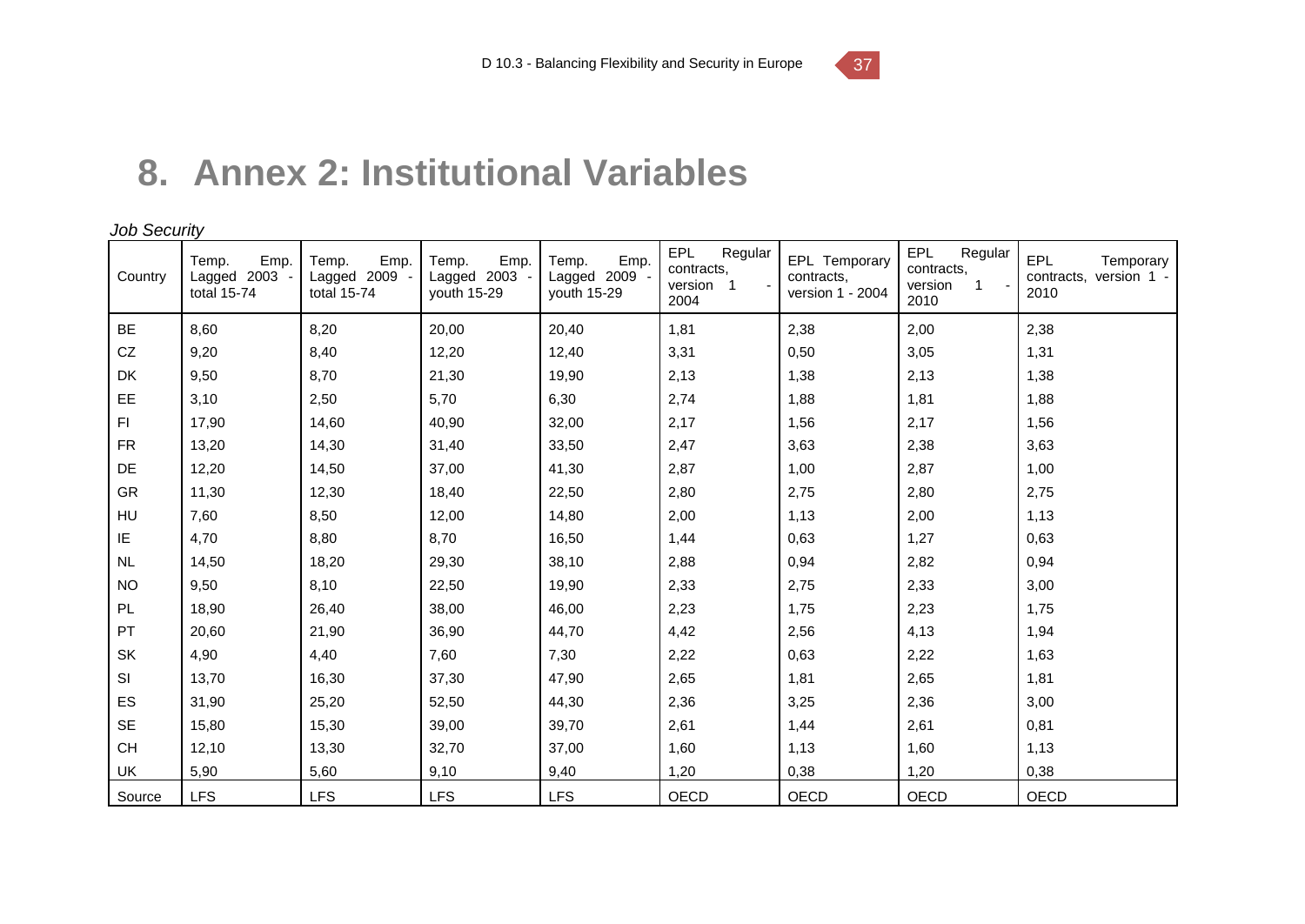*Employment/Employability Security :*

| Country   | <b>ALMP</b><br>$cat.2-7$<br>exp 2004<br>$\%$<br>$\mathsf{I}$<br>GDP/une<br>mp 2004 | <b>ALMP</b><br>cat.2-7<br>2010<br>exp<br>$\frac{0}{0}$<br>in.<br>GDP/une<br>mp 2010 | Participan<br>t stocks in<br><b>ALMP</b><br>$(cat 2-7)$<br>as $%$<br>of<br>labour<br>force<br>2004 | Participan<br>t stocks in<br><b>ALMP</b><br>$(cat 2-7)$<br>as %<br>of<br>labour<br>force<br>2010 | Average<br>unempl.<br>5<br>Over<br>years<br>$(1999 -$<br>2003)<br>total<br>$15 -$<br>74 | Change<br>unemp.<br>2002-<br>2003<br>$15 -$<br>total<br>74 | Average<br>unempl.<br>-5<br>Over<br>vears<br>$(2005 -$<br>2009)<br>$15 -$<br>total<br>74 | Change<br>unemp.<br>2008-<br>2009<br>$15 -$<br>total<br>74 | Average<br>unempl.<br>5<br>Over<br>years<br>$(1999 -$<br>2003)<br>youth 15-<br>34 | Change<br>unemp.<br>2002-<br>2003<br>youth 15-<br>34 | Average<br>unempl.<br>5<br>Over<br>vears<br>$(1999 -$<br>2003)<br>youth 15-<br>34 | Change<br>unemp.<br>2008-<br>2009<br>youth 15-<br>34 |
|-----------|------------------------------------------------------------------------------------|-------------------------------------------------------------------------------------|----------------------------------------------------------------------------------------------------|--------------------------------------------------------------------------------------------------|-----------------------------------------------------------------------------------------|------------------------------------------------------------|------------------------------------------------------------------------------------------|------------------------------------------------------------|-----------------------------------------------------------------------------------|------------------------------------------------------|-----------------------------------------------------------------------------------|------------------------------------------------------|
| <b>BE</b> | 0.06                                                                               | 0.07                                                                                | 4,78                                                                                               | 6,46                                                                                             | 7,22                                                                                    | 0.80                                                       | 7,84                                                                                     | 0,90                                                       | 11,10                                                                             | 1,97                                                 | 12,71                                                                             | 2,20                                                 |
| CZ        | 0,02                                                                               | 0,03                                                                                | 1,15                                                                                               | 1,23                                                                                             | 7,98                                                                                    | 0,60                                                       | 6,30                                                                                     | 2,30                                                       | 11,17                                                                             | 1,00                                                 | 9,13                                                                              | 4,23                                                 |
| <b>DK</b> | 0,26                                                                               | 0,22                                                                                | 5,06                                                                                               | 6,52                                                                                             | 4,70                                                                                    | 1,10                                                       | 4,38                                                                                     | 2,60                                                       | 6,12                                                                              | 2,67                                                 | 6,15                                                                              | 3,67                                                 |
| EE        | 0,00                                                                               | 0,01                                                                                | 0,17                                                                                               | 0,91                                                                                             | 11,88                                                                                   | 1,30                                                       | 7,50                                                                                     | 8,00                                                       | 14,51                                                                             | 3,63                                                 | 9,63                                                                              | 10,83                                                |
| FI.       | 0,08                                                                               | 0,10                                                                                | 3,81                                                                                               | 4,09                                                                                             | 10,80                                                                                   | 0,10                                                       | 7,52                                                                                     | 1,80                                                       | 15,71                                                                             | 0,00                                                 | 10,85                                                                             | 3,23                                                 |
| <b>FR</b> | 0,08                                                                               | 0,09                                                                                | 5,54                                                                                               | 5,65                                                                                             | 9,62                                                                                    | $-0,10$                                                    | 8,44                                                                                     | 1,70                                                       | 14,03                                                                             | $-0,50$                                              | 13,08                                                                             | 3,03                                                 |
| <b>DE</b> | 0,08                                                                               | 0.08                                                                                | 3,94                                                                                               | 4,19                                                                                             | 8,58                                                                                    | 1,30                                                       | 9,10                                                                                     | 0,30                                                       | 8,23                                                                              | 1.77                                                 | 10,60                                                                             | 0,63                                                 |
| <b>GR</b> | 0,01                                                                               | 0,02                                                                                | 0,41                                                                                               | 1,83                                                                                             | 10,62                                                                                   | $-0,60$                                                    | 8,96                                                                                     | 1,80                                                       | 18,45                                                                             | $-0,63$                                              | 16,07                                                                             | 2,40                                                 |
| HU        | 0,04                                                                               | 0.05                                                                                | 2,10                                                                                               | 4,89                                                                                             | 6,12                                                                                    | 0,20                                                       | 7,98                                                                                     | 2,20                                                       | 8,47                                                                              | 0.73                                                 | 12,37                                                                             | 4,00                                                 |
| ΙE        | 0,12                                                                               | 0.06                                                                                | 3,59                                                                                               | 4,31                                                                                             | 4,50                                                                                    | 0,30                                                       | 6,38                                                                                     | 5,60                                                       | 5,44                                                                              | 0,23                                                 | 8,64                                                                              | 7,93                                                 |
| <b>NL</b> | 0,20                                                                               | 0,18                                                                                | 4,67                                                                                               | 4,45                                                                                             | 2,92                                                                                    | 1,00                                                       | 3,60                                                                                     | 0,60                                                       | 3,59                                                                              | 1,37                                                 | 4,16                                                                              | 1,17                                                 |
| <b>NO</b> | 0,15                                                                               | 0,14                                                                                | 2,70                                                                                               | 2,35                                                                                             | 3,72                                                                                    | 0,20                                                       | 3,18                                                                                     | 0,60                                                       | 6,56                                                                              | 0.23                                                 | 5,33                                                                              | 0,80                                                 |
| <b>PL</b> | 0,02                                                                               | 0.06                                                                                | 2,88                                                                                               | 4,09                                                                                             | 17,30                                                                                   | $-0.60$                                                    | 11,32                                                                                    | 1,10                                                       | 24,29                                                                             | $-0.77$                                              | 15,83                                                                             | 1,83                                                 |
| <b>PT</b> | 0,08                                                                               | 0.05                                                                                | 2,68                                                                                               | 3,62                                                                                             | 4,66                                                                                    | 1.60                                                       | 8,18                                                                                     | 1,90                                                       | 6,71                                                                              | 2,87                                                 | 12,17                                                                             | 2,67                                                 |
| <b>SK</b> | 0,00                                                                               | 0,02                                                                                | 4,29                                                                                               | 3,83                                                                                             | 18,04                                                                                   | $-1,60$                                                    | 12,46                                                                                    | 2,50                                                       | 23,48                                                                             | $-2,43$                                              | 16,25                                                                             | 4,53                                                 |
| <b>SI</b> | 0,04                                                                               | 0,05                                                                                | 1,63                                                                                               | 2,57                                                                                             | 6,50                                                                                    | 0,50                                                       | 5,54                                                                                     | 1,50                                                       | 9,69                                                                              | 1,03                                                 | 8,79                                                                              | 3,07                                                 |
| ES        | 0,06                                                                               | 0,04                                                                                | 9,79                                                                                               | 12,82                                                                                            | 12,44                                                                                   | 0,10                                                       | 11,02                                                                                    | 6,60                                                       | 16,99                                                                             | 0,37                                                 | 15,57                                                                             | 9,47                                                 |
| <b>SE</b> | 0,13                                                                               | 0,10                                                                                | 3,68                                                                                               | 4,38                                                                                             | 5,68                                                                                    | 0,60                                                       | 7,14                                                                                     | 2,20                                                       | 8,17                                                                              | 1,17                                                 | 12,04                                                                             | 3,30                                                 |
| <b>CH</b> | 0,14                                                                               | 0,11                                                                                | 1,62                                                                                               | 1,47                                                                                             | 3,06                                                                                    | 1,20                                                       | 3,94                                                                                     | 0,70                                                       | 4,29                                                                              | 1,83                                                 | 5,49                                                                              | 1,90                                                 |
| UK        | 0,01                                                                               | 0,01                                                                                | 0,34                                                                                               | 0,23                                                                                             | 5,24                                                                                    | $-0,20$                                                    | 5,74                                                                                     | 2,00                                                       | 7,22                                                                              | $-0,10$                                              | 8,58                                                                              | 2,93                                                 |
| Source    | <b>OECD</b>                                                                        | <b>OECD</b>                                                                         | <b>OECD</b>                                                                                        | <b>OECD</b>                                                                                      | <b>LFS</b>                                                                              | <b>LFS</b>                                                 | <b>LFS</b>                                                                               | <b>LFS</b>                                                 | <b>LFS</b>                                                                        | <b>LFS</b>                                           | LFS                                                                               | <b>LFS</b>                                           |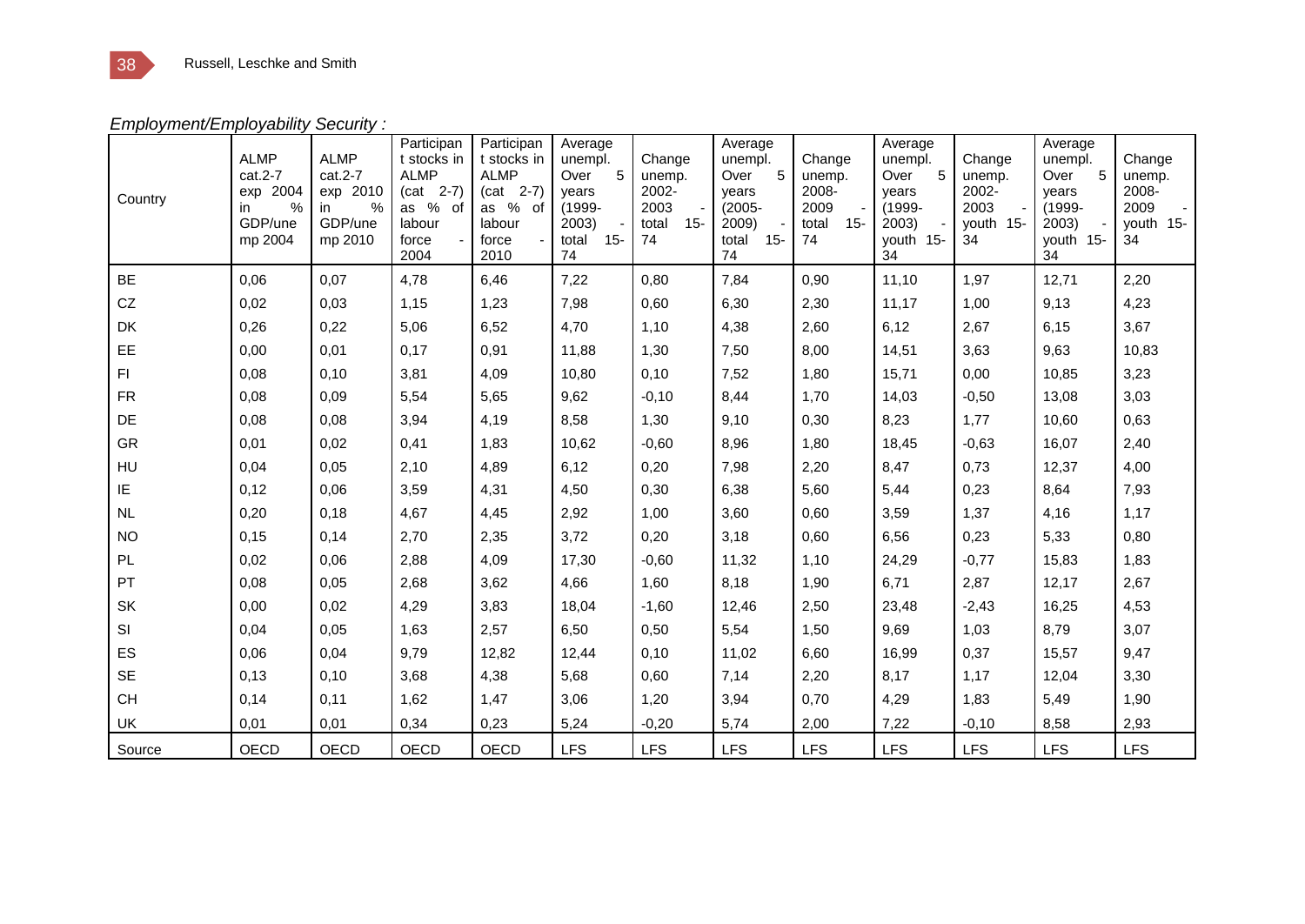![](_page_38_Picture_1.jpeg)

|                     | <b>Income Security:</b>                      |                                              |                                                 |                                                 |                    |                    |  |  |  |
|---------------------|----------------------------------------------|----------------------------------------------|-------------------------------------------------|-------------------------------------------------|--------------------|--------------------|--|--|--|
| Country             | PLMP cat.8-9 exp 2004<br>in % GDP/unemp 2004 | PLMP cat.8-9 exp 2010<br>in % GDP/unemp 2010 | Adjusted bargaining (or<br>Union) coverage 2004 | Adjusted bargaining (or<br>Union) coverage 2010 | Union Density 2004 | Union Density 2010 |  |  |  |
| BE                  | 0,32                                         | 0,27                                         | 96,0                                            | 96,0                                            | 53,1               | 50,6               |  |  |  |
| ${\rm CZ}$          | 0,03                                         | 0,05                                         | 35,9                                            | 47,1                                            | 21,0               | 17,3               |  |  |  |
| <b>DK</b>           | 0,51                                         | 0,24                                         | 85,0                                            | 85,0                                            | 71,7               | 68,5               |  |  |  |
| EE                  | 0,02                                         | 0,05                                         | 28,0                                            | 25                                              | 11,9               | 8,1                |  |  |  |
| F1                  | 0,20                                         | 0,21                                         | 88,3                                            | 89,5                                            | 73,3               | 70,0               |  |  |  |
| ${\sf FR}$          | 0,19                                         | 0,16                                         | 92                                              | 92                                              | 7,8                | 7,9                |  |  |  |
| $\mathsf{DE}% _{T}$ | 0,22                                         | 0,19                                         | 65,8                                            | 61,1                                            | 22,2               | 18,6               |  |  |  |
| GR                  | 0,04                                         | 0,06                                         | 65                                              | 65                                              | 24,5               | 25,4               |  |  |  |
| HU                  | 0,06                                         | 0,07                                         | 43,5                                            | 33,5                                            | 16,9               | 16,8               |  |  |  |
| IE                  | 0,20                                         | 0,21                                         | 41,9                                            | 42,2                                            | 34,8               | 36,6               |  |  |  |
| NL                  | 0,45                                         | 0,39                                         | 84,7                                            | 84,3                                            | 21,6               | 19,3               |  |  |  |
| <b>NO</b>           | 0,15                                         | 0,14                                         | 73                                              | 74                                              | 55,0               | 54,8               |  |  |  |
| PL                  | 0,05                                         | 0,04                                         | 38                                              | 28,9                                            | 19,0               | 14,1               |  |  |  |
| PT                  | 0,19                                         | 0,13                                         | 90                                              | 90                                              | 21,4               | 19,3               |  |  |  |
| SK                  | 0,02                                         | 0,04                                         | 40,0                                            | 40,0                                            | 23,6               | 16,9               |  |  |  |
| SI                  | 0,06                                         | 0,09                                         | 100                                             | 92                                              | 43,7               | 26,3               |  |  |  |
| ES                  | 0,14                                         | 0,16                                         | 77,4                                            | 73,2                                            | 15,3               | 15,6               |  |  |  |
| SE                  | 0,21                                         | 0,09                                         | 94,0                                            | 91,0                                            | 76,9               | 68,9               |  |  |  |
| CH                  | 0,23                                         | 0,17                                         | 44,1                                            | 49,1                                            | 19,5               | 17,2               |  |  |  |
| UK                  | 0,04                                         | 0,04                                         | 34,7                                            | 30,8                                            | 28,3               | 27,1               |  |  |  |
| Source              | <b>OECD</b>                                  | OECD                                         | <b>ICTWSS</b>                                   | <b>ICTWSS</b>                                   | <b>ICTWSS</b>      | <b>ICTWSS</b>      |  |  |  |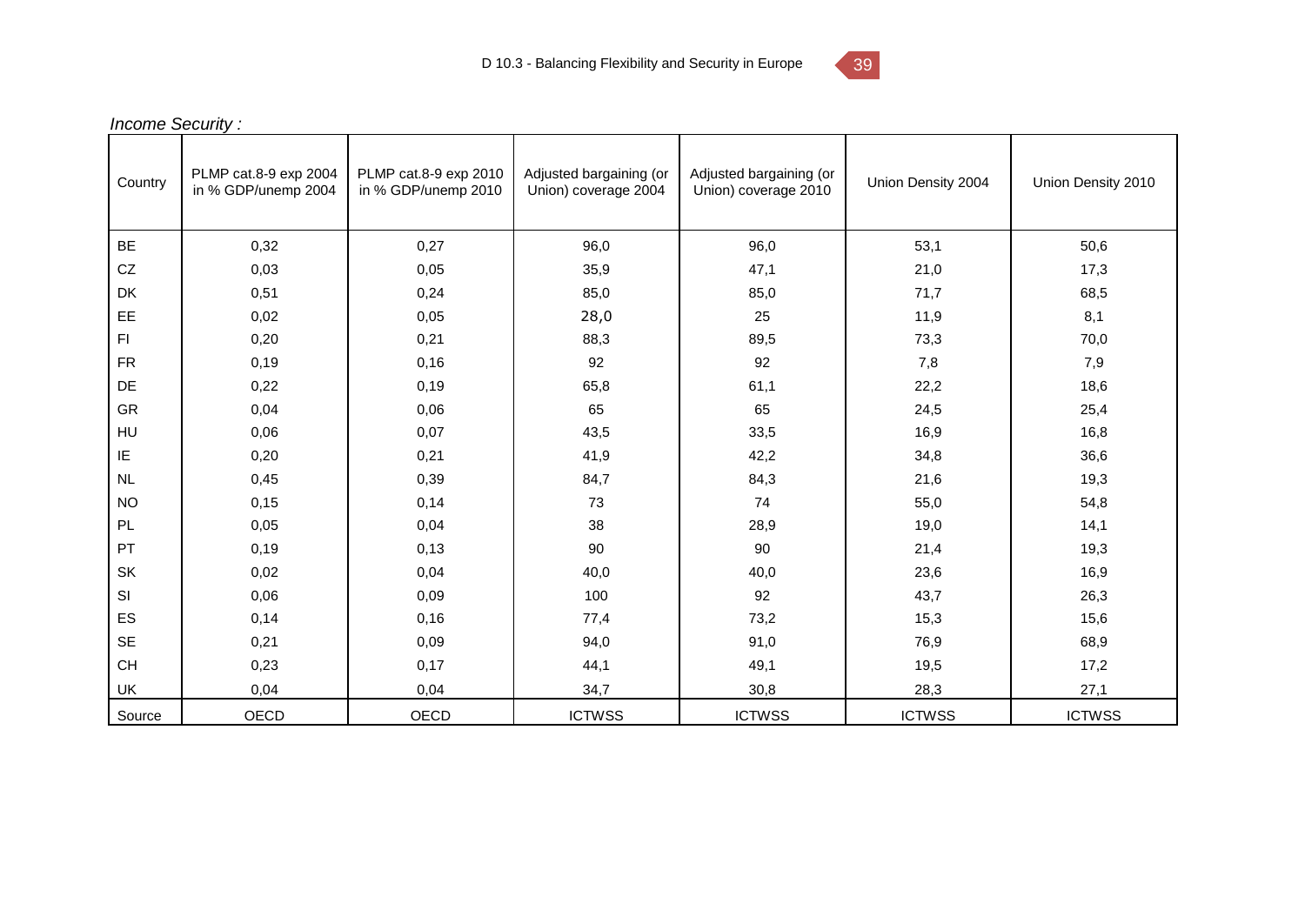# **9. Recent titles in this series**

Available at:<http://www.style-research.eu/publications/working-papers/>

### **WP3 POLICY PERFORMANCE**

**Key Indicators and Drivers of Youth Unemployment** Hadjivassiliou, Kirchner Sala and Speckesser (2015) STYLE Working Papers, WP3.1

**The Effectiveness of Policies to combat Youth Unemployment** Gonzalez Carreras, Kirchner Sala and Speckesser (2015) STYLE Working Papers, WP3.2

**Policy Performance and Evaluation: Qualitative Country Case Studies** (forthcoming) STYLE Working Papers, WP3.3

**Country Reports Policy Performance and Evaluation: Germany** Eichhorst, Wozny and Cox (2015) STYLE Working Paper WP3.3 [Performance](http://www.style-research.eu/wordpress/wp-content/uploads/2015/03/STYLE-Working-Paper-WP3.3-Performance-Germany.pdf) Germany

**Policy Performance and Evaluation: Estonia** Eamets and Humal (2015) STYLE Working Paper WP3.3 [Performance](http://www.style-research.eu/wordpress/wp-content/uploads/2015/03/STYLE-Working-Paper-WP3.3-Performance-Estonia.pdf) Estonia

**Policy Performance and Evaluation: Spain** González-Menéndez, Mato, Gutiérrez, Guillén, Cueto and Tejero (2015) STYLE Working Paper WP3.3 [Performance](http://www.style-research.eu/wordpress/wp-content/uploads/2015/03/STYLE-Working-Paper-WP3.3-Performance-Spain.pdf) Spain

**Policy Performance and Evaluation: Netherlands** Bekker, van de Meer, Muffels and Wilthagen (2015) STYLE Working Paper WP3.3 [Performance](http://www.style-research.eu/wordpress/wp-content/uploads/2015/03/STYLE-Working-Paper-WP3.3-Performance-Netherlands.docx) Netherlands

**Policy Performance and Evaluation: Poland** Ślezak and Szopa (2015) STYLE Working Paper WP3.3 [Performance](http://www.style-research.eu/wordpress/wp-content/uploads/2015/03/STYLE-Working-Paper-WP3.3-Performance-Poland.docx) Poland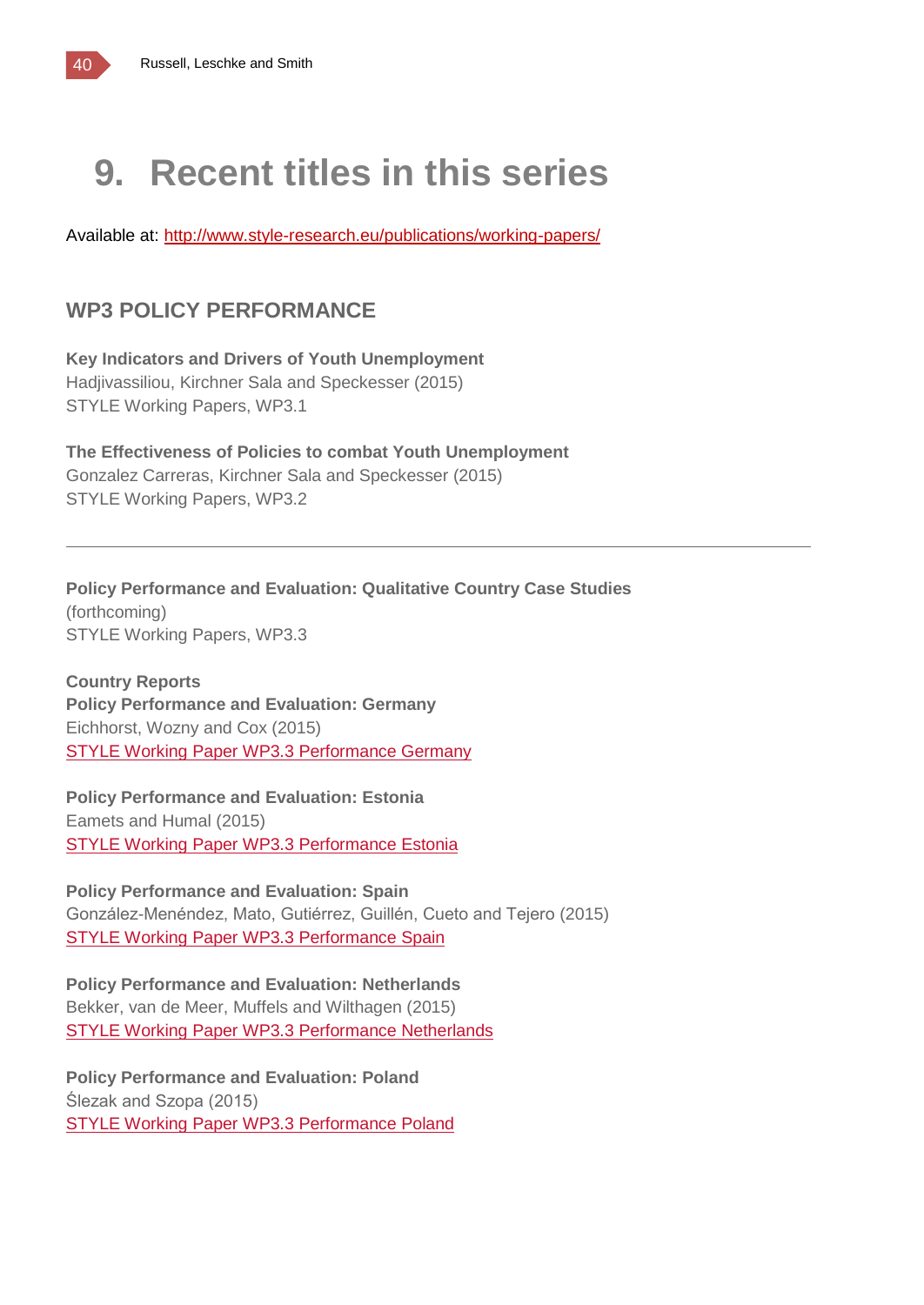**Policy Performance and Evaluation: Sweden** Wadensjö (2015) STYLE Working Paper WP3.3 [Performance](http://www.style-research.eu/wordpress/wp-content/uploads/2015/03/STYLE-Working-Paper-WP3.3-Performance-Sweden.pdf) Sweden

**Policy Performance and Evaluation: Turkey** Gökşen, Yükseker, Kuz and Öker (2015) STYLE Working Paper WP3.3 [Performance](http://www.style-research.eu/wordpress/wp-content/uploads/2015/03/STYLE-Working-Paper-WP3.3-Performance-Turkey-.docx) Turkey

**Policy Performance and Evaluation: United Kingdom** Hadjivassiliou, Tassinari, Speckesser, Swift and Bertram (2015) STYLE Working Paper WP3.3 [Performance](http://www.style-research.eu/wordpress/wp-content/uploads/2015/03/STYLE-Working-Paper-WP3.3-Performance-UK.pdf) UK

### **WP4 POLICY TRANSFER**

**Barriers to and triggers of innovation and knowledge transfer** (forthcoming) STYLE Working Papers, WP4.1

**Country Reports Barriers to and triggers for innovation and knowledge transfer in Belgium** Martellucci and Marconi (2015) STYLE Working Paper WP4.1/BE

**Barriers to and triggers of policy innovation and knowledge transfer in Denmark** Carstensen and Ibsen (2015) STYLE Working Paper WP4.1 [Denmark](http://www.style-research.eu/wordpress/wp-content/uploads/2015/03/STYLE-Working-Paper-WP4.1-Denmark.pdf)

**Barriers to and triggers for innovation and knowledge transfer in Spain** González-Menéndez, Guillén, Cueto, Gutiérrez, Mato and Tejero (2015) STYLE Working Paper WP4.1/ES

**Barriers to and triggers for innovation and knowledge transfer in France** Smith (2015) STYLE Working Paper WP4.1/FR

**Barriers to and triggers for innovation and knowledge transfer in Greece** Petmesidou and Polyzoidis (2015) STYLE Working Paper WP4.1/GR

**Barriers to and triggers for innovation and knowledge transfer in the Netherlands** Bekker, van der Meer and Muffels (2015) STYLE Working Paper WP4.1/NL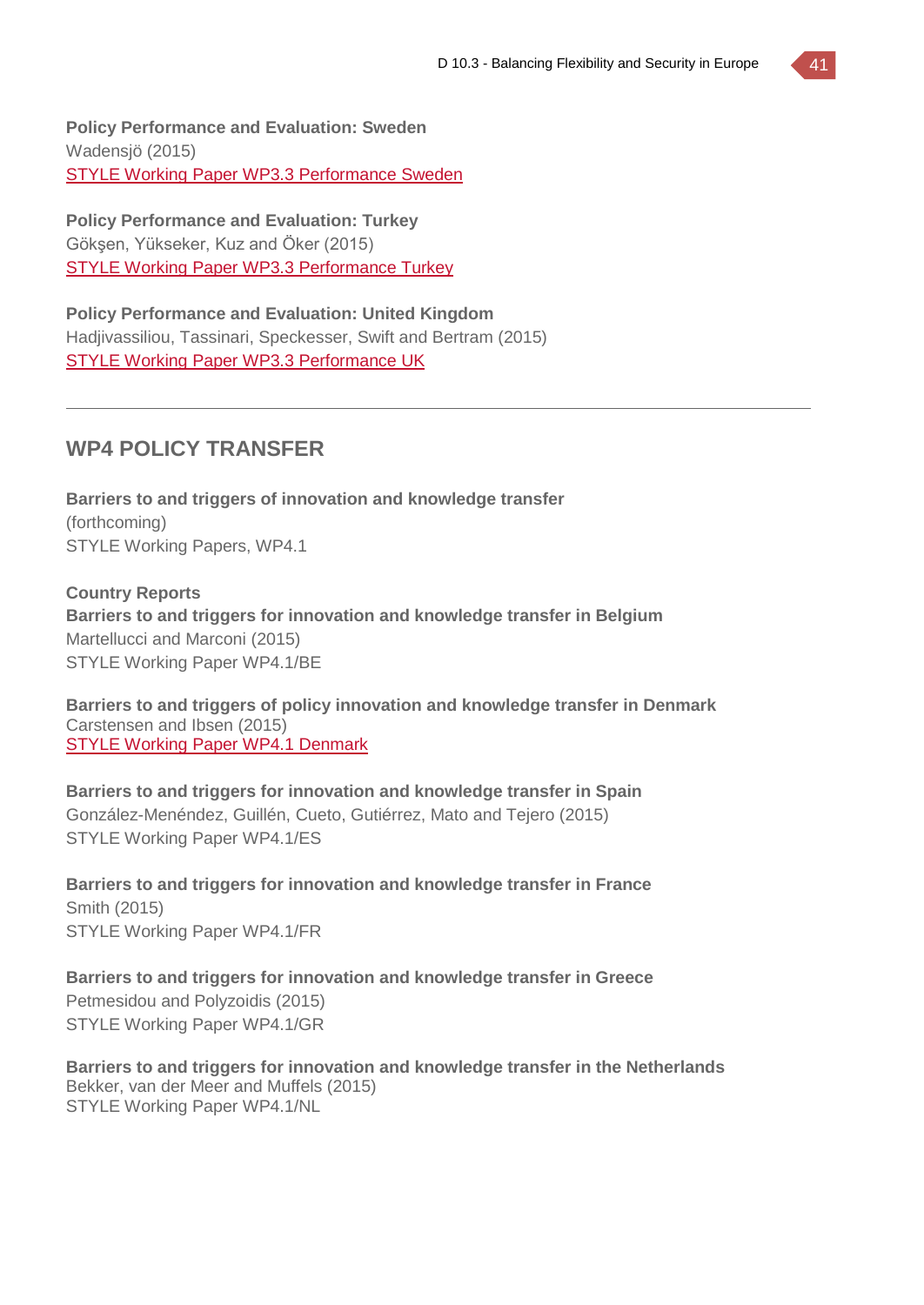![](_page_41_Picture_0.jpeg)

**Barriers to and triggers of policy innovation and knowledge transfer in Slovakia** Veselkova (2015) STYLE Working Paper WP4.1/SK

**Barriers to and triggers for innovation and knowledge transfer in Turkey** Gökşen, Yükseker, Kuz and Öker (2015) STYLE Working Paper WP4.1/TR

**Barriers to and triggers for innovation and knowledge transfer in the UK** Hadjivassiliou, Tassinari and Swift (2015) STYLE Working Paper WP4.1/UK

### **WP5 MISMATCH: SKILLS AND EDUCATION**

**A Comparative Time Series Analysis of Overeducation in Europe: Is there a common policy approach?**

McGuinness, Bergin and Whelan (2015) STYLE Working Papers, WP5.1

**Are student workers crowding out low-skilled youth?** Beblavý, Fabo, Mýtna Kureková, and Žilinčíková (2015) STYLE Working Papers, WP5.3

**Recruitment Methods & Educational Provision effects on Graduate Over-Education and Over-Skilling** McGuinness, Bergin and Whelan (2015) STYLE Working Papers, WP5.4

### **WP6 MISMATCH: MIGRATION**

**Re-emerging migration patterns: structures and policy lessons.** Akgüç and Beblavý (2015) STYLE Working Papers, WP6.3

### **WP7 SELF-EMPLOYMENT AND BUSINESS START UPS**

**Business Start-Ups and Youth Self-Employment: A Policy Literature Overview** Sheehan and McNamara (2015) STYLE Working Papers, WP7.1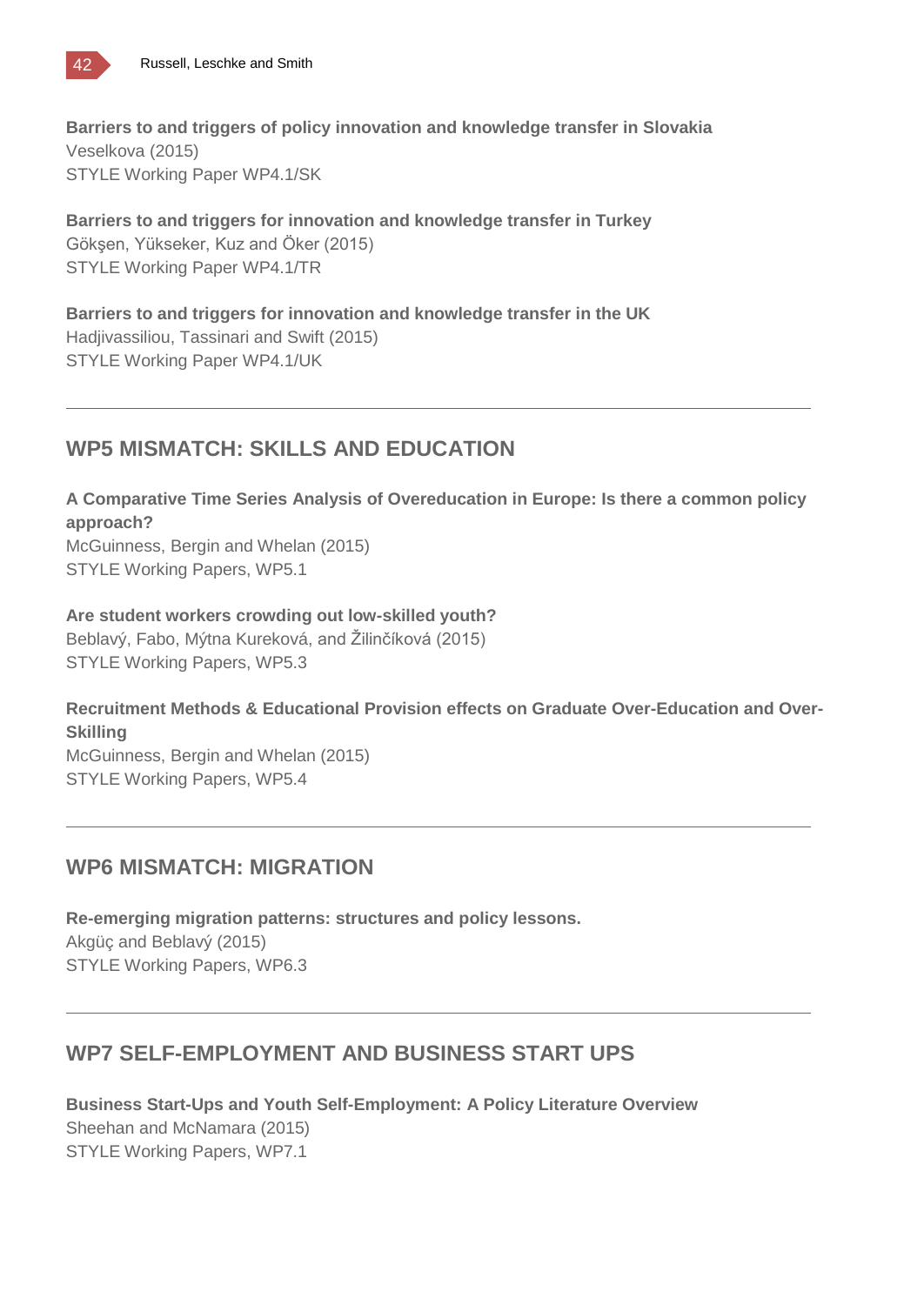**Country Reports Business Start-Ups and Youth Self-Employment in Germany** Ortlieb and Weiss (2015) STYLE Working Paper WP7.1 [Germany](http://www.style-research.eu/wordpress/wp-content/uploads/2015/03/STYLE-Working-Paper-WP7.1-Germany-.pdf)

**Business Start-Ups and Youth Self-Employment in Estonia** Masso and Paes (2015) STYLE [Working](http://www.style-research.eu/wordpress/wp-content/uploads/2015/03/STYLE-Working-Paper-WP7.1-Estonia-.pdf) Paper WP7.1 Estonia

**Business Start-Ups and Youth Self-Employment in Spain** González Menéndez and Cueto (2015) STYLE [Working](http://www.style-research.eu/wordpress/wp-content/uploads/2015/03/STYLE-Working-Paper-WP7.1-Spain.pdf) Paper WP7.1 Spain

**Business Start-Ups and Youth Self-Employment in Ireland** Sheehan and Mc Namara (2015) STYLE [Working](http://www.style-research.eu/wordpress/wp-content/uploads/2015/03/STYLE-Working-Paper-WP7.1-Ireland.docx) Paper WP7.1 Ireland

**Business Start-Ups and Youth Self-Employment in Poland** Pocztowski, Buchelt and Pauli (2015) STYLE [Working](http://www.style-research.eu/wordpress/wp-content/uploads/2015/03/STYLE-Working-Paper-WP7.1-Poland-.pdf) Paper WP7.1 Poland

**Business Start-Ups and Youth Self-Employment in the UK** Hinks, Fohrbeck and Meager (2015) STYLE [Working](http://www.style-research.eu/wordpress/wp-content/uploads/2015/03/STYLE-Working-Paper-WP7.1-UK.pdf) Paper WP7.1 UK

**Mapping patterns of self-employment** (forthcoming) STYLE Working Papers, WP7.2

### **WP8 FAMILY DRIVERS**

**Work-poor and work-rich families: Influence on youth labour market outcomes** Berloffa, Filandri, Matteazzi, Nazio, O'Reilly, Villa and Zuccotti (2015) STYLE Working Papers, WP8.1

**Leaving and returning to the parental home during the economic crisis** (forthcoming) STYLE Working Papers, WP8.3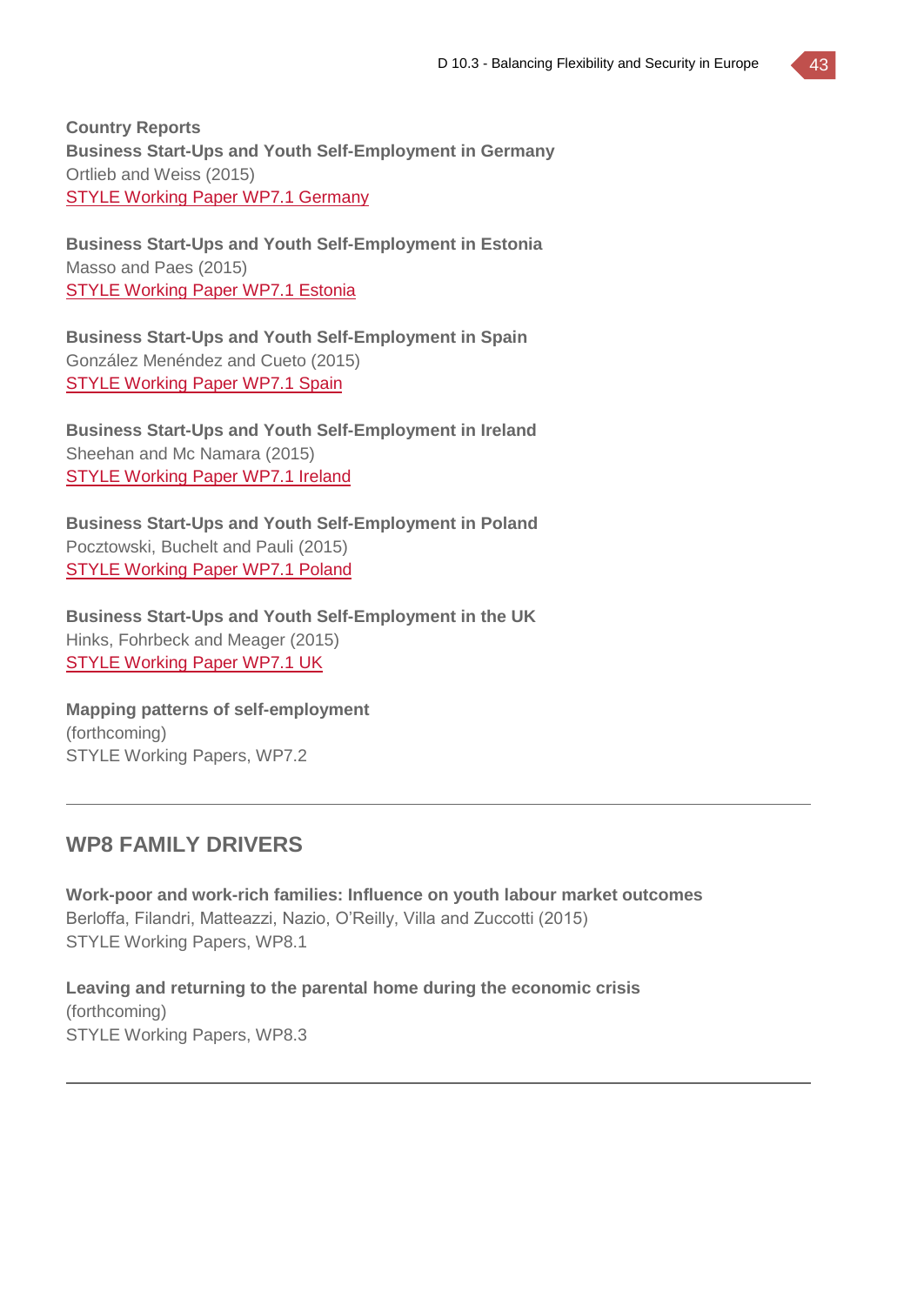![](_page_43_Picture_0.jpeg)

### **WP9 ATTITUDES AND VALUES**

**Aspirations of vulnerable young people in foster care** Hart, Stubbs, Plexousakis, Georgiadi and Kourkoutas (2015) STYLE Working Papers, WP9.3

**Value system shared by young generations towards work and family** (forthcoming) STYLE Working Papers, WP9.1

**The impact of youth unemployment on social capital** (forthcoming) STYLE Working Papers, WP9.2

### **WP 10 FLEXICURITY**

**Mapping Flexicurity Performance in the Face of the Crisis: Key Indicators and Drivers of Youth Unemployment**

Eamets, Beblavý, Bheemaiah, Finn, Humal, Leschke, Maselli and Smith (2015) STYLE Working Papers, WP10.1

**From entry jobs to career employment** (forthcoming) STYLE Working Papers, WP10.2

**Flexicurity and Subjective Insecurity** (forthcoming) STYLE Working Papers, WP10.3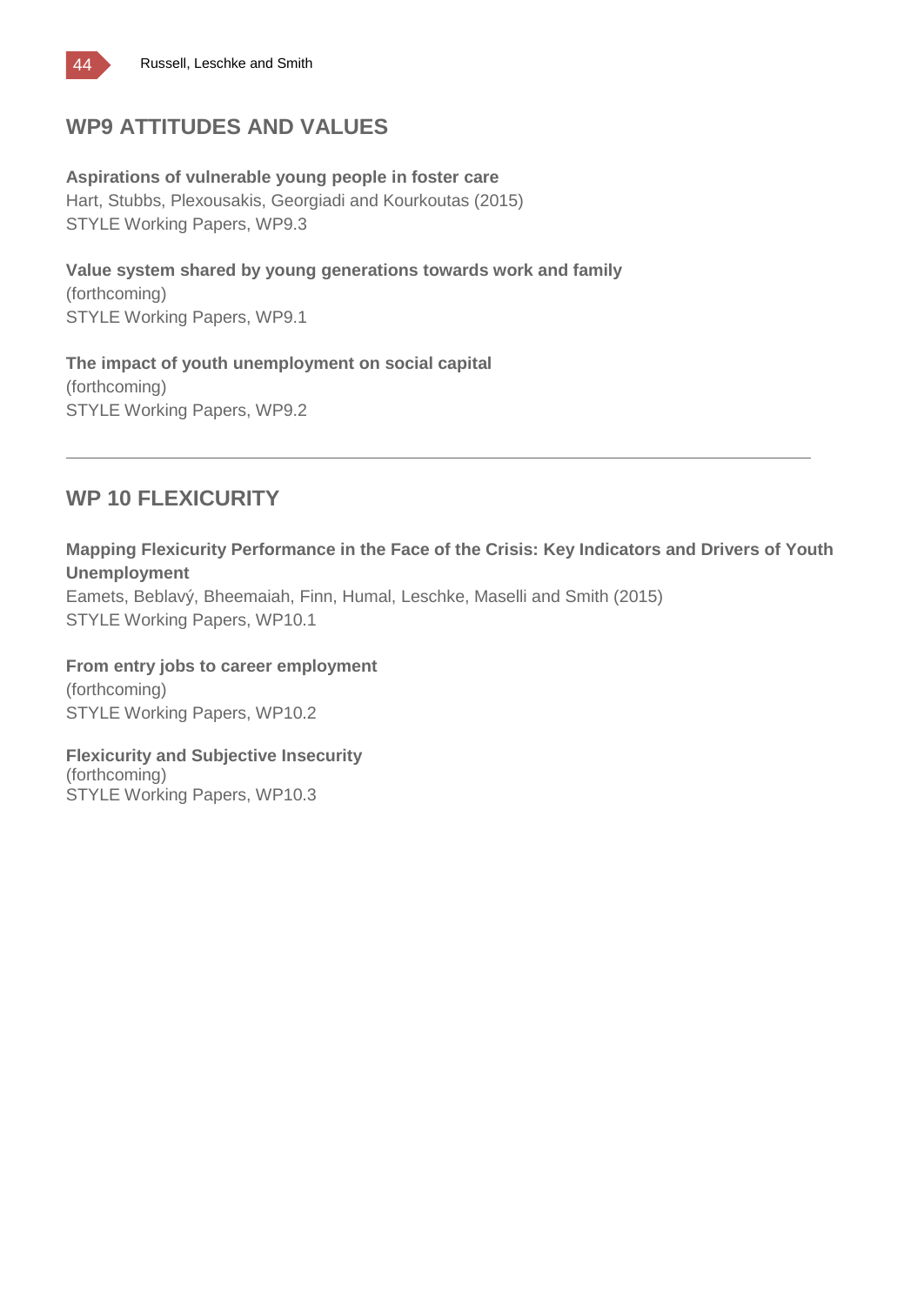## **10.Research Partners**

- 1. University of Brighton BBS CROME United Kingdom
- 2. Institute for Employment Studies United Kingdom
- 3. Institute for the Study of Labor Germany
- 4. Centre for European Policy Studies Belgium
- 5. TARKI Social Research Institute Hungary
- 6. University of Trento Italy
- 7. National University of Ireland Galway Republic of Ireland
- 8. Democritus University of Thrace Fig. 2. The Greece
- 9. University of Oxford United Kingdom
- 10. Economic & Social Research Institute Republic of Ireland
- 11. University of Salerno **Fig. 2018** Italy
- 12. University of Oviedo Spain
- 13. University of Tartu Estonia
- 14. Cracow University of Economics Poland
- 15. Slovak Governance Institute Slovakia
- 16. Metropolitan University Prague Czech Republic
- 17. Grenoble School of Management France
- 18. University of Tilburg and American control of Tilburg and American values of Tilburg and American values of Netherlands
- 19. University of Graz **Face Contract Contract Contract Contract Contract Contract Contract Contract Contract Contract Contract Contract Contract Contract Contract Contract Contract Contract Contract Contract Contract Cont**
- 20. Copenhagen Business School Denmark
- 21. Norwegian Social Research Norway
- 22. Swedish Institute for Social Research Sweden
- 23. Koç University Social Policy Centre Turkey
- 24. University of Turin **Example 24.** University of Turin
- 25. EurActiv Channel Holland, and Holland Belgium
- 
- 
- 
- 
- 
- 
- 
- 
- 
- 
- 
- 
- 
- 
- 
- 
- 
- 
- 
- 
- 
- 
- 
- 
- 

<http://www.style-research.eu/research-organisations>